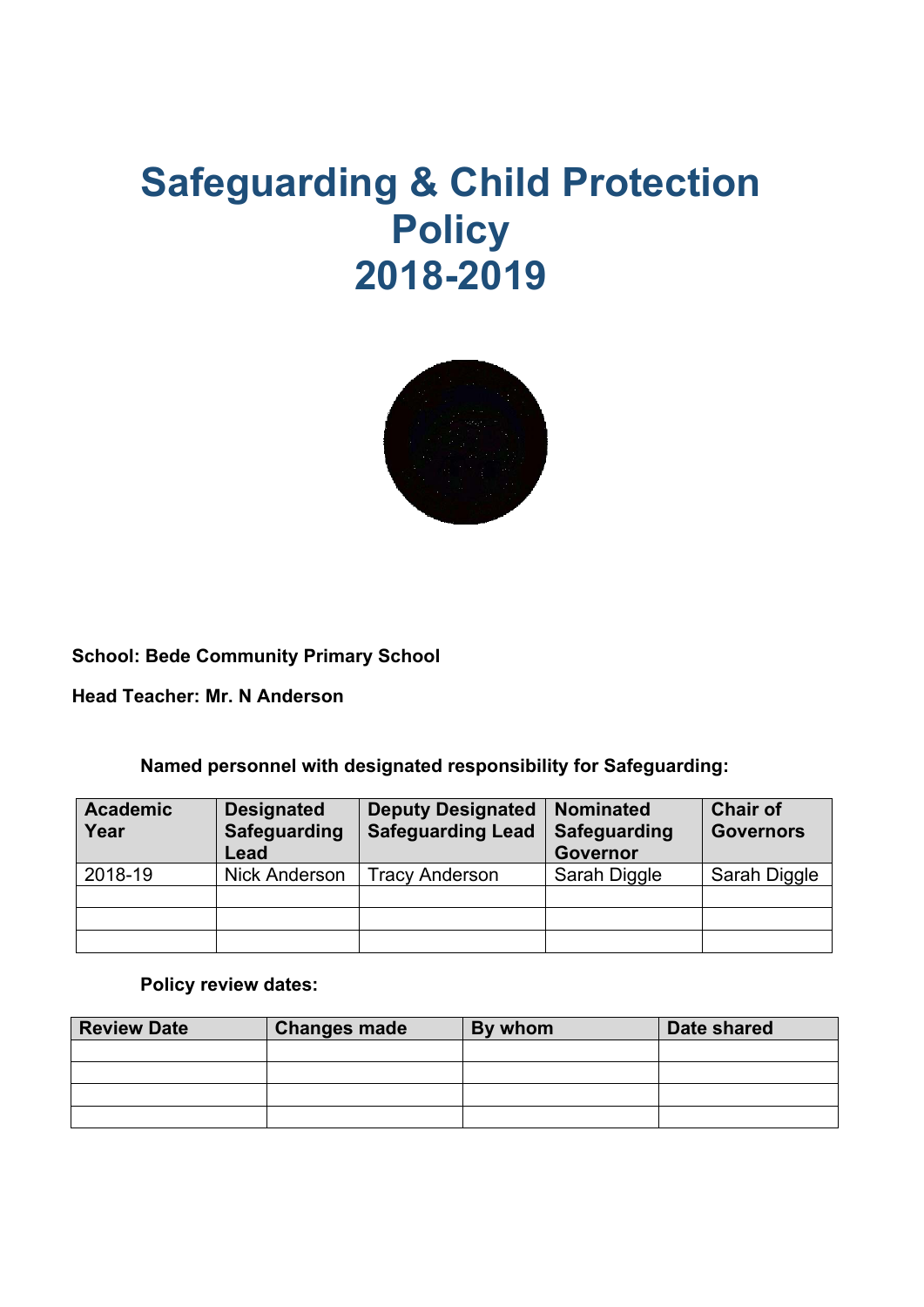# **Contents Page**

# **Section:**

| 1           | <b>Purpose &amp; Aims</b>                  |
|-------------|--------------------------------------------|
| $\mathbf 2$ | <b>School Ethos</b>                        |
| 3           | <b>Roles &amp; Responsibilities</b>        |
| 4           | <b>Training &amp; Induction</b>            |
| 5           | <b>Procedures for Managing Concerns</b>    |
| 6           | <b>Recording &amp; Information Sharing</b> |
| 7           | <b>Working with Parents &amp; Carers</b>   |
| 8           | <b>Child Protection Conferences</b>        |
| 9           | <b>Safer Recruitment</b>                   |
| 10          | <b>Safer Working Practice</b>              |
| 11          | <b>Managing Allegations against Staff</b>  |
| 12          | <b>Other relevant policies</b>             |
| 13          | <b>Statutory Framework</b>                 |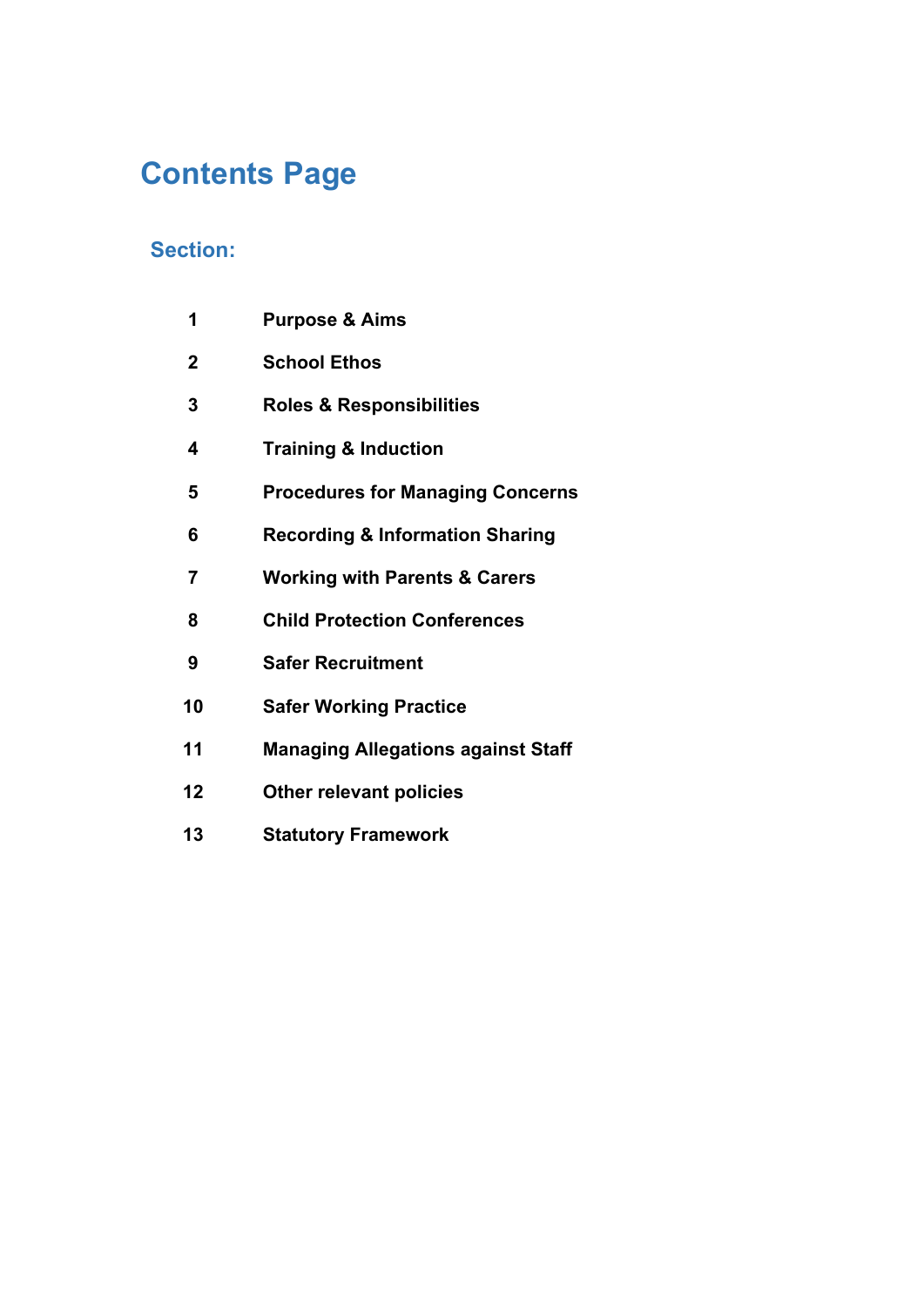# **Appendices**

| A<br>В         | Suspect child at risk action flow diagram<br><b>Safeguarding induction sheet</b> |
|----------------|----------------------------------------------------------------------------------|
| $C - J$        | <b>Specific Safeguarding Issues:</b>                                             |
| C              | <b>Child Exploitation</b>                                                        |
| C <sub>1</sub> | <b>Child Sexual Exploitation (CSE)</b>                                           |
| C <sub>2</sub> | <b>Child Criminal Exploitation</b>                                               |
| D              | <b>Faith and Belief related abuse</b>                                            |
| D <sub>1</sub> | <b>Female Genital Mutilation (FGM)</b>                                           |
| D <sub>2</sub> | So-called "honour based" violence                                                |
| D <sub>3</sub> | <b>Forced Marriage</b>                                                           |
| Е              | <b>Radicalisation</b>                                                            |
| F              | <b>Private Fostering</b>                                                         |
| G              | <b>Children Missing Education (CME)</b>                                          |
| н              | Peer on Peer abuse                                                               |
| ı              | <b>Sexually Harmful Behaviour</b>                                                |
| J              | <b>Trafficking &amp; Modern Slavery</b>                                          |
| K              | <b>Domestic Abuse and Homelessness</b>                                           |
| L              | <b>Key Safeguarding Contacts</b>                                                 |
| Μ              | Example Cause for Concern form / body map                                        |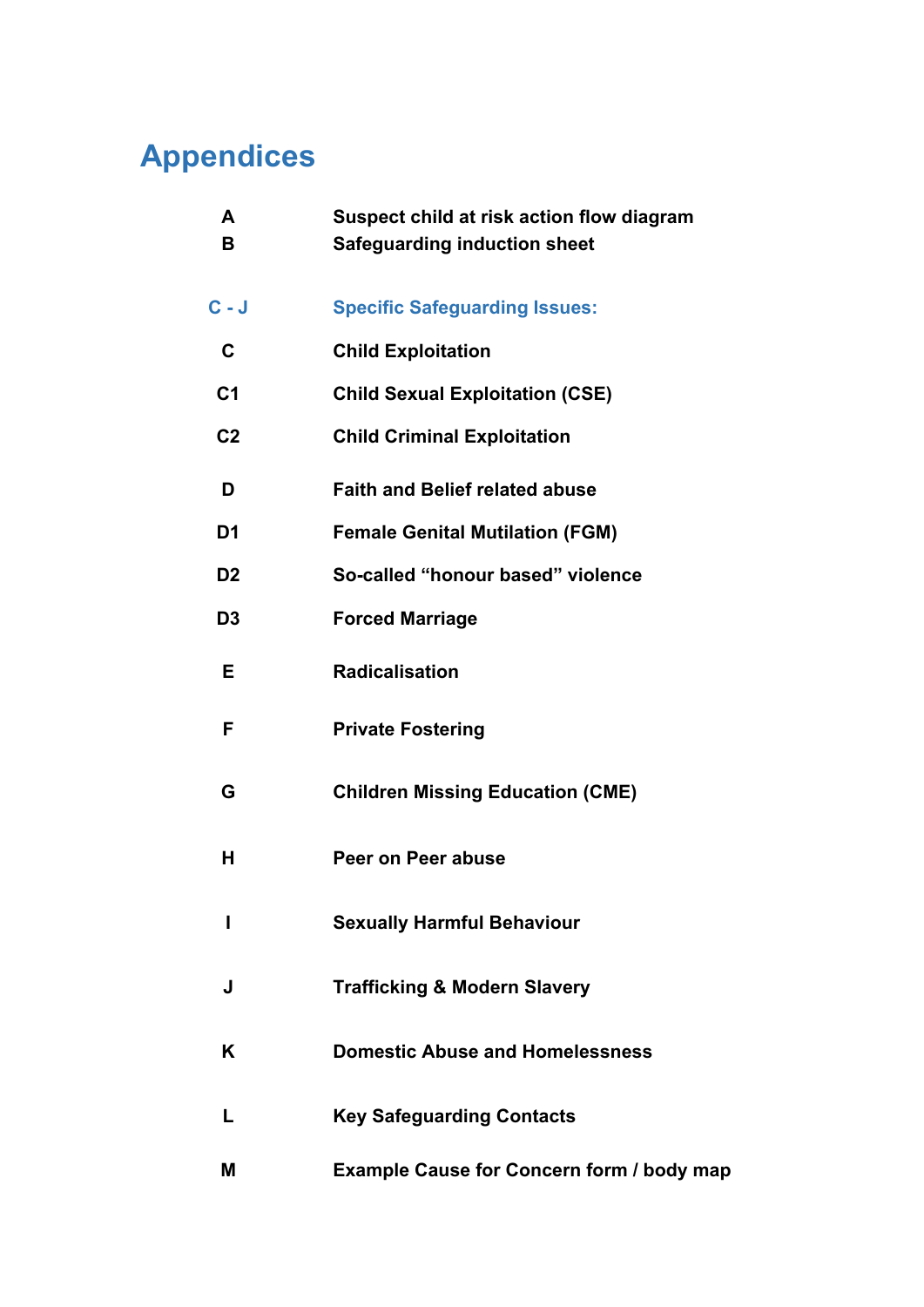# **1. PURPOSE & AIMS**

- 1.1 The purpose of Bede Community Primary School's safeguarding policy is to ensure every child who is a registered pupil at our school is safe and protected from harm. This means we will always work to:
	- Protect children and young people at our school from maltreatment:
	- Prevent impairment of our children's and young people's health or development;
	- Ensure that children and young people at our school grow up in circumstances consistent with the provision of safe and effective care;
	- Undertake that role so as to enable children and young people at our school to have the best outcomes.

1.2 This policy will give clear direction to staff, volunteers, visitors and parents about expected behaviour and our legal responsibility to safeguard and promote the welfare of all children at our school.

1.3 Our school fully recognises the contribution it can make to protect children from harm and supporting and promoting the welfare of all children who are registered pupils at our school. The elements of our policy are prevention, protection and support.

1.4 We recognise that our safeguarding responsibilities are clearly linked to our responsibilities for ensuring that appropriate safeguarding responses are in place for children who are absent from school or who go missing from education, particularly on repeat occasions. The Attendance Lead will regularly liaise with the Designated Safeguarding Lead to discuss all persistently absent pupils and those who go missing to identify the risk of abuse and neglect including sexual abuse or exploitation and to ensure that appropriate safeguarding responses have been put in place to reduce the risk of future harm.

1.5 This policy applies to all pupils, staff, parents, governors, volunteers and visitors.

1.6 Prior to implementing this policy we have considered a range of factors to help us identify and focus on the key issues for our school and community. We have reviewed our referrals, reason and considered local context and local issues as well as discussed as a leadership team and with the Governing Body what our key priorities are. A large proportion of our referrals relate to instances of neglect / domestic violence / sexual and emotional abuse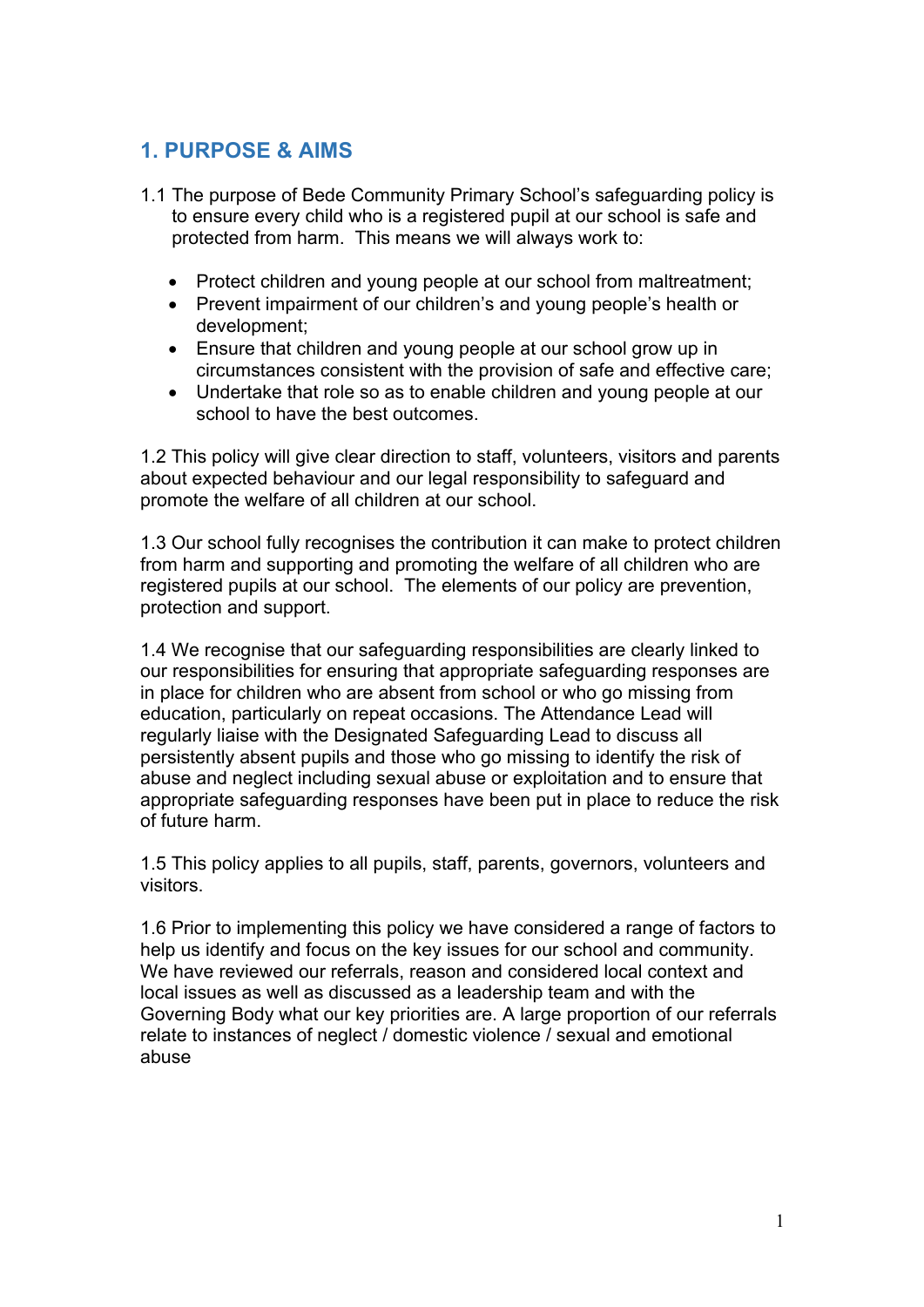# **2. OUR ETHOS**

2.1 The child's welfare is of paramount importance. Our school will establish and maintain an ethos where pupils feel secure, are encouraged to talk, are listened to and are safe. Children at our school will be able to talk freely to any member of staff at our school if they are worried or concerned about something.

2.2 Everyone who comes into contact with children and their families has a role to play in safeguarding children. We recognise that staff at our school play a particularly important role as they are in a position to identify concerns early and provide help for children to prevent concerns from escalating. **All staff are advised to maintain an attitude of '***it could happen here***' where safeguarding is concerned.** When concerned about the welfare of a child, staff members must always act in the **best interests** of the child.

2.3 All staff and regular visitors will, through training and induction, know how to recognise indicators of concern, how to respond to a disclosure from a child and how to record and report this information. We will not make promises to any child and we will not keep secrets. Every child will know what the adult will have to do with any information they have chosen to disclose.

2.4 Throughout our curriculum we will provide activities and opportunities for children to develop the skills they need to identify risks and stay safe. This will also be extended to include material that will encourage our children to develop essential life skills. Our curriculum is designed to help children stay safe. There are regular lessons of Internet Safety and PSHE themes to ensure children know how to stay safe. We also have themed assemblies and guest speakers to share this message.

2.5 At all times we will work in partnership and endeavour to establish effective working relationships with parents, carers and colleagues from other agencies in line with Working Together to Safeguard Children (2018) and Local Safeguarding Partners' Procedures.

| <b>Role</b>                                            | <b>Name</b>           | <b>Contact Details</b> |
|--------------------------------------------------------|-----------------------|------------------------|
| <b>Designated</b><br><b>Safeguarding Lead</b><br>(DSL) | <b>Nick Anderson</b>  | 0191 4334135           |
| <b>Deputy DSL</b>                                      | <b>Tracy Anderson</b> | 0191 4334135           |
| <b>Head Teacher</b>                                    | <b>Nick Anderson</b>  | 0191 4334135           |
| <b>Named Safeguarding</b><br><b>Governor</b>           | <b>Sarah Diggle</b>   | 0191 4334135           |
| <b>Chair of Governors</b>                              | <b>Sarah Diggle</b>   | 0191 4334135           |

## **3. ROLES AND RESPONSIBILITIES**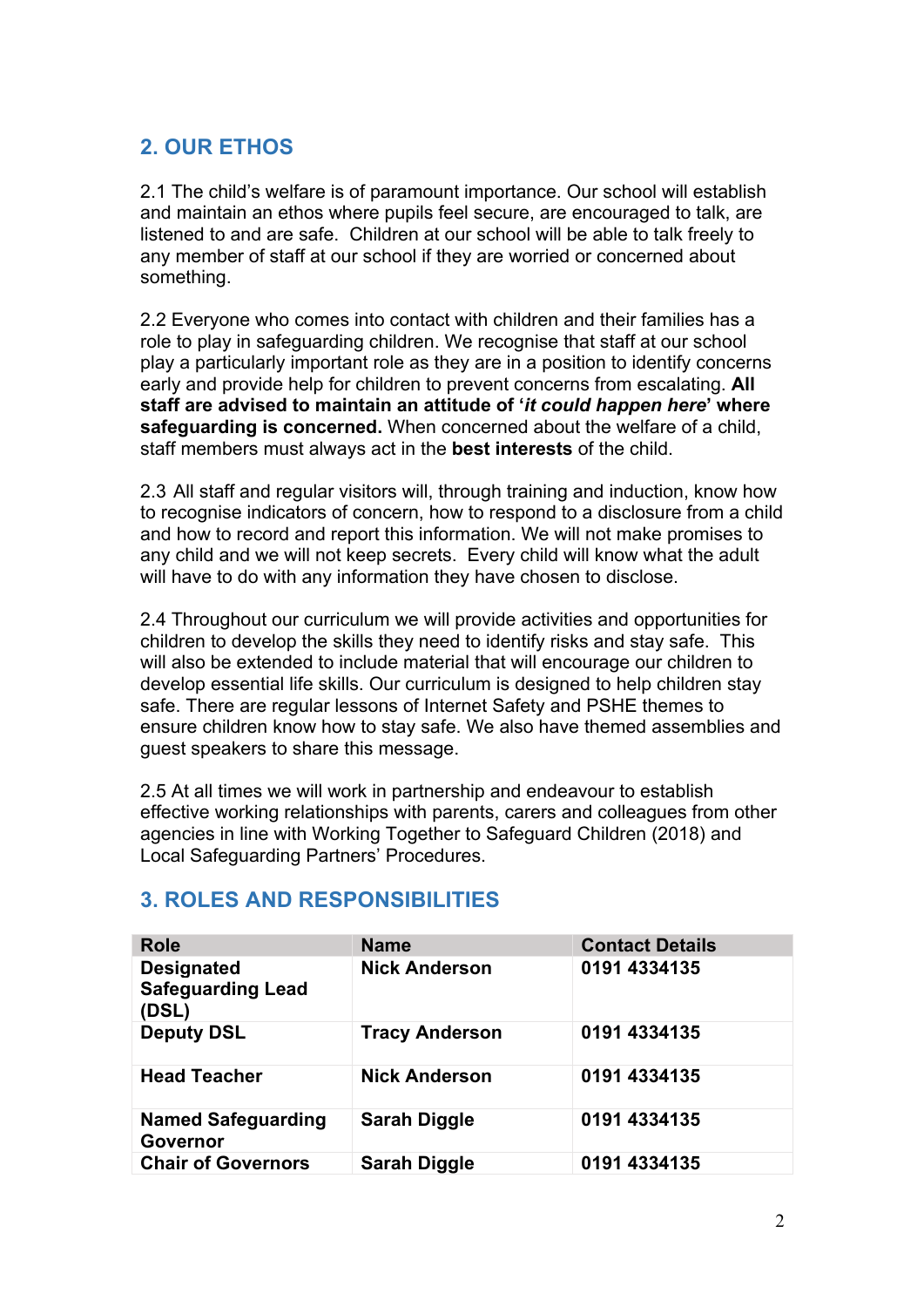3.1 It is the responsibility of *every* member of staff, volunteer and regular visitor to our school to ensure that they carry out the requirements of this policy and, at all times, work in a way that will safeguard and promote the welfare of all of the pupils at this school. This includes the responsibility to provide a safe environment in which children can learn.

# **The Governing Body**

3.2 The Governing Body of Bede Community Primary School is accountable for ensuring the effectiveness of this policy and our compliance with it. Although our Governing Body takes collective responsibility to safeguard and promote the welfare of our pupils, we also have a named governor who champions safeguarding within the school.

3.3 The Governing Body will ensure that:

- The safeguarding policy is in place and is reviewed annually, is available publicly via our school website and has been written in line with Local Authority guidance and the requirements of the Safeguarding Partners' (Formally LSCB) policies and procedures;
- The school contributes to inter-agency working in line with Working Together to Safeguard Children (2018);
- A senior member of staff from the leadership team is designated to take the lead responsibility for safeguarding and child protection and that there is a deputy DSL(s) who is appropriately trained to deal with any issues in the absence of the Designated Safeguarding Lead (DSL). There will always be cover for this role;
- All staff receive a safeguarding induction and are provided with a copy of this policy and the staff code of conduct;
- All staff undertake appropriate child protection training that is updated regularly, at least annually.
- Procedures are in place for dealing with allegations against members of staff and volunteers in line with statutory guidance;
- Safer recruitment practices are followed in accordance with the requirements of *'Keeping Children Safe in Education'* DfE (2018);
- They remedy without delay any weakness in regard to our safeguarding arrangements that are brought to their attention.

3.4 The Governing Body will receive an annual safeguarding report that will record the training that has taken place, the number of staff attending and any outstanding training requirements for the school. It will also record all safeguarding activity and will inform the Governing Body how the school meets its statutory requirements.

The Governing Body will also undertake a range of 'safeguarding visits' over the year to monitor compliance within the safeguarding agenda.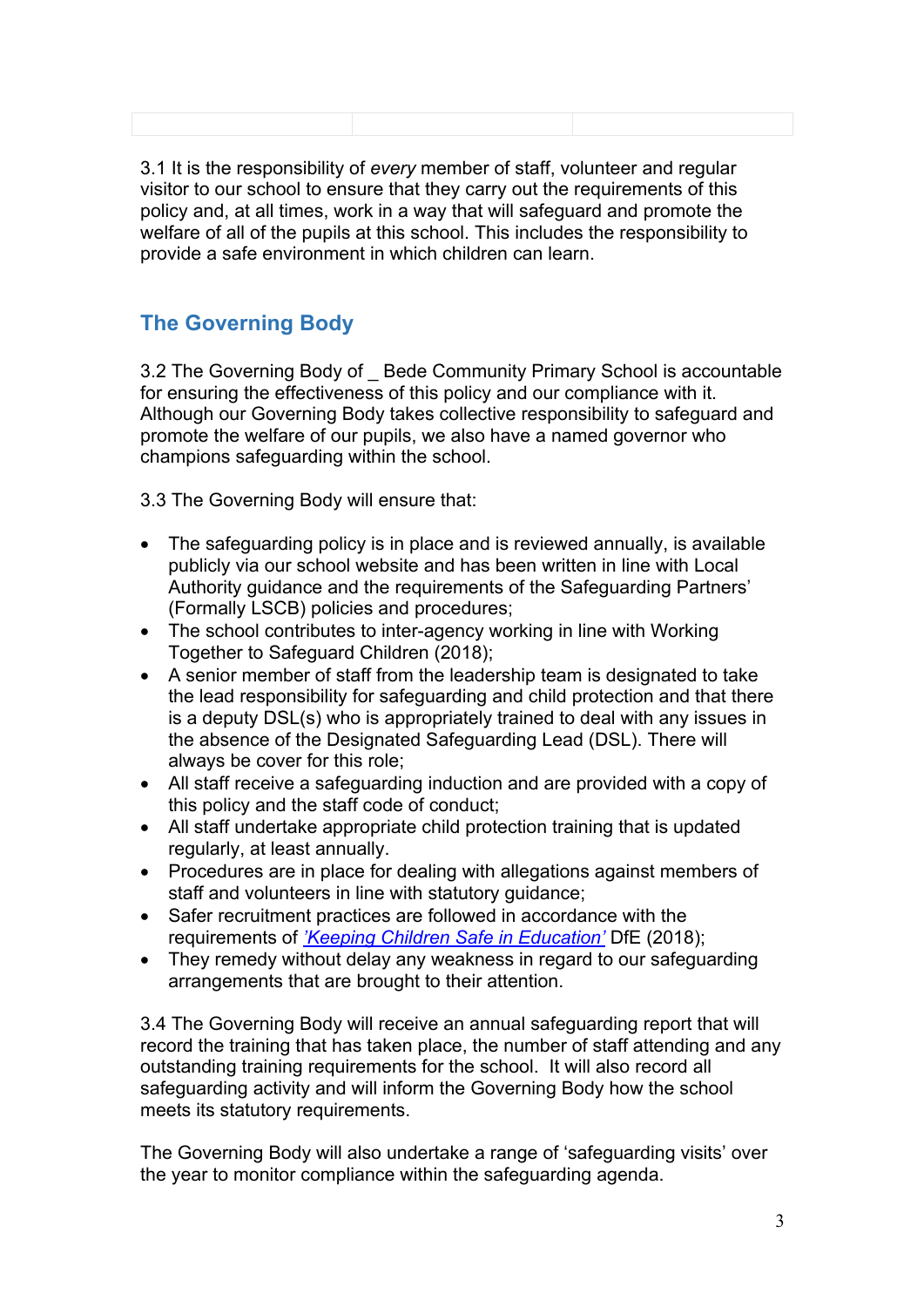# **The Head Teacher**

3.5 At Bede Community Primary School the Headteacher is responsible for:

- Identifying a senior member of staff from the leadership team to be the Designated Safeguarding Lead (DSL);
- Identifying alternative members of staff to act as the Designated Safeguarding Lead (DSL) in his/her absence to ensure there is always cover for the role;
- Ensuring that the policies and procedures adopted by the Governing Body, particularly concerning referrals of cases of suspected abuse and neglect, are followed by all staff;
- Ensuring that all staff and volunteers feel able to raise concerns about poor or unsafe practice and such concerns are addressed sensitively in accordance with agreed whistle-blowing procedures;
- Liaise with the Local Authority Designated Officer (LADO) in the event of an allegation of abuse being made against a member of staff.

# **The Designated Safeguarding Lead (DSL)**

3.6 The Designated Safeguarding Lead is a senior member of staff, from the leadership team who takes lead responsibility for safeguarding and child protection within our school. The DSL will carry out their role in accordance with the responsibilities outlined in Annex B of *'Keeping Children Safe in Education'* DfE (2018);

3.7 The DSL will provide advice and support to other staff on child welfare and child protection matters. Any concern for a child's safety or welfare will be recorded in writing (or on CPOMS) and given to the DSL.

3.8 During term time the Designated Safeguarding Lead and or a deputy will always be available (during school or college hours) for staff in the school or college to discuss any safeguarding concerns. If in *exceptional* circumstances, a DSL is not available on the school site in person, we will ensure that they are available via telephone and any other relevant media.

3.9 The School will attend child protection conferences and core group meetings. Through appropriate training, knowledge and experience our DSL will liaise with Children's Services and other agencies where necessary, and make referrals of suspected abuse to Children's Services, take part in strategy discussions and other interagency meetings and contribute to the assessment of children.

3.10 The DSL will maintain written records and child protection files ensuring that they are kept confidential and stored securely.

3.11 The DSL is responsible for ensuring that all staff members and volunteers are aware of our policy and the procedure they need to follow.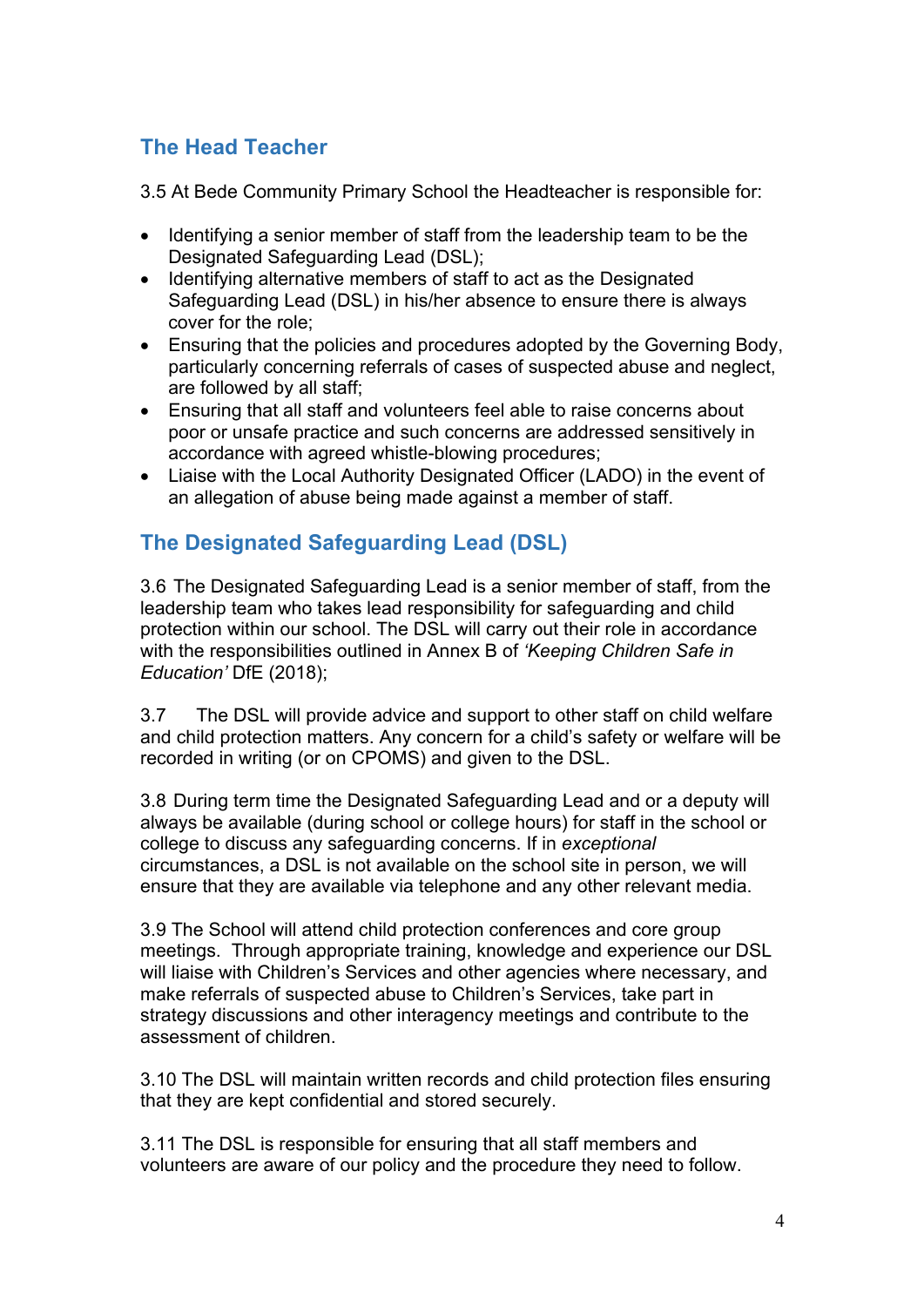They will ensure that all staff, volunteers and regular visitors have received appropriate child protection information during induction.

## **4. TRAINING & INDUCTION**

4.1 When new staff join our school they will be informed of the safeguarding arrangements in place. They will be given a copy of our school's safeguarding policy along with the Staff Code of Conduct, Part One of '*Keeping Children Safe in Education*' DfE (2018); and informed who our Designated Safeguarding Lead (DSL) and Deputy DSLs are. All staff are expected to read these key documents and fully **understand** their responsibility. They will also be provided with the school's recording procedures.

4.2 Every new member of staff or volunteer will receive safeguarding training during their induction period within the first half term of joining the school. This programme will include information relating to signs and symptoms of abuse, how to manage a disclosure from a child, how to record and the remit of the role of the Designated Safeguarding Lead (DSL). The training will also include information about whistle-blowing in respect of concerns about another adult's behaviour and suitability to work with children.

4.3 In addition to the safeguarding induction, we will ensure that mechanisms are in place to assist staff to understand and discharge their role and responsibilities as set out in Part one of '*Keeping Children Safe in Education'* DfE (2018); In order to achieve this, we will ensure that:

- all members of staff will undertake appropriate safeguarding training on an annual basis.
- we will evaluate the impact of this training;
- all staff members receive regular safeguarding and child protection updates (for example, via email, e-bulletins, staff meetings), as required, but at least annually, to provide them with the relevant skills and knowledge to safeguard children effectively;
- All receive staff handbook
- Weekly debrief shows bite size safeguarding

4.4 All regular visitors, temporary staff and volunteers to our school will be given a set of our safeguarding procedures; they will be informed of whom our DSL and alternative staff members are and what the recording and reporting system is. (See Appendix B). Temporary staff receive an induction and safeguarding sheet when they enter the building.

4.5 The DSL, the alternative designated member(s) of staff and any other senior member of staff who may be in a position of making referrals or attending child protection conferences or core groups will attend appropriate training. In addition to formal training, the DSL will ensure that they update their knowledge and skills at regular intervals, but at least annually, to keep up with any developments relevant to their role.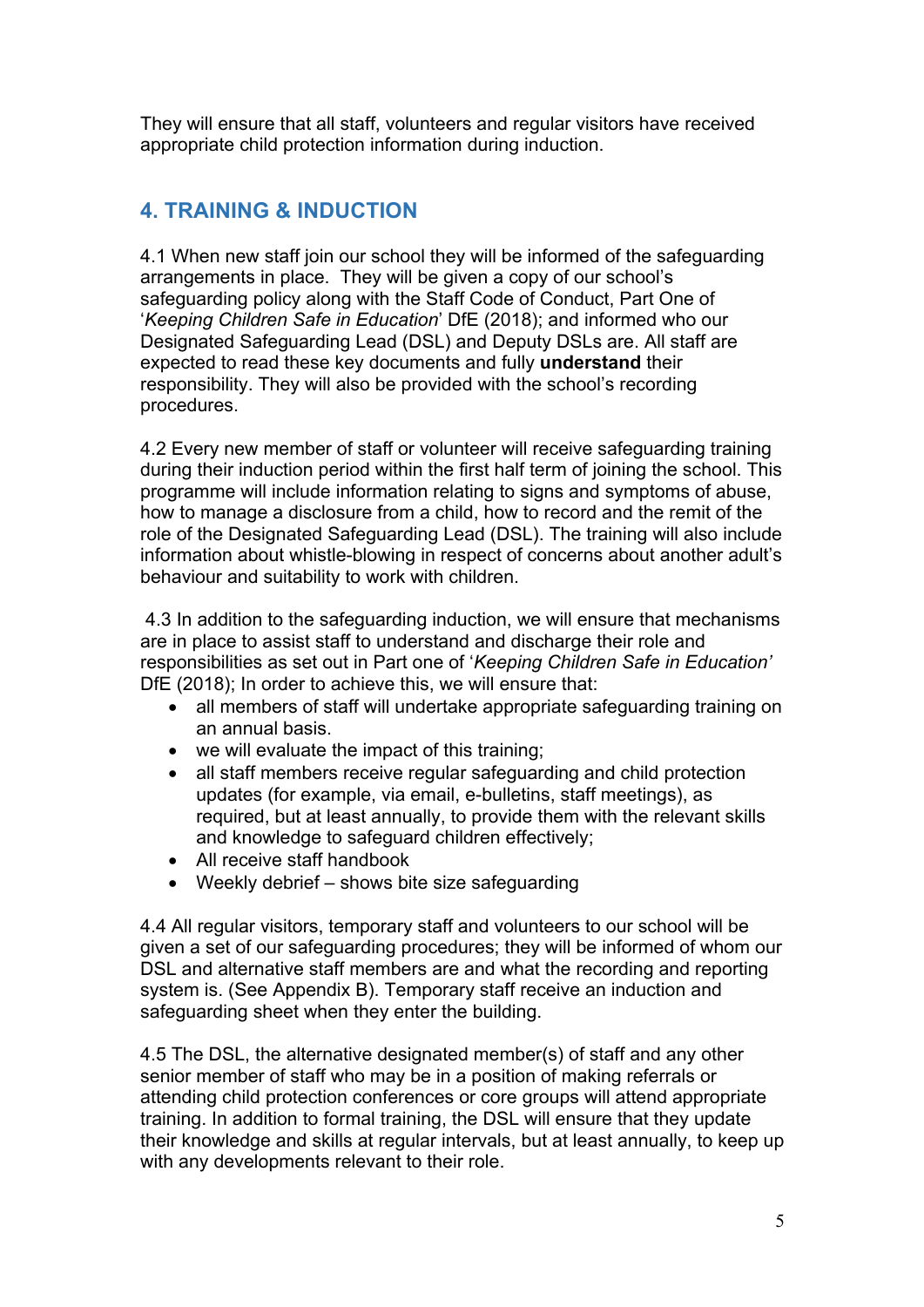4.6 Our Governing Body will also undertake appropriate training to ensure they are able to carry out their duty to safeguard all of the children at our school.

4.7 We actively encourage all of our staff to keep up to date with the most recent local and national safeguarding advice and guidance, Annex A of '*Keeping Children Safe in Education*' (2018) provides links to guidance on specific safeguarding issues such as Child Sexual Exploitation and Female Genital Mutilation. In addition, throughout the school year we will brief staff on key issues identified within Keeping Children Safe 2018.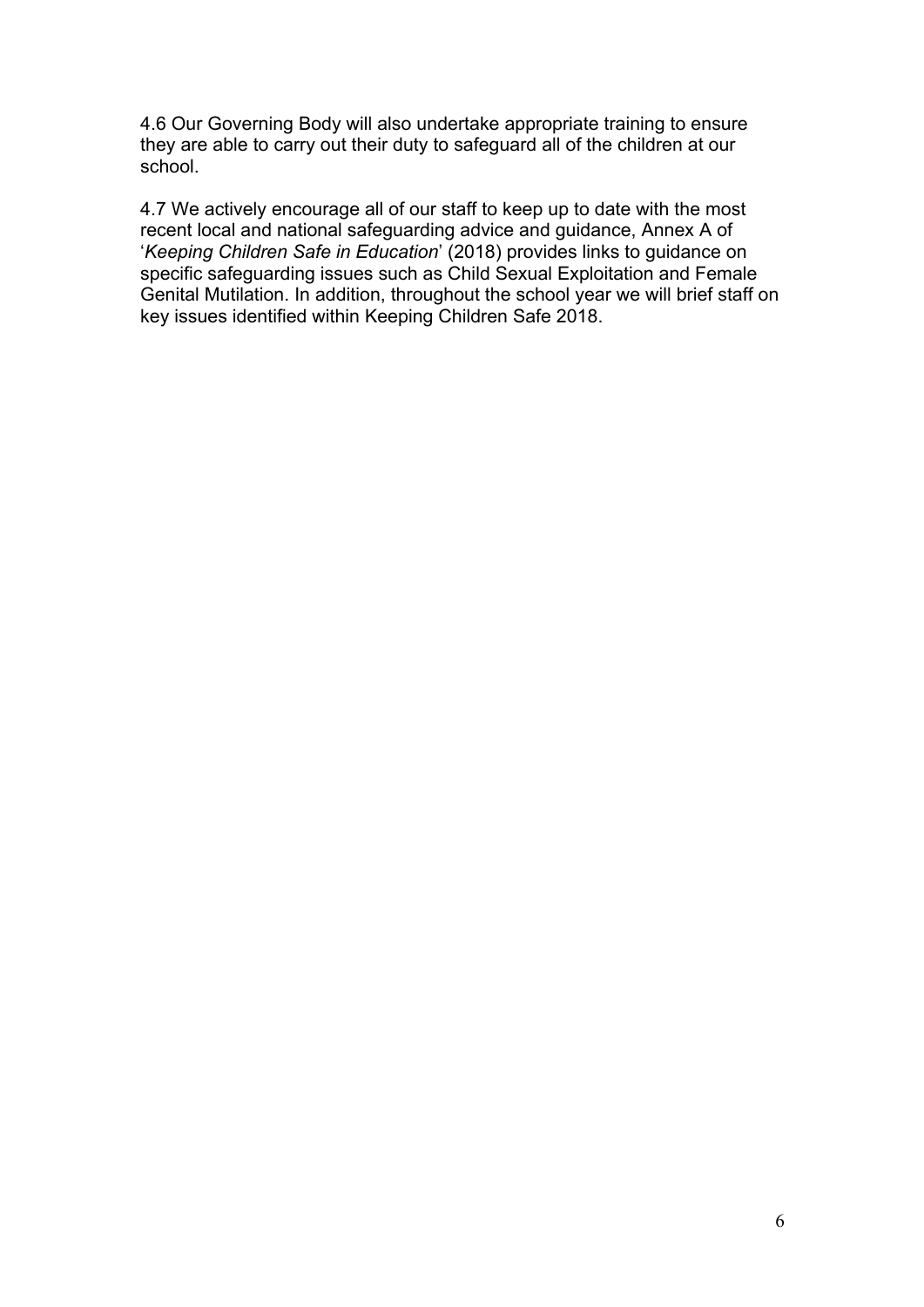# **4.8 Specific Safeguarding Issues:**

All staff should have an awareness of safeguarding issues, some of which are listed below. Staff should be aware that behaviours linked to the likes of drug taking, alcohol abuse, truanting and sexting put children in danger.

All staff should be aware that safeguarding issues can manifest themselves via peer on peer abuse. This is most likely to include, but may not be limited to, bullying (including cyberbullying), gender-based violence/sexual assaults and sexting. Staff should be clear as to the school or college's policy and procedures with regards to peer on peer abuse.

Expert and professional organisations are best placed to provide up-to-date guidance and practical support on specific safeguarding issues. For example, information for schools and colleges can be found on the TES, and the NSPCC websites. School and college staff can access government guidance as required on the issues listed below via GOV.UK and other government websites:

- children missing education
- child missing from home or care
- child sexual exploitation (CSE)
- bullying including cyberbullying
- domestic abuse
- drugs
- fabricated or induced illness
- faith based abuse
- female genital mutilation (FGM)
- forced marriage
- gangs and youth violence
- gender-based violence/violence against women and girls (VAWG)
- hate
- mental health
- missing children and adults
- private fostering
- preventing radicalisation
- sexting
- relationship abuse
- sexual violence & harassment between children in schools and colleges
- trafficking & modern slavery

*(For further information see appendix C-K) (part 1 and annex A of Keeping Children Safe in Education 2018)*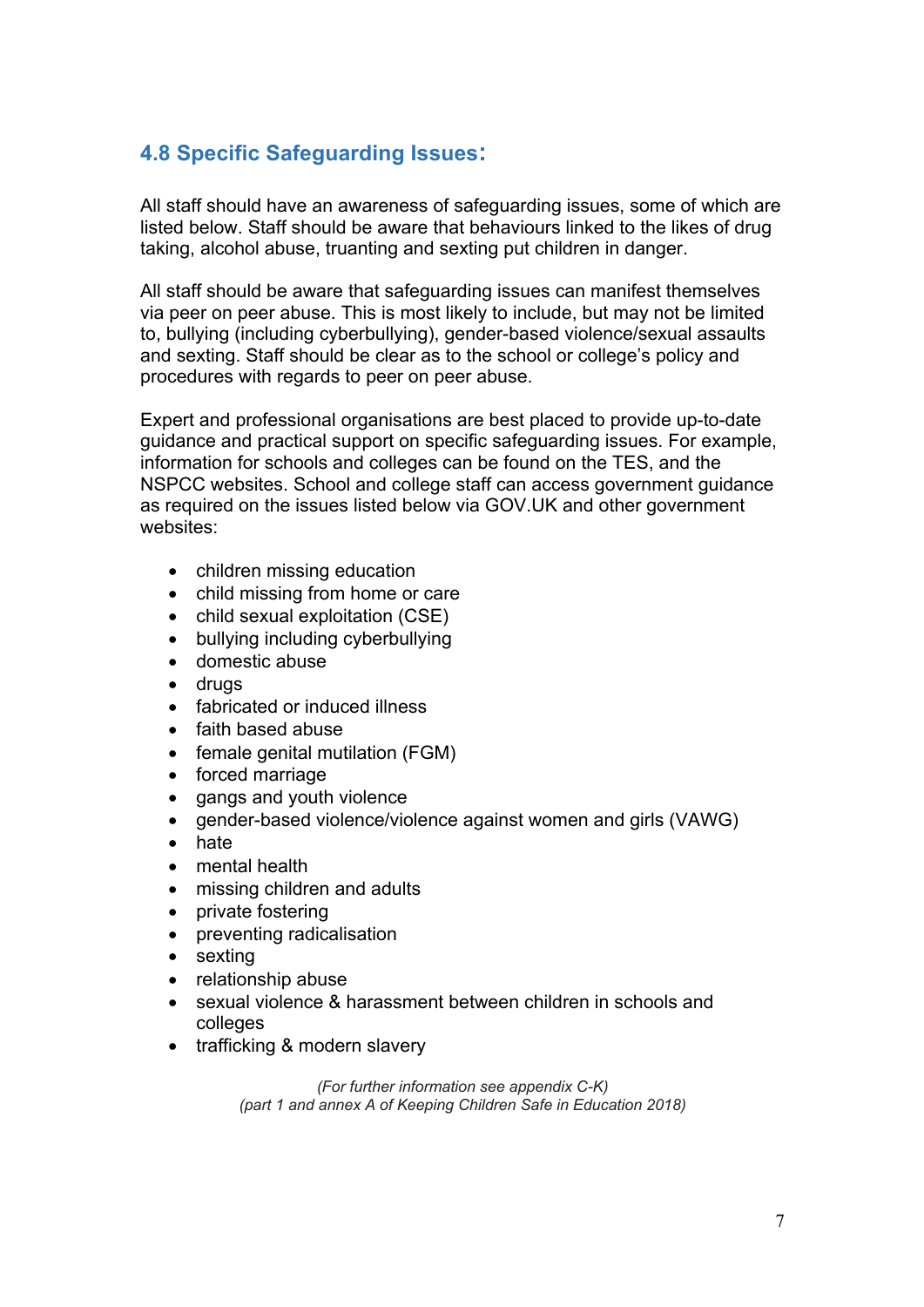# **5. PROCEDURES FOR MANAGING CONCERNS**

### **(Working Together to Safeguard Children 2018)**

All staff follow the schools procedures which are consistent with 'Working Together to Safeguard Children 2018' and Keeping Children Safe in Education 2018)

It is **not** the responsibility of the school staff to investigate welfare concerns or determine the truth of any disclosure or allegation. All staff, however, have a duty to recognise concerns and maintain an open mind. Accordingly, all concerns regarding the welfare of pupils will be recorded and discussed with the designated senior person with responsibility for child protection (or another senior member of staff in the absence of the designated person) prior to any discussion with parents.

### **Identifying children and young people who may be suffering significant harm:**

Teachers and other adults in school are well placed to observe any physical, emotional or behavioural signs which indicate that a child may be suffering significant harm. The relationships between staff, pupils, parents and the public which foster respect, confidence and trust can lead to disclosures of abuse, and/or school staff being alerted to concerns.

### **Definitions:**

As in the Children Acts 1989 and 2004, a **child** is anyone who has not yet reached his/her 18<sup>th</sup> birthday.

**Harm** means ill-treatment or impairment of health and development, including, for example, impairment suffered from seeing or hearing the illtreatment of another; **Development** means physical, intellectual, emotional, social or behavioural development; **Health** includes physical and mental health; **Ill-treatment** includes sexual abuse and other forms of ill-treatment which are not physical.

**Abuse and Neglect** are forms of maltreatment. Somebody may abuse or neglect a child by inflicting harm or failing to act to prevent harm. Children may be abused in a family or in an institutional or community setting; by those known to them, or, more rarely, by a stranger. They may be abused by an adult or adults or another child or children.

**Physical Abuse** may involve hitting, shaking, throwing, poisoning, burning or scalding, drowning, suffocating or otherwise causing physical harm to a child. Physical harm may also be caused when a parent or carer fabricates the symptoms of or deliberately induces illness in a child.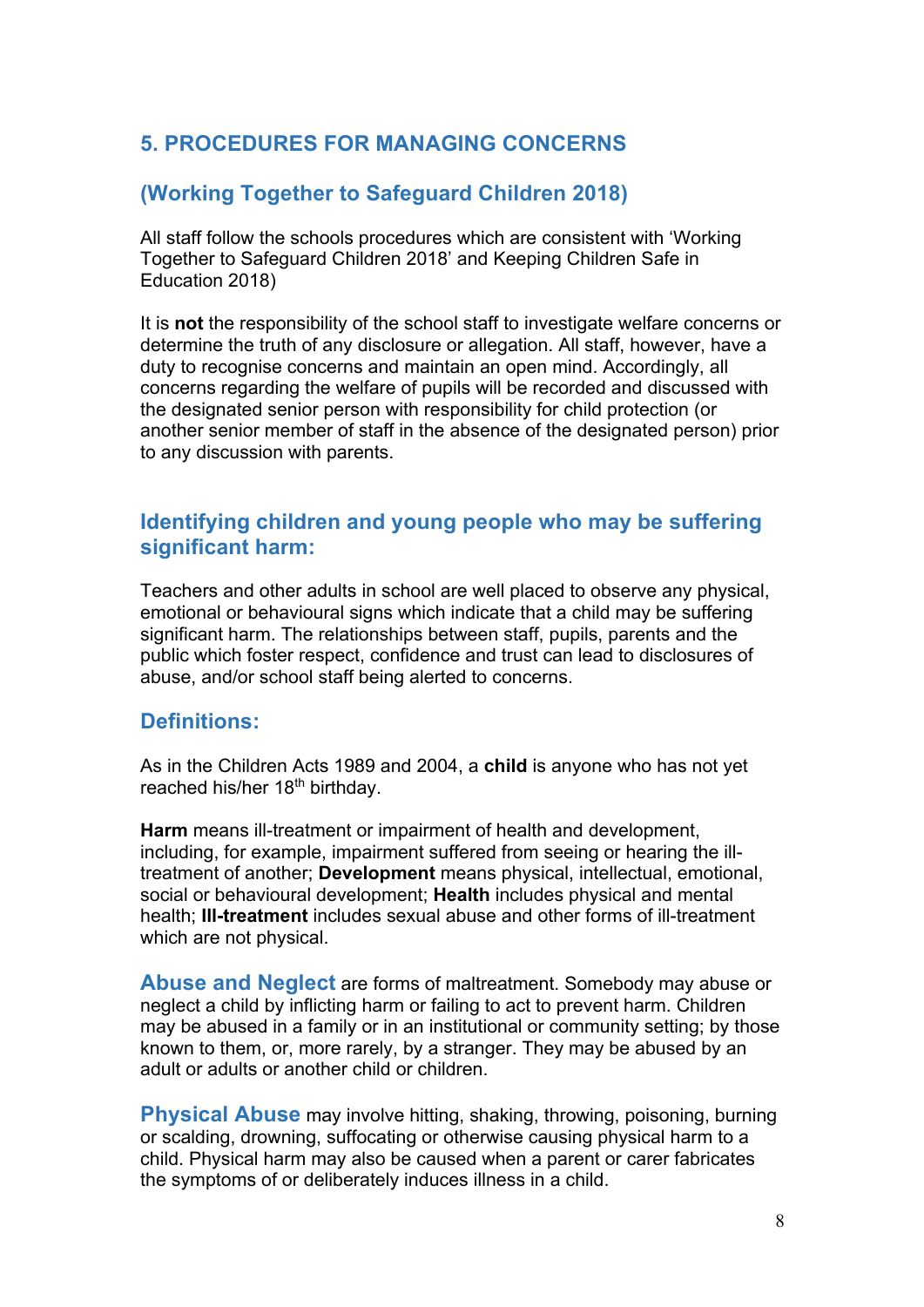**Sexual Abuse** involves forcing or enticing a child or young person to take part in sexual activities, not necessarily involving a high level of violence, whether or not the child is aware of what is happening. The activities may involve physical contact, including assault by penetration (for example, rape or oral sex) or non-penetrative acts such as masturbation, kissing, rubbing and touching outside of clothing. They may also include non-contact activities, such as involving children in looking at, or in the production of, sexual images, watching sexual activities, encouraging children to behave in sexually inappropriate ways, or grooming a child in preparation for abuse (including via the internet). Sexual abuse is not solely perpetrated by adult males. Women can also commit acts of sexual abuse, as can other children.

**Emotional Abuse** is the persistent emotional maltreatment of a child such as to cause severe and persistent adverse effects on the child's emotional development.

It may involve conveying to children that they are worthless or unloved, inadequate, or valued only insofar as they meet the needs of another person. It may include not giving the child opportunities to express their views, deliberately silencing them or 'making fun' of what they say or how they communicate. It may feature age or developmentally inappropriate expectations being imposed on children. These may include interactions that are beyond the child's developmental capability, as well as overprotection and limitation of exploration and learning, or preventing the child participating in normal social interaction. It may involve seeing or hearing the ill-treatment of another. It may involve serious bullying (including cyberbullying), causing children frequently to feel frightened or in danger, or the exploitation or corruption of children. Some level of emotional abuse is involved in all types of maltreatment of a child, though it may occur alone.

 **Neglect** is the persistent failure to meet a child's basic physical and/or psychological needs, likely to result in the serious impairment of the child's health or development. Neglect may occur during pregnancy as a result of maternal substance abuse. Once a child is born, neglect may involve a parent or carer failing to:

- provide adequate food and clothing, shelter (including exclusion from home or abandonment)
- protect a child from physical and emotional harm or danger
- ensure adequate supervision (including the use of inadequate caretakers)
- ensure access to appropriate medical care or treatment.

It may also include neglect of, or unresponsiveness to, a child's basic emotional needs.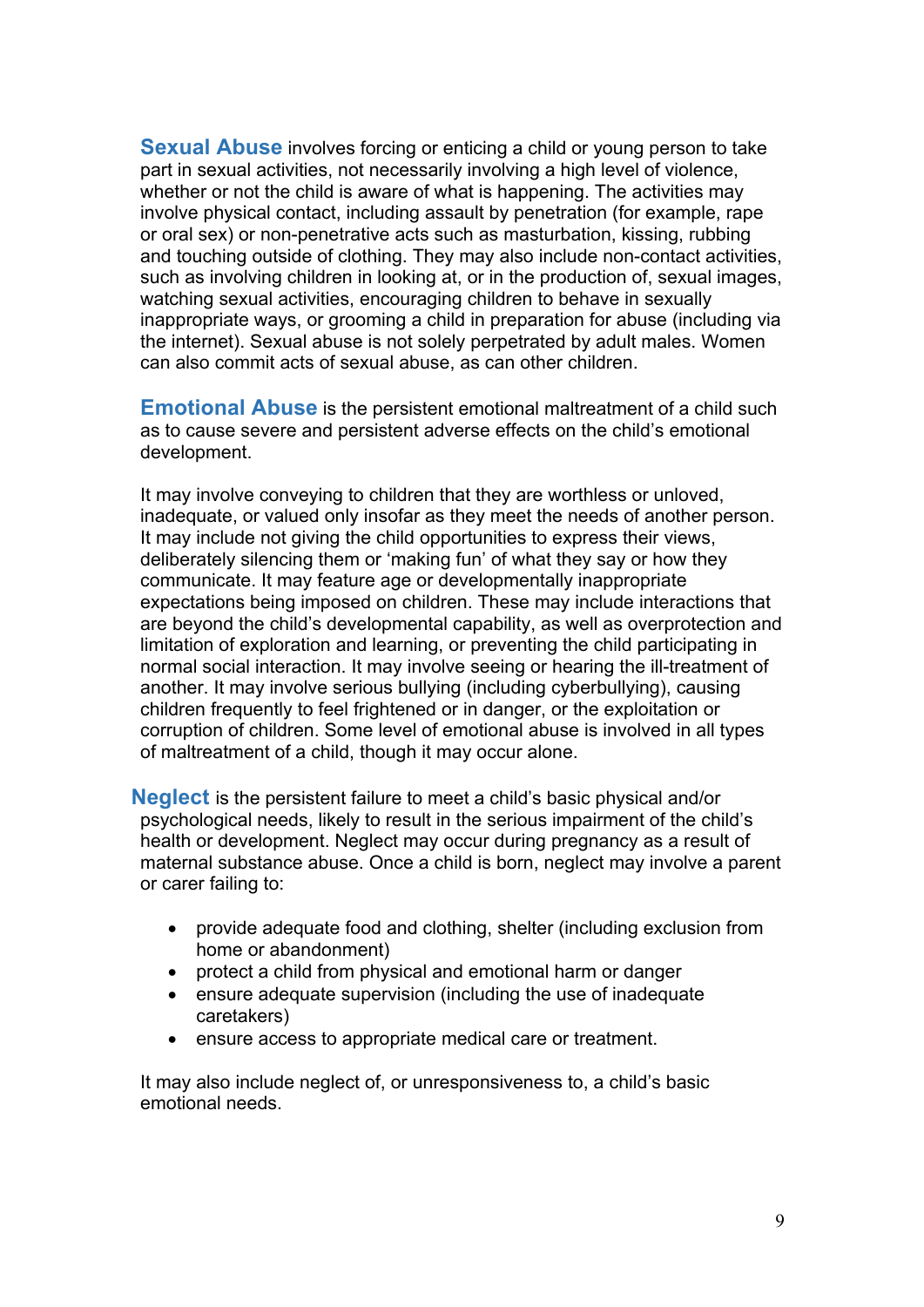# **Staff must immediately report:**

- any suspicion that a child is injured, marked, or bruised in a way which is not readily attributable to the normal knocks or scrapes received in play
- any explanation given which appears inconsistent or suspicious
- any behaviours which give rise to suspicions that a child may have suffered harm (e.g. worrying drawings or play)
- any concerns that a child may be suffering from inadequate care, ill treatment, or emotional maltreatment
- any concerns that a child is presenting signs or symptoms of abuse or neglect
- any significant changes in a child's presentation, including nonattendance
- any hint or disclosure of abuse from any person
- any concerns regarding person(s) who may pose a risk to children (e.g. living in a household with children present)

Staff are also encouraged to actively consider children who might present as vulnerable. (see appendix C)

## **Responding to Disclosure:**

Disclosures or information may be received from pupils, parents or other members of the public. School recognises that those who disclose such information may do so with difficulty, having chosen carefully to whom they will speak. Accordingly all staff will handle disclosures with sensitivity.

Such information cannot remain confidential and staff will immediately communicate what they have been told to the Designated Safeguarding Lead.

## **Principles**

Staff will not investigate but will, wherever possible, elicit enough information to pass on to the Designated Safeguarding Lead in order that s/he can make an informed decision of what to do next.

Staff will:

- listen to and take seriously any disclosure or information that a child may be at risk of harm
- try to ensure that the person disclosing does not have to speak to another member of school staff
- clarify the information
- try to keep questions to a minimum and of an 'open' nature e.g. 'Can you tell me what happened?' rather than 'Did x hit you?'
- try not to show signs of shock, horror or surprise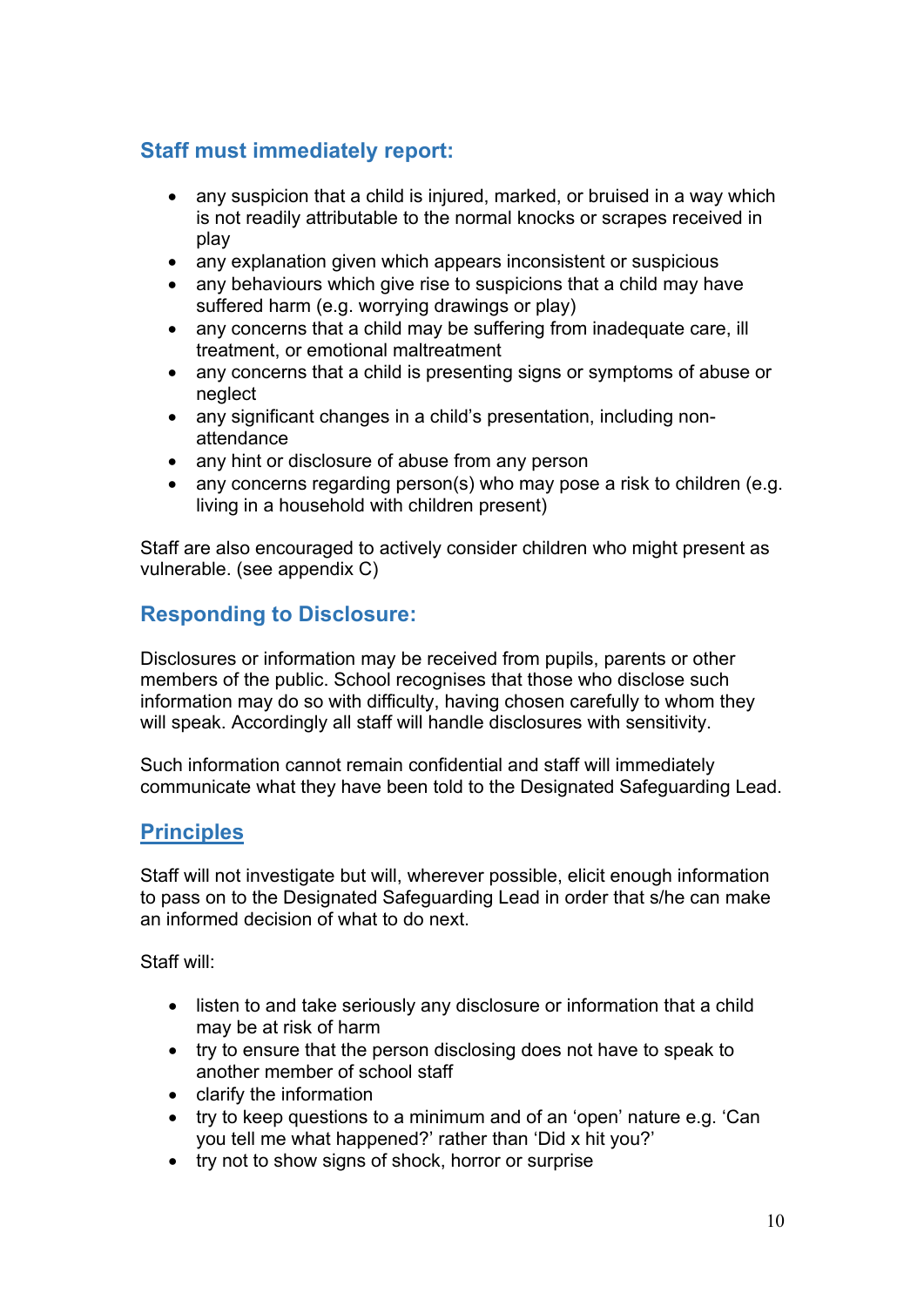- not express feelings or judgments regarding any person alleged to have harmed the child
- explain sensitively to the person that they have a responsibility to refer the information to the senior designated person
- reassure and support the person as far as possible
- explain that only those who 'need to know' will be told
- explain what will happen next and that the person will be involved as appropriate
- complete a cause for concern form (Appendix M)

5.1 Bede Community Primary School adheres to child protection procedures that have been agreed locally through the Local Safeguarding Partners. Where we identify children and families in need of support, we will carry out our responsibilities in accordance with local threshold guidance.

5.2 Every member of staff including volunteers working with children at our school are advised to maintain an attitude of '*it could happen here'* where safeguarding is concerned. When concerned about the welfare of a child, staff members should always act in the interests of the child and have a responsibility to take action as outlined in this policy.

5.3 All staff are encouraged to report any concerns that they have and not see these as insignificant. On occasions, a referral is justified by a single incident such as an injury or disclosure of abuse. More often however, concerns accumulate over a period of time and are evidenced by building up a picture of harm over time; this is particularly true in cases of emotional abuse and neglect. In these circumstances, it is crucial that staff record and pass on concerns in accordance with this policy to allow the DSL to build up a picture and access support for the child at the earliest opportunity. A reliance on memory without accurate and contemporaneous records of concern could lead to a failure to protect.

5.4 It is *not* the responsibility of school staff to investigate welfare concerns or determine the truth of any disclosure or allegation. All staff, however, have a duty to recognise concerns and pass the information on in accordance with the procedures outlined in this policy.

5.5 The Designated Safeguarding Lead (DSL) should be used as a first point of contact for concerns and queries regarding any safeguarding concern in our school. Any member of staff or visitor to the school who receives a disclosure of abuse or suspects that a child is at risk of harm must report it immediately to the DSL or, if unavailable, to the alternative designated person. In the absence of either of the above, the matter should be brought to the attention of the most senior member of staff.

5.6 All concerns about a child or young person should be reported without delay and recorded in writing using the agreed procedures in CPOMS.

5.7 Following receipt of any information that raises concern, the DSL will consider what action to take and seek advice from Children's Services as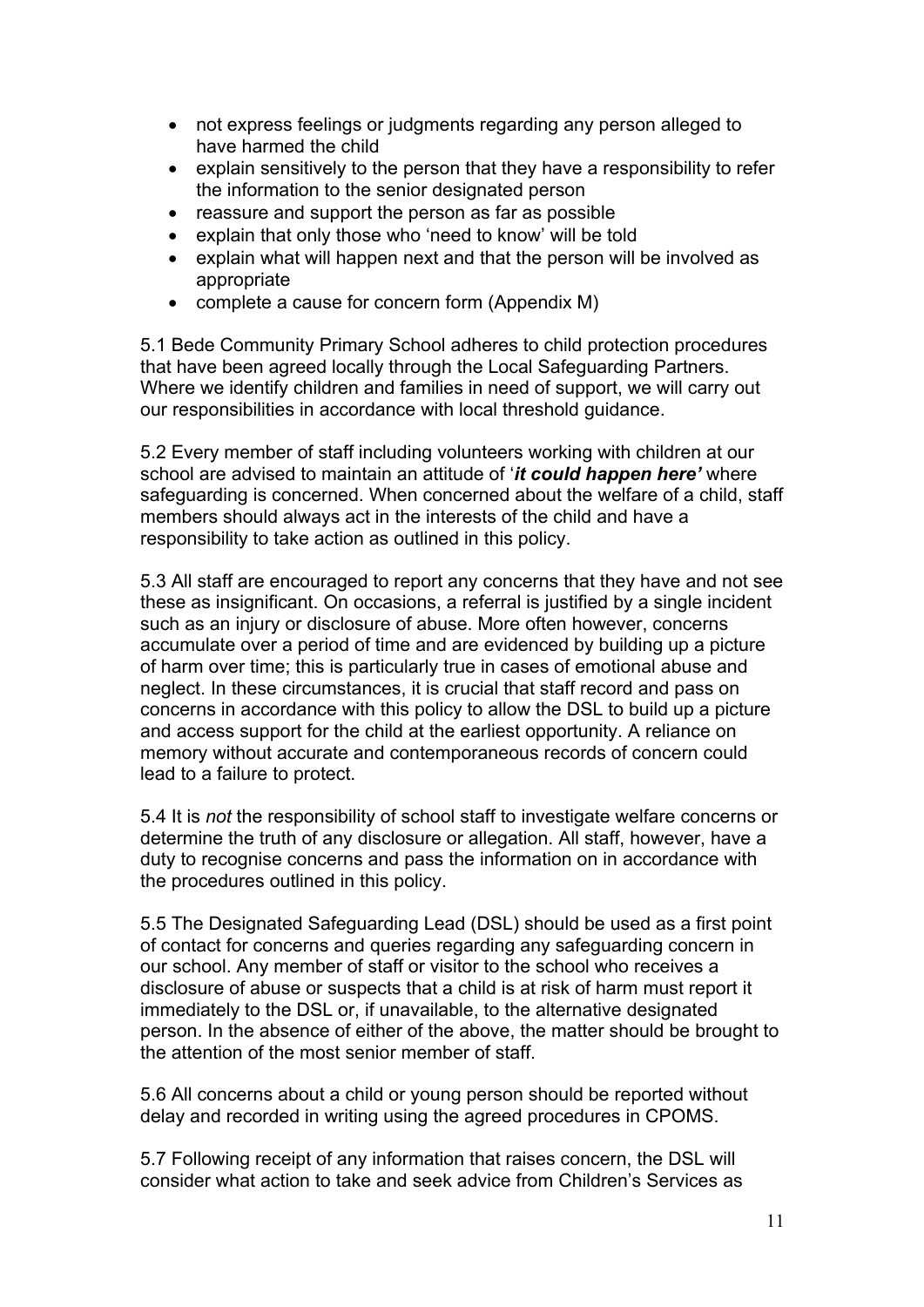required. All information and actions taken, including the reasons for any decisions made, will be fully documented.

5.8 All referrals will be made in line with Local Children's Services procedures.

5.9 If, at any point, there is a risk of immediate serious harm to a child a referral should be made to Children's Services immediately. Anybody can make a referral. If the child's situation does not appear to be improving the staff member with concerns should press for re-consideration by raising concerns again with the DSL and/or the Headteacher. Concerns should always lead to help for the child at some point.

5.10 Staff should always follow the reporting procedures outlined in this policy in the first instance. However, they may also share information directly with Children's Services, or the police if:

- the situation is an emergency and the Designated Safeguarding Lead, their alternative and the Headteacher are all unavailable;
- they are convinced that a direct report is the only way to ensure the pupil's safety.

5.11 Any member of staff, who does not feel that concerns about a child have been responded to appropriately and in accordance with the procedures outlined in this policy, should raise their concerns with the Headteacher or the Chair of Governors. If any member of staff does not feel the situation has been addressed appropriately at this point then they should contact Children's Services directly with their concerns.

5.12 We recognise that children are also vulnerable to physical, sexual and emotional abuse by their peers or siblings. This is most likely to include, but not limited to: bullying (including cyber bullying), gender based violence/sexual assaults and sexting. Abuse perpetrated by children can be just as harmful as that perpetrated by an adult, so it is important to remember the impact on the victim of the abuse as well as to focus on the support for the child or young person exhibiting the harmful behaviour. Such abuse will always be taken as seriously as abuse perpetrated by an adult and the same safeguarding children procedures will apply in respect of any child who is suffering or likely to suffer significant harm; staff must never tolerate or dismiss concerns relating to peer on peer abuse.

5.13 We recognise that children with special educational needs (SEN) and disabilities can face additional safeguarding challenges and these are discussed in staff training. These additional barriers can include:

- assumptions that indicators of possible abuse such as behaviour, mood and injury relate to the child's disability without further exploration;
- children with SEN and disabilities can be disproportionally impacted by things like bullying - without outwardly showing any signs; and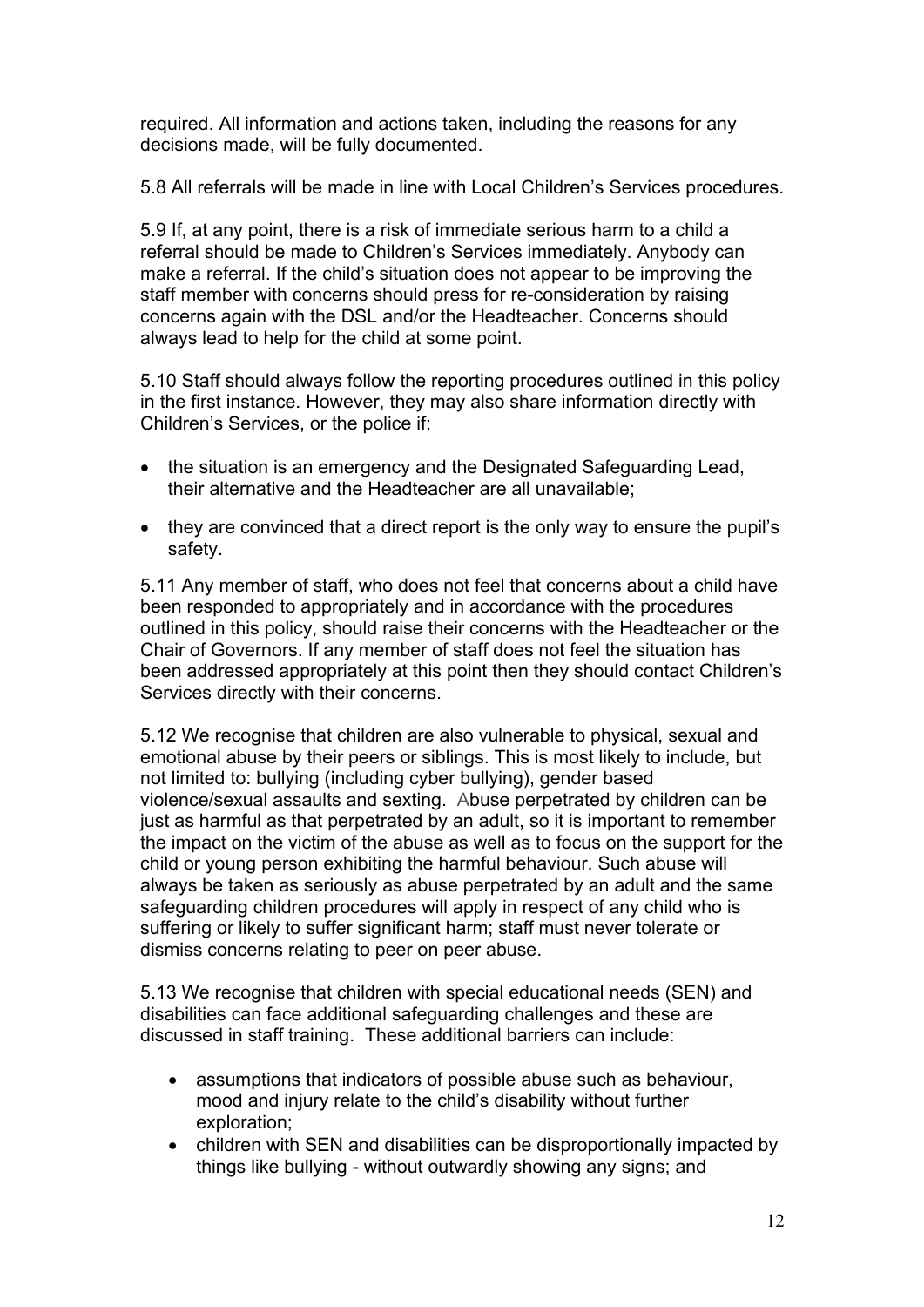• communication barriers and difficulties in overcoming these barriers.

5.14 At Bede Community Primary School we recognise that our staff are well placed to identify concerns and take action to prevent children from becoming victims of Female Genital Mutilation (FGM) and other forms of so-called 'honour-based' violence (HBV) and provide guidance on these issues through our safeguarding training. If staff have a concern regarding a child that might be at risk of HBV they should inform the DSL who will activate local safeguarding procedures, using existing national and local protocols for multiagency liaison with police and children's social care.

5.15 Where FGM has taken place, there has been a mandatory reporting duty placed on teachers since 31<sup>st</sup> October 2015. Section 5B of the Female Genital Mutilation Act 2003 (as inserted by section 74 of the Serious Crime Act 2015) places a statutory duty upon teachers in England and Wales, to report to the police where they discover (either through disclosure by the victim or visual evidence) that FGM appears to have been carried out on a girl under 18. Those failing to report such cases will face disciplinary sanctions. We will provide guidance and support to our teachers on this requirement. Further information on when and how to make a report can be found in the following Home Office guidance: 'Mandatory Reporting of Female Genital Mutilation procedural information' (October 2015). (see appendix D)

5.16 We recognise that safeguarding against radicalisation and extremism is no different to safeguarding against any other vulnerability in today's society*.* 

At Bede Community Primary School, we will ensure that:

- Through training, staff, volunteers and governors have an understanding of what radicalisation and extremism is, why we need to be vigilant in school and how to respond when concerns arise.
- There are systems in place for keeping pupils safe from extremist material when accessing the internet in our school by using effective filtering and usage policies.
- The DSL has received Prevent training and will act as the point of contact within our school for any concerns relating to radicalisation and extremism.
- The DSL will make referrals in accordance with Local Channel procedures and will represent our school at Channel meetings as required.
- Through our curriculum, we will promote the spiritual, moral, social and cultural development of pupils.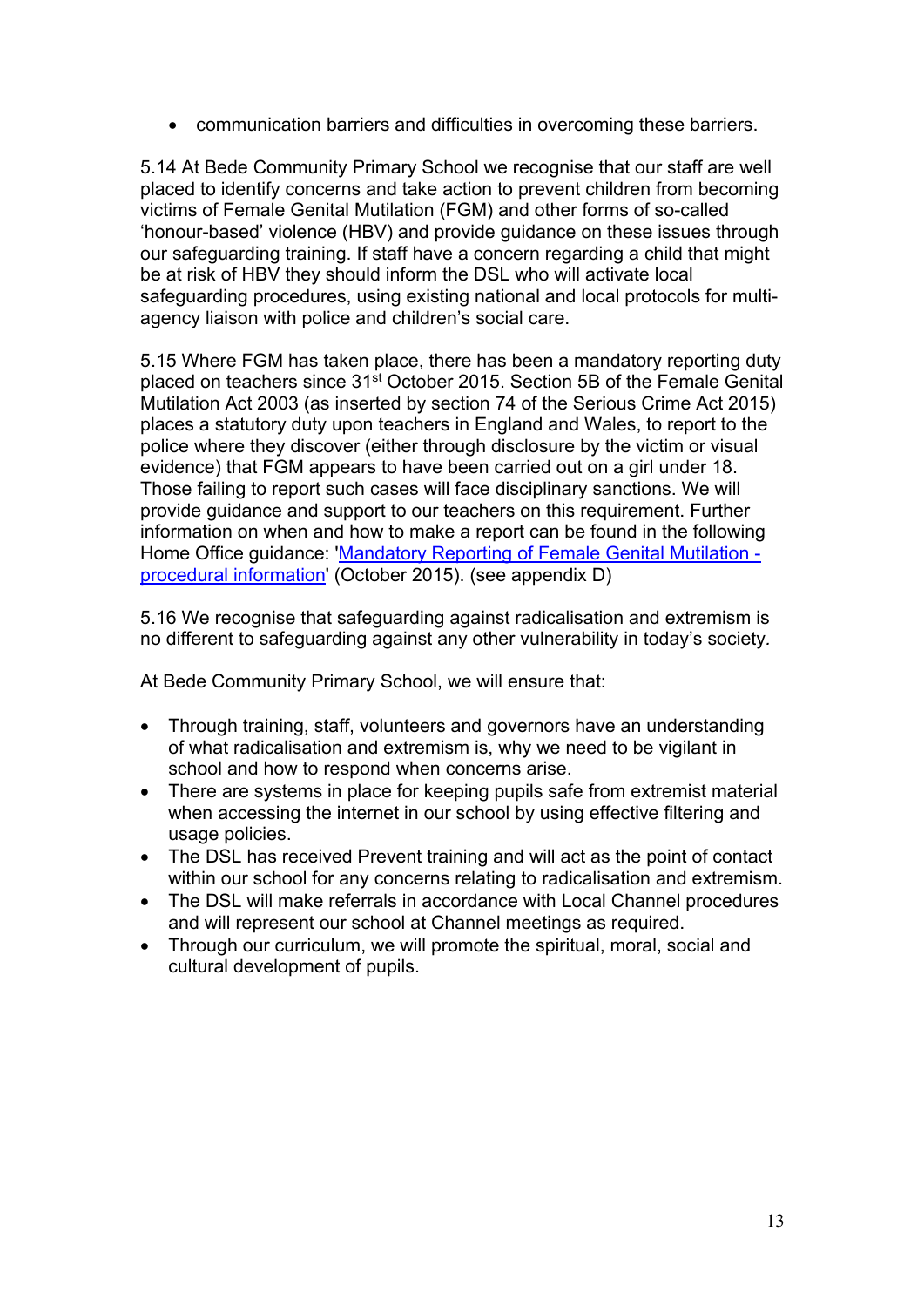# **6. RECORDS AND INFORMATION SHARING**

6.1 If staff are concerned about the welfare or safety of any child at our school they will record their concern on CPOMS. They should ensure that the form is signed and dated. Any concerns should be passed to the DSL without delay.

6.2 Any information recorded will be kept in a separate named file, in CPOMS and not with the child's academic file. These files will be the responsibility of the DSL. Child protection information will only be shared within school on the basis of 'need to know in the child's interests' and on the understanding that it remains strictly confidential

6.3 Child protection information will only be kept in the file and this file will be kept up to date. Records of concern, copies of referrals, invitations to child protection conferences, core groups and reports will be stored here. All our safeguarding files will include; a chronology, contents front cover and will record significant events in the child's life.

6.4 When a child leaves our school, the DSL will make contact with the DSL at the new school and will ensure that the child protection file is forwarded to the receiving school in an appropriately agreed manner. We will retain evidence to demonstrate we have acted accordingly when dealing with safeguarding matters and how the file has been transferred; this may be in the form of electronic records via CPOMS audit features or a written confirmation of receipt from the receiving school and/or evidence of recorded delivery. Where a parent elects to remove their child from the school roll to home educate, the school will make arrangements to pass any safeguarding concerns to the Local Authority.

## **7. WORKING WITH PARENTS & CARERS**

7.1 Bede Community Primary School is committed to working in partnership with parents/carers to safeguard and promote the welfare of children and to support them to understand our statutory responsibilities in this area.

7.2 When new pupils join our school, parents and carers will be informed that we have a safeguarding policy. A copy will be provided to parents on request and is available on the school website. Parents and carers will be informed of our legal duty to assist our colleagues in other agencies with child protection enquiries and what happens should we have cause to make a referral to Children's Services.

7.3 We are committed to working with parents positively, openly and honestly. We ensure that all parents are treated with respect, dignity and courtesy. We respect parents' rights to privacy and confidentiality and will not share sensitive information unless we have permission or it is necessary to do so in order to safeguard a child from harm.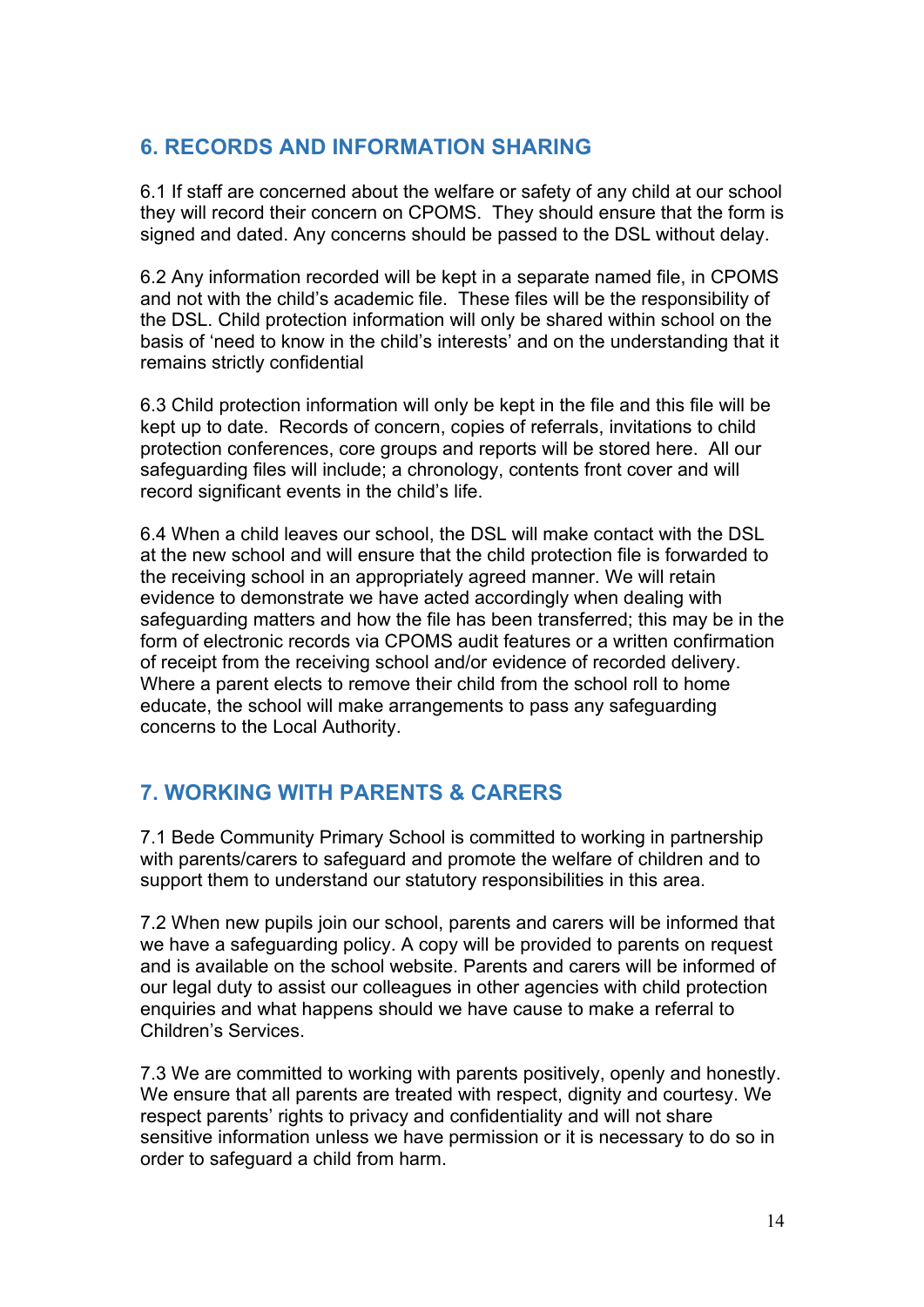7.4 We will seek to share with parents any concerns we may have about their child *unless* to do so may place a child at increased risk of harm. A lack of parental engagement or agreement regarding the concerns the school has about a child will not prevent the DSL making a referral to Children's Services in those circumstances where it is appropriate to do so.

7.5 In order to keep children safe and provide appropriate care for them, the school requires parents to provide accurate and up to date information regarding:

- Full names and contact details of all adults with whom the child normally lives;
- Full names and contact details of all persons with parental responsibility (if different from above);
- Emergency contact details (if different from above);
- Full details of any other adult authorised by the parent to collect the child from school (if different from the above).

The School will retain this information on the pupil file. The school will only share information about pupils with adults who have parental responsibility for a pupil or where a parent has given permission and the school has been supplied with the adult's full details in writing.

# **8. CHILD PROTECTION CONFERENCES**

8.1 Children's Services will convene a Child Protection conference once a child protection enquiry under Section 47 of the Children Act 1989 has been undertaken and the child is judged to be at continuing risk of significant harm. A review conference will take place once a child has been made the subject of a Child Protection Plan in order to monitor the safety of the child and the required reduction in risk.

8.2 Staff members may be asked to attend a child protection conference or core group meetings on behalf of the school in respect of individual children. Usually the person representing the school at these meetings will be the Headteacher or DSL. In any event, the person attending will need to have as much relevant up to date information about the child as possible; any member of staff may be required to contribute to this process.

8.3 All reports for child protection conferences will be prepared in advance using the guidance and template report. The information contained in the report will be shared with parents before the conference as appropriate and will include information relating to the child's physical, emotional and intellectual development and the child's presentation at school. In order to complete such reports, all relevant information will be sought from staff working with the child in school.

8.4 Clearly child protection conferences can be upsetting for parents. We recognise that we are likely to have more contact with parents than other professionals involved. We will work in an open and honest way with any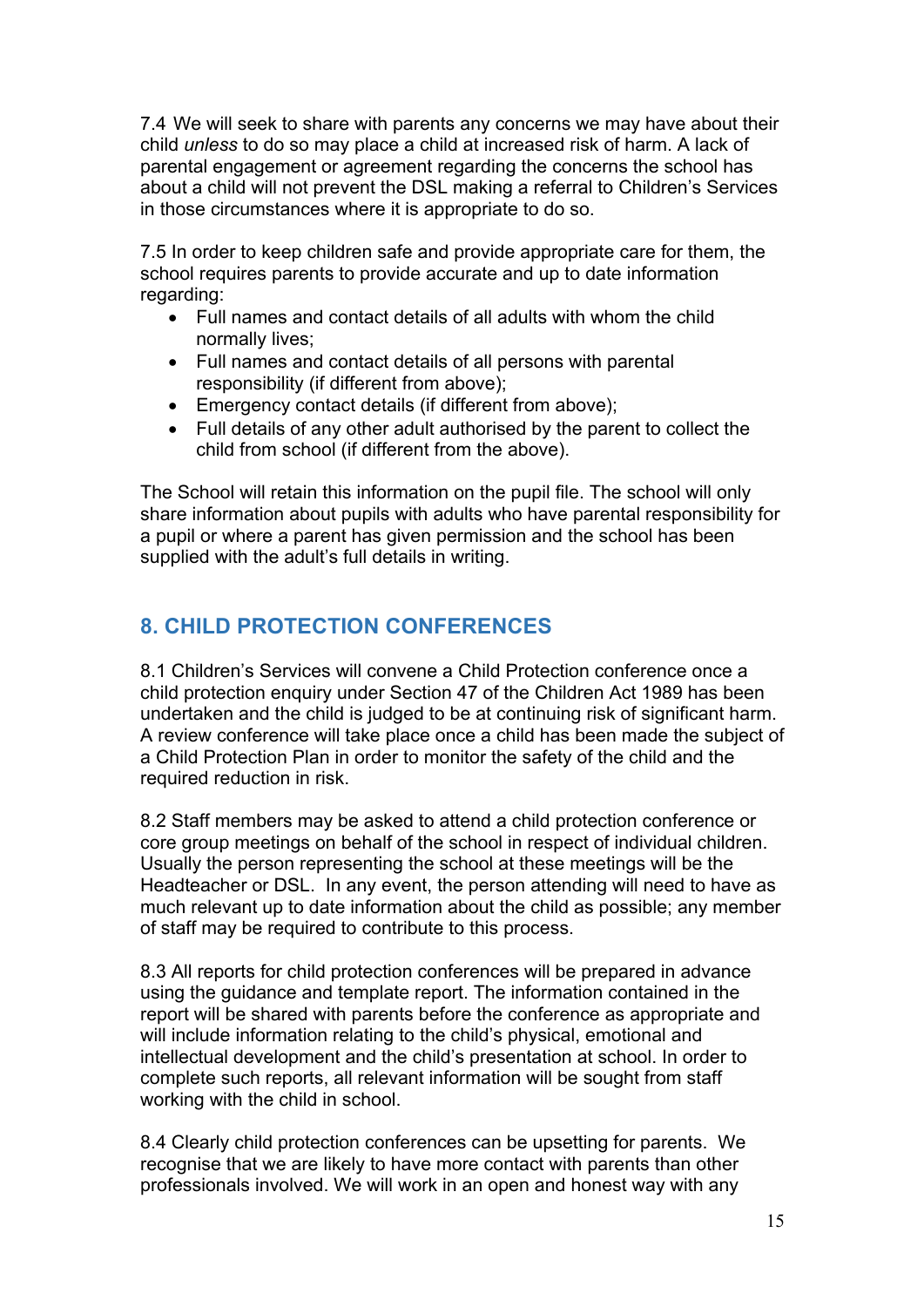parent whose child has been referred to Children's Services or whose child is subject to a Child Protection Plan. Our responsibility is to promote the protection and welfare of all children and our aim is to achieve this in partnership with our parents.

### **9. SAFER RECRUITMENT**

9.1 We will ensure that the Head Teacher and at least one member of the Governing Body have completed appropriate safer recruitment training. At all times the Head Teacher and Governing Body will ensure that safer recruitment practices are followed in accordance with the requirements of *'Keeping Children Safe in Education'*, DfE (2018).

9.2 At Bede Community Primary School we will use the recruitment and selection process to deter and reject unsuitable candidates. We require evidence of original academic certificates. We do not accept testimonials and insist on taking up references prior to interview. We will question the contents of application forms if we are unclear about them, we will undertake Disclosure and Barring Service checks and use any other means of ensuring we are recruiting and selecting the most suitable people to work with our children.

9.3 We will maintain a Single Central Register of all safer recruitment checks carried out in line with statutory requirements.

# **10. SAFER WORKING PRACTICE**

10.1 All adults who come into contact with our children have a duty of care to safeguard and promote their welfare. There is a legal duty placed upon us to ensure that all adults who work with or on behalf of our children are competent, confident and safe to do so.

10.2 All staff will be provided with a copy of our school's Code of Conduct at induction. They will be expected to know our school's Code of Conduct and policy for positive handling and carry out their duties in accordance with this advice. There will be occasion when some form of physical contact is inevitable, for example if a child has an accident or is hurt or is in a situation of danger to themselves or others around them. However, at all times the agreed policy for positive handling must be adhered to.

10.3 If staff, visitors, volunteers or parent helpers are working with children alone they will, wherever possible, be visible to other members of staff. They will be expected to inform another member of staff of their whereabouts in school, who they are with and for how long. Doors, ideally, should have a clear glass panel in them and be left open.

10.4 Guidance about acceptable conduct and safe practice will be given to all staff and volunteers during induction. These are sensible steps that every adult should take in their daily professional conduct with children. This advice can be found in 'Guidance for Safer Working Practices for Adults who Work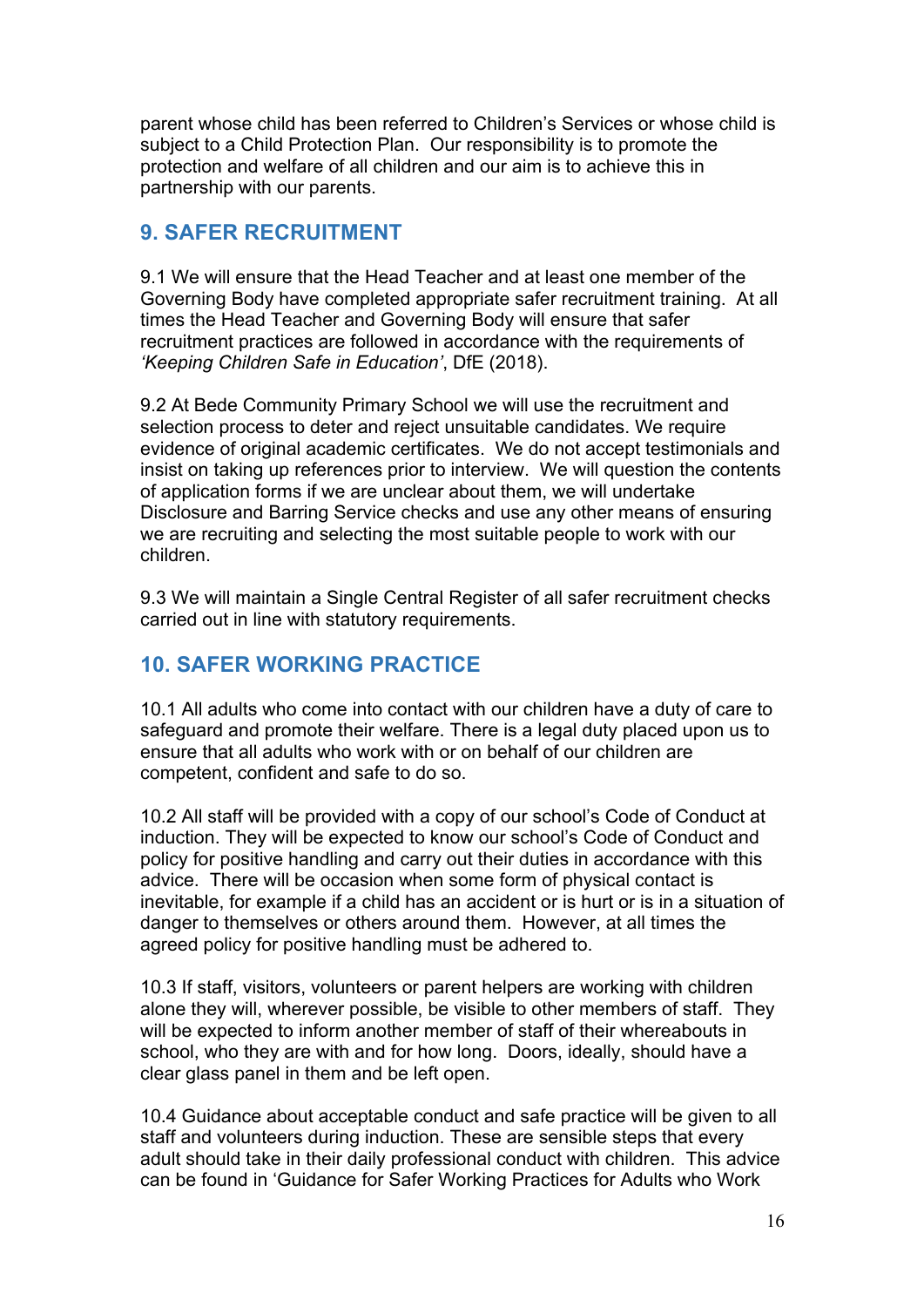with Children and Young People in Education Settings' (October 2015). All staff and volunteers are expected to carry out their work in accordance with this guidance and will be made aware that failure to do so could lead to disciplinary action.

#### **11. MANAGING ALLEGATIONS AGAINST STAFF & VOLUNTEERS**

11.1 Our aim is to provide a safe and supportive environment which secures the well being and very best outcomes for the children at our school. We do recognise that sometimes the behaviour of adults may lead to an allegation of abuse being made.

11.2 Allegations sometimes arise from a differing understanding of the same event, but when they occur they are distressing and difficult for all concerned. We also recognise that many allegations are genuine and there are some adults who deliberately seek to harm or abuse children.

11.3 We will take all possible steps to safeguard our children and to ensure that the adults in our school are safe to work with children. We will always ensure that the procedures outlined in the *local procedures* and Part 4 of *'Keeping Children Safe in Education'*, DfE (2018) are adhered to and will seek appropriate advice from the Local Authority Designated Officer (LADO). The LADO can be contacted to request a consultation or to make a referral.

11.4 If an allegation is made or information is received about any adult who works in our setting which indicates that they may be unsuitable to work with children, the member of staff receiving the information should inform the Head Teacher immediately. This includes concerns relating to agency and supply staff and volunteers. Should an allegation be made against the Head Teacher, this will be reported to the Chair of Governors. In the event that neither the Head Teacher nor Chair of Governors is contactable on that day, the information must be passed to and dealt with by either the member of staff acting as Head Teacher or the Vice Chair of Governors.

11.5 The Head Teacher or Chair of Governors will seek advice from the LADO within one working day. No member of staff or the Governing Body will undertake further investigations before receiving advice from the LADO.

11.6 Any member of staff or volunteer who does not feel confident to raise their concerns with the Head Teacher or Chair of Governors should contact the LADO directly. Further national guidance can be found at: Advice on whistleblowing. The NSPCC whistleblowing helpline is also available for staff who do not feel able to raise concerns regarding child protection failures internally. Staff can call: 0800 028 0285 – line is available from 8:00am to 8:00pm, Monday to Friday or via e-mail: help@nspcc.org.uk.

11.7 The School has a legal duty to refer to the Disclosure and Barring Service anyone who has harmed, or poses a risk of harm, to a child, or if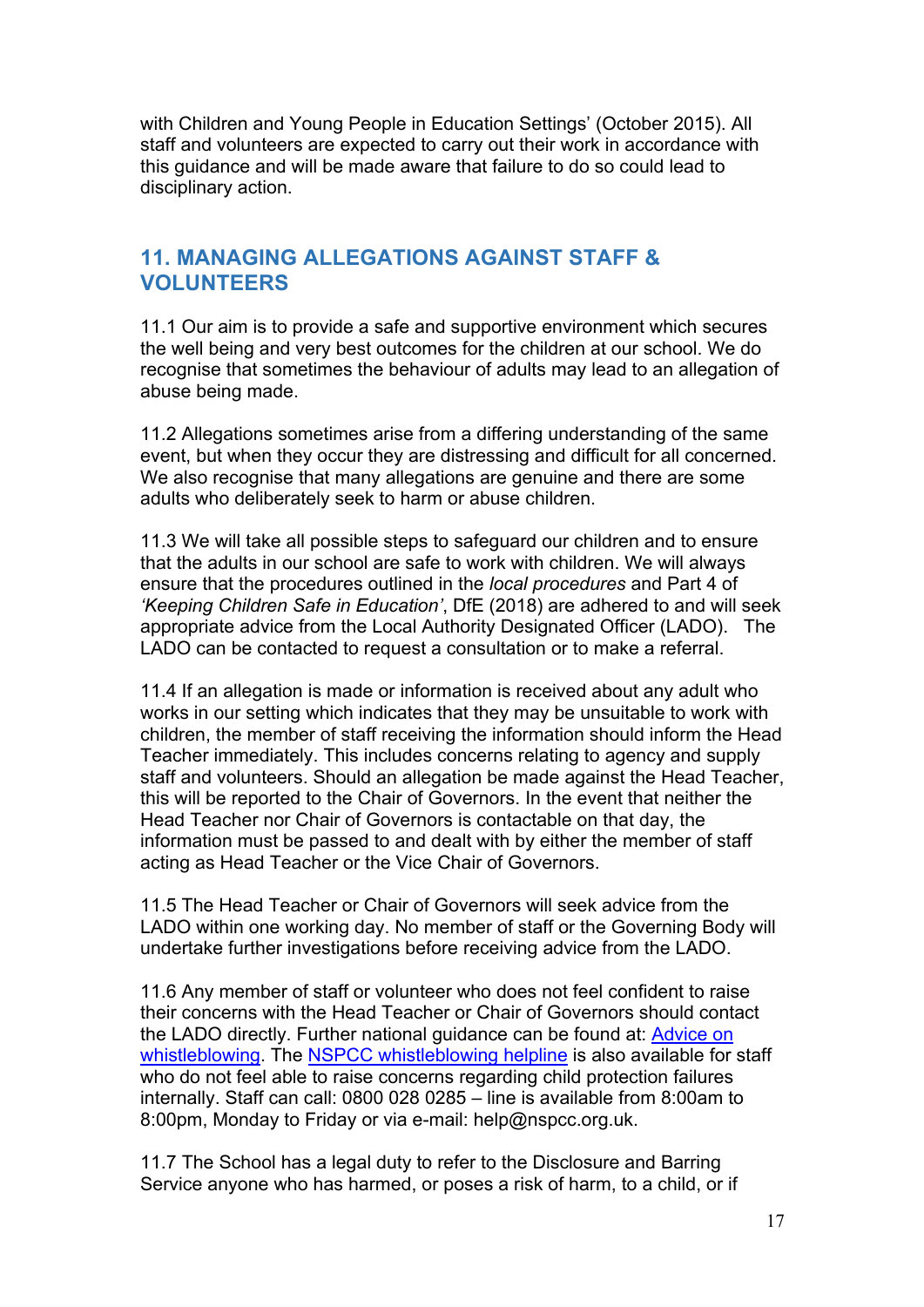there is reason to believe the member of staff has committed one of a number of listed offences, and who has been removed from working (paid or unpaid) in regulated activity, or would have been removed had they not left. The DBS will consider whether to bar the person. If these circumstances arise in relation to a member of staff at our school, a referral will be made as soon as possible after the resignation or removal of the individual in accordance with advice from the LADO and/or HR.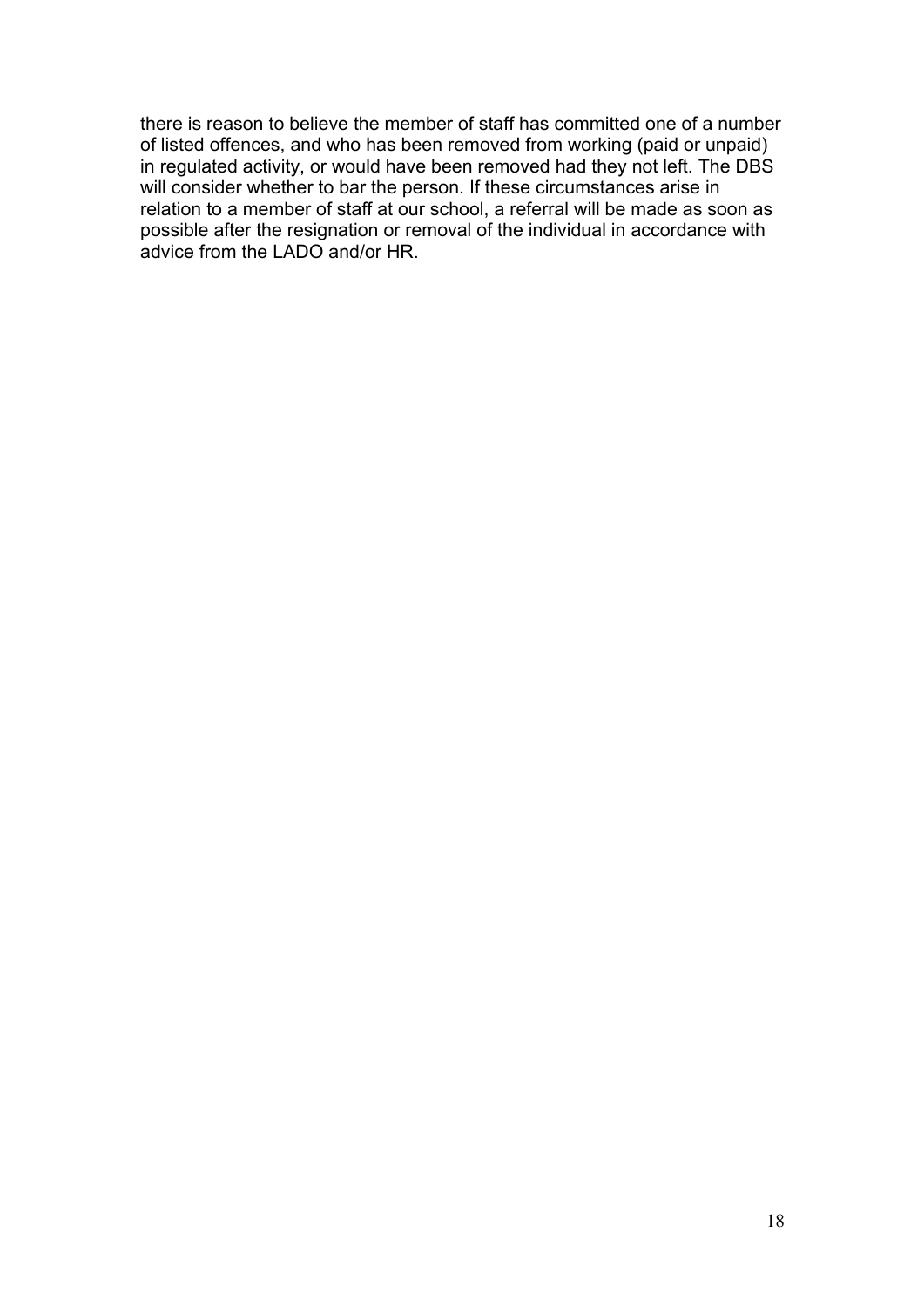# **12 RELEVANT POLICIES**

12.1 To underpin the values and ethos of our school and our intent to ensure that pupils at our school are appropriately safeguarded the following policies are also included under our safeguarding umbrella:

- Staff Code of Conduct
- Anti-Bullying
- Positive Handling and Managing Behaviour
- Recruitment & Selection
- Whistle-blowing
- Attendance
- On-line Safety
- Health and Safety Including Site Security
- Harassment and Discrimination Including Racial Abuse
- Meeting the Needs of Pupils with Medical Conditions
- Intimate Care
- First Aid
- Educational Visits Including Overnight Stays
- GDPR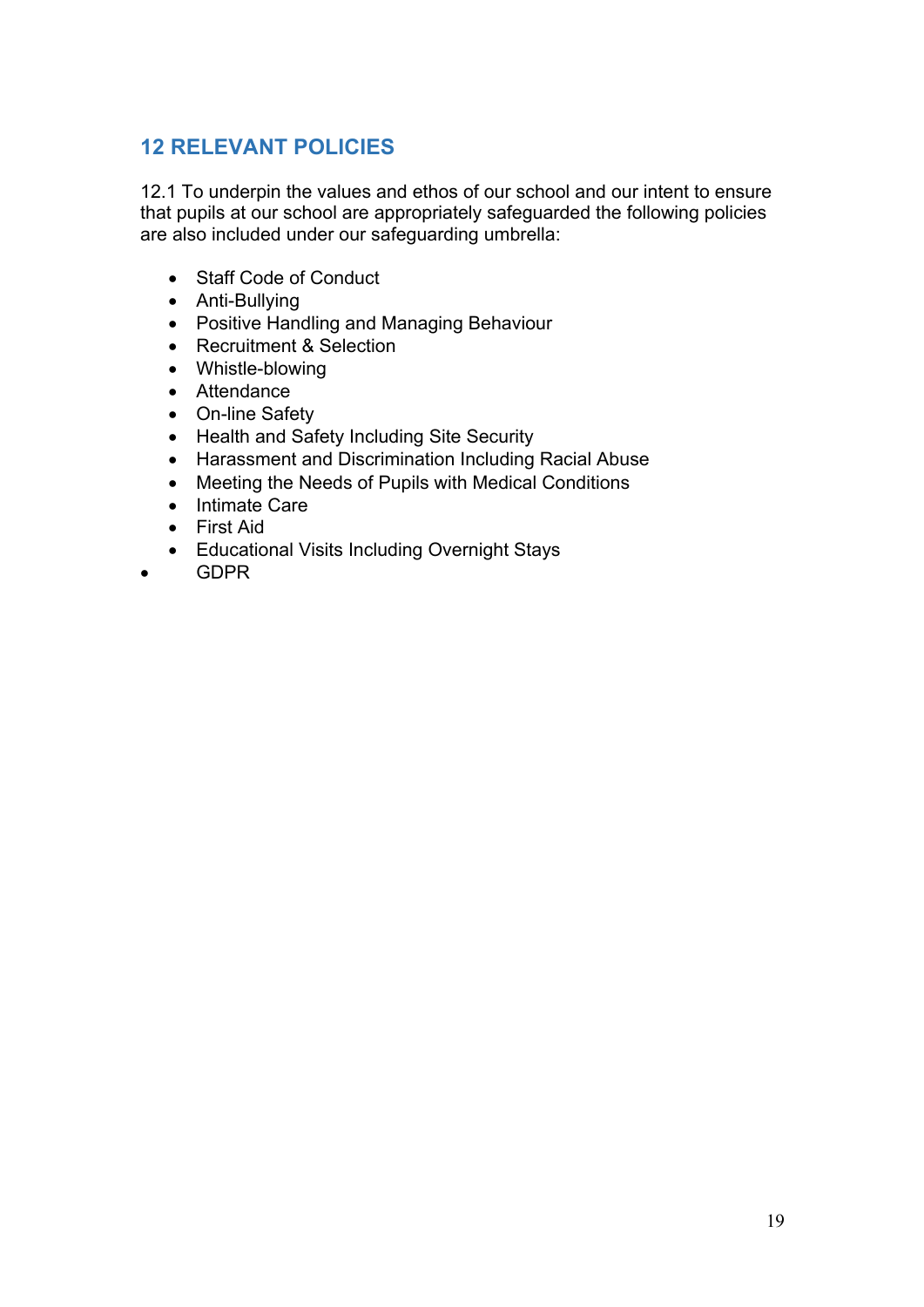# **13. STATUTORY FRAMEWORK**

This policy has been devised in accordance with the following legislation and guidance:

- '*Working Together to Safeguard Children: A guide to inter-agency working to safeguard and promote the welfare of children*', DfE (2018)
- • *'Keeping Children Safe in Education'*, DfE (2018)
- Local Safeguarding procedures
- Guidance for Safer Working Practices for Adults who work with Children and Young People in Education Settings (October 2015).
- 'What to do if you're worried a child is being abused', DfE (March 2015)
- 'Information Sharing: Advice for practitioners', DfE (March 2015)
- '*The Prevent Duty: Departmental advice for schools and childcare providers'*, DfE (2015)
- 'Mandatory Reporting of Female Genital Mutilation procedural information', Home Office (October 2015)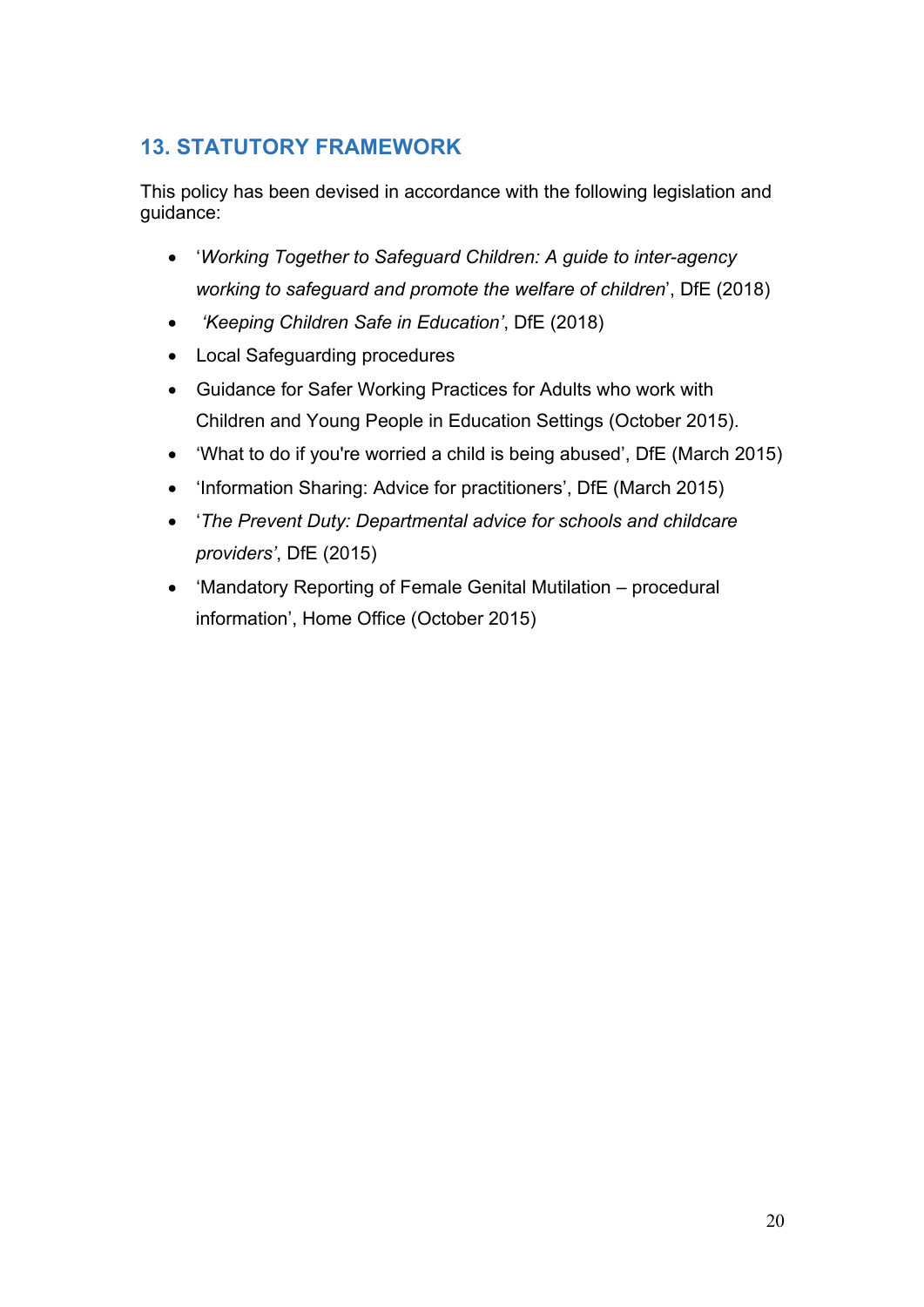**Appendix A – Suspect child at risk action to take**

# **Bede Community Primary School**

Channels of communication should be quick and clear:



\*\*

Any member of staff who is unhappy with the joint decision made with the Designated Safeguarding Lead can consult with the Head Teacher/Chair of Governors or seek advice from key staff within the Local Authority.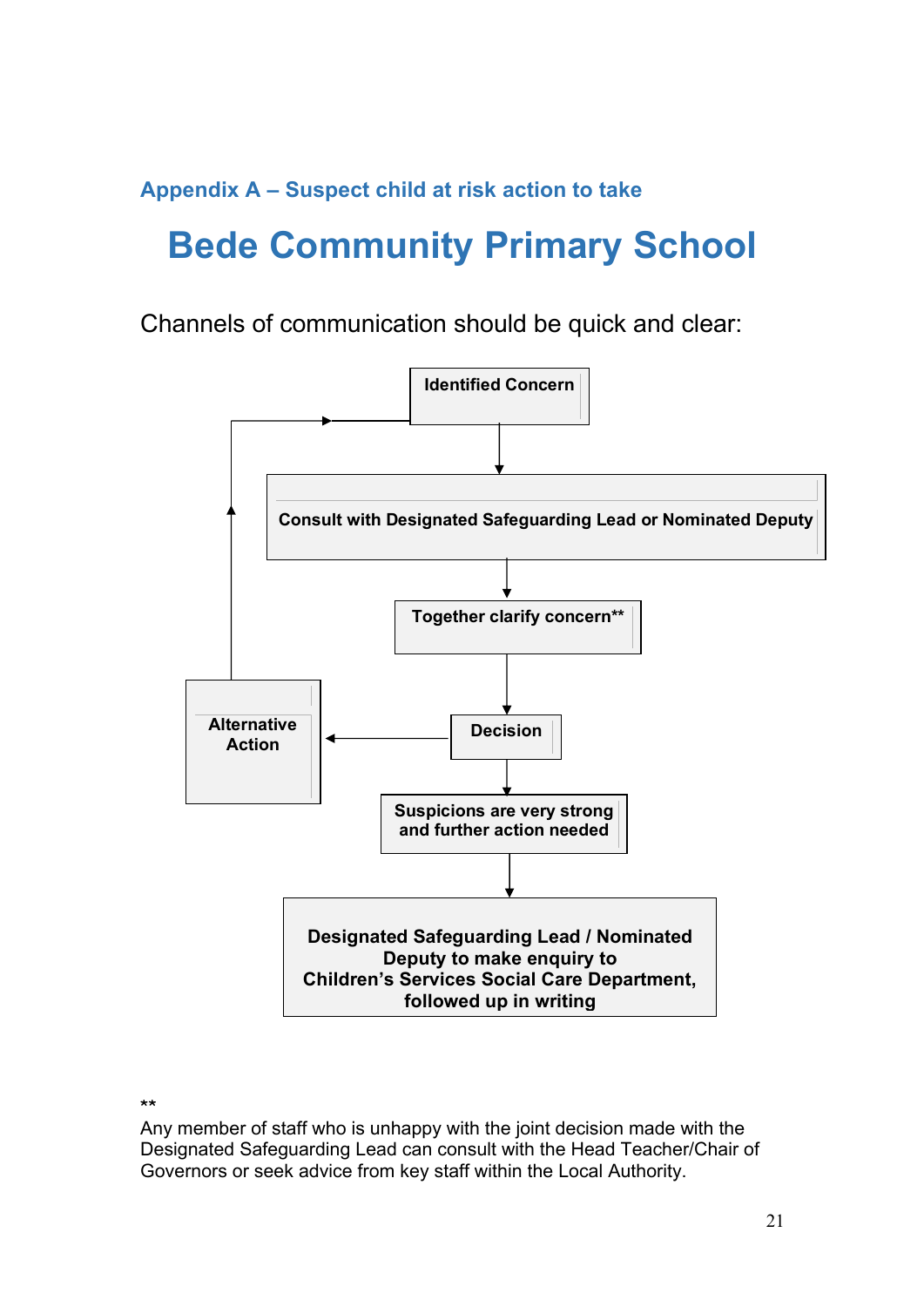### **Appendix B: Safeguarding Induction Sheet (For new or supply staff and regular visitors or volunteers)**

We all have a statutory duty to safeguard and promote the welfare of children, and at our school we take this responsibility seriously.

If you have any concerns about a child or young person in our school, you must share this information immediately with our Designated Safeguarding Lead (DSL) or one of the alternative post holders.

Do not think that your worry is insignificant if it is about hygiene, appearance or behaviour – we would rather you told us as we would rather know about something that appears small than miss a worrying situation.

**If you think the matter is very serious and may be related to child protection, for example, physical, emotional, sexual abuse or neglect, you must find one of the designated professionals detailed below and provide them with a written record of your concern. A copy of the form to complete is attached to this and others can be obtained from Tracy Anderson. Please ensure you complete all sections as described.**

**If you are unable to locate one of the designated professionals ask a member of the school office staff to find them and to ask them to speak with you immediately about a confidential and urgent matter.** 

Any allegation concerning a member of staff, a child's Foster Carer or a volunteer should be reported immediately to the Head Teacher. If an allegation is made about the Head Teacher you should pass this information to the Chair of the Governing Body. Alternatively, you can contact the Local Authority Designated Officer on Tel: 0191 277 4636. NSPCC whistleblowing helpline is also available for staff who do not feel able to raise concerns regarding child protection failures internally. Staff can call: 0800 028 0285 – line is available from 8:00am to 8:00pm, Monday to Friday or via e-mail: help@nspcc.org.uk.

| Designated Safeguarding Lead (DSL): | <b>Nick Anderson</b>  |
|-------------------------------------|-----------------------|
| Location of office:                 | Main school           |
| <b>Contact Number:</b>              | 0191 4334135          |
| Alternative Designated Lead:        | <b>Tracy Anderson</b> |
| Location of office:                 | KS <sub>2</sub>       |
| <b>Contact Number:</b>              | 0191 4334135          |
| <b>Chair of Governing Body</b>      | Sarah Diggle          |
| <b>Contact Number:</b>              | 0191 4334135          |

#### **The people you should talk to in school are:**

*At Bede Community Primary school we strive to safeguard and promote the welfare of all of our children*.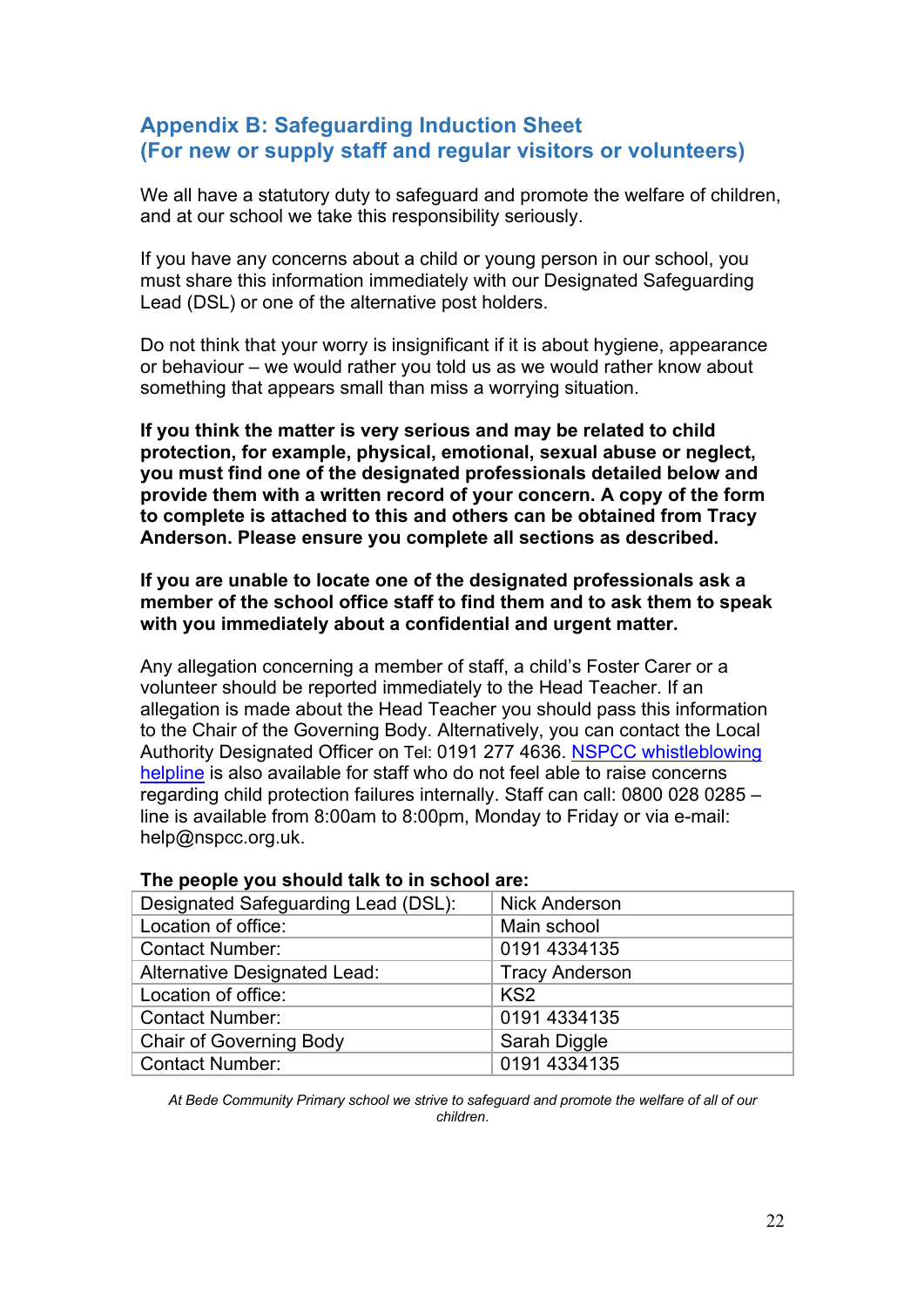# **Appendix C**

# **Specific Safeguarding Issues**

### **Vulnerability New Section**

Alongside the specific safeguarding issues listed below staff should consider children who may be particularly vulnerable to abuse and may require early help:

Factors that can increase vulnerabilities can include:

- any children with additional needs including;
- children with Special Educational Needs / Disabled children (SEND)
- children facing housing issues such as frequent moves and homelessness
- those living in families with chaotic lifestyles
- families with increased stress, parental mental health and/or drug and alcohol dependency
- those children living elsewhere, with friends, relatives, are in care or are leaving care
- Asylum Seekers / Refugees
- Those vulnerable to discrimination on the basis of their sexuality, race, religion, ethnicity or disability
- Children at risk from neglect or abuse including specific issues such as FGM, CSE, forced marriage, radicalisation and living in households with domestic abuse
- Children with communication difficulties
- Children without adequate parenting / supervision which could lead to abuse, risk-related behaviour and sexual exploitation.

This this not an exhaustive list but merely an example of vulnerabilities that staff must consider when identifying safeguarding concerns.

For more information on specific safeguarding issues please refer to Part 1 & annex A of Keeping Children Safe in Education 2018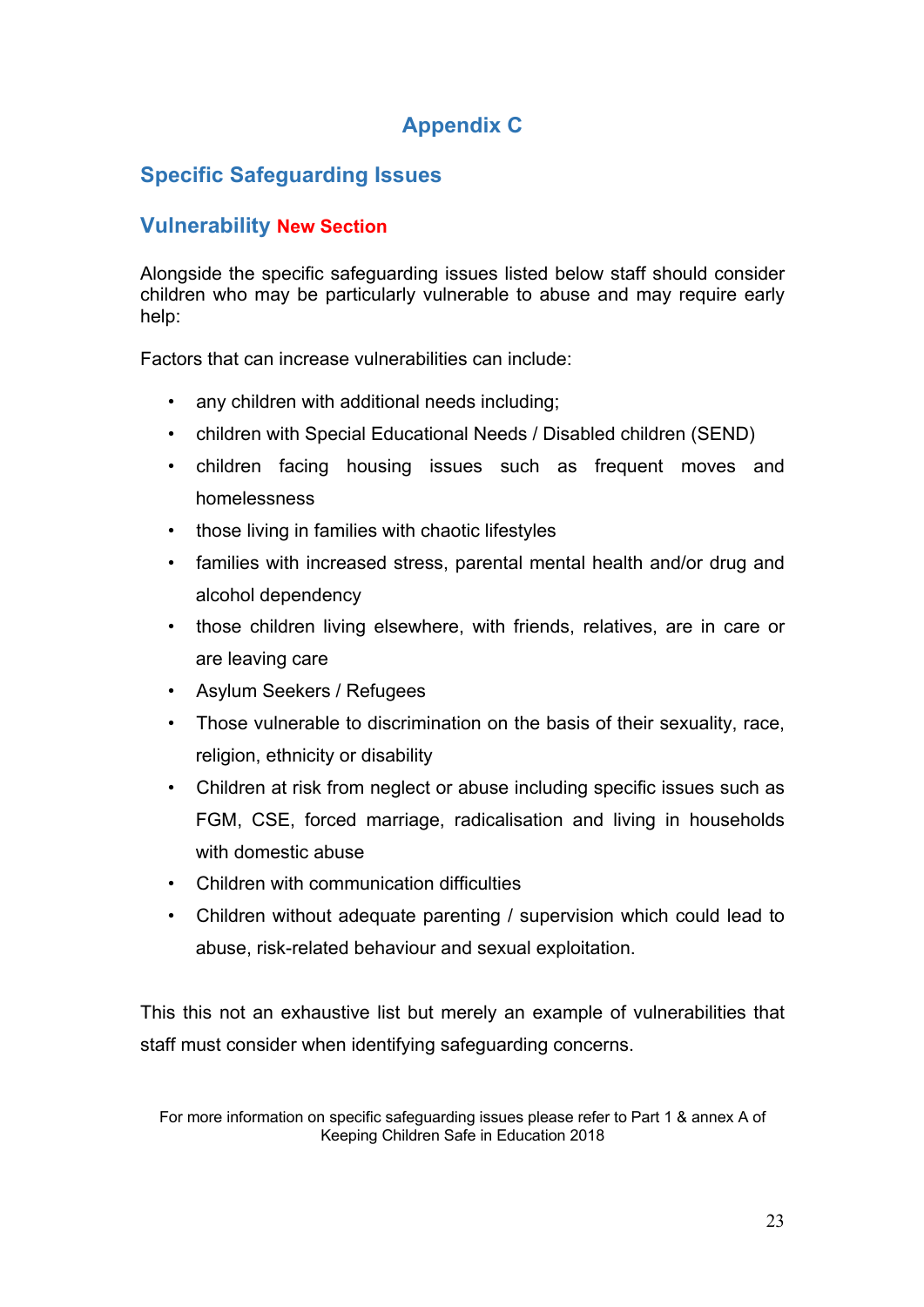# **Appendix C1 - Child Sexual Exploitation**

The following list of indicators is not exhaustive or definitive but it does highlight common signs which can assist professionals in identifying children or young people who may be victims of sexual exploitation.

#### **Signs include:**

- underage sexual activity
- inappropriate sexual or sexualised behaviour
- sexually risky behaviour, 'swapping' sex
- repeated sexually transmitted infections
- in girls, repeated pregnancy, abortions, miscarriage
- receiving unexplained gifts or gifts from unknown sources
- having multiple mobile phones and worrying about losing contact via mobile phone
- having unaffordable new things (clothes, mobile phone) or expensive habits (alcohol, drugs)
- changes in the way they dress
- going to hotels or other unusual locations to meet friends
- seen at known places of concern
- moving around the country, appearing in new towns or cities, not knowing where they are
- getting in/out of different cars driven by unknown adults
- having older boyfriends or girlfriends
- contact with known perpetrators
- involved in abusive relationships, intimidated and fearful of certain people or situations
- hanging out with groups of older people, or anti-social groups, or with other vulnerable peers
- associating with other young people involved in sexual exploitation
- recruiting other young people into exploitative situations
- truancy, exclusion, disengagement with school, opting out of education altogether
- unexplained changes in behaviour or personality (chaotic, aggressive, sexual, mood swings, volatile behaviour, emotional distress
- self-harming, suicidal thoughts, suicide attempts, overdosing, eating disorders
- drug or alcohol misuse
- getting involved in crime / police involvement, police records
- involved in gangs, gang fights, gang membership
- injuries from physical assault, physical restraint, sexual assault.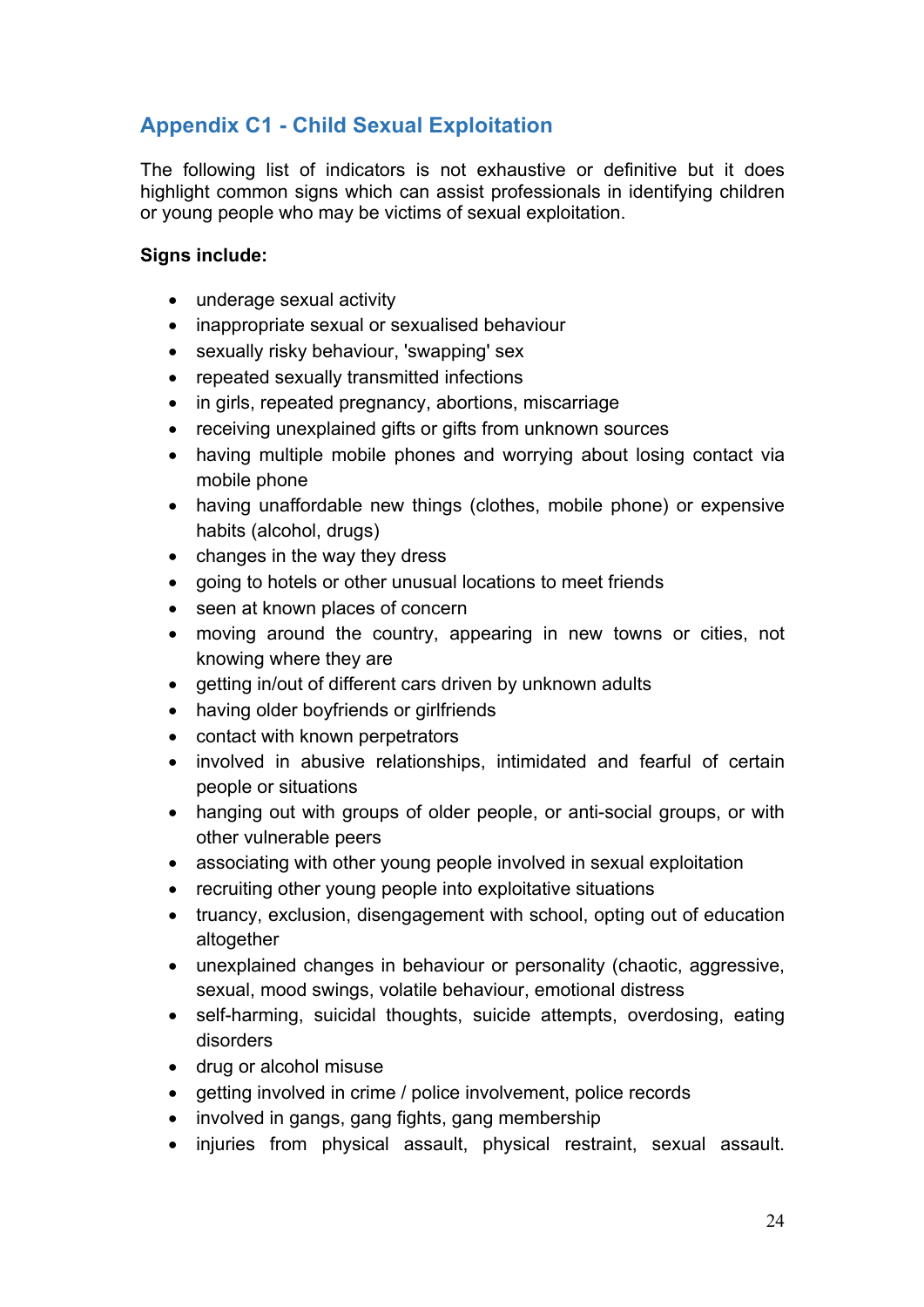# **Appendix C2 - Child Criminal Exploitation New Section**

Criminal exploitation of children is a geographically widespread form of harm that is a typical feature of county lines. Criminal networks or gangs groom and exploit children and young people to carry drugs and money from urban areas to suburban and rural areas, market and seaside towns. Key to identifying potential involvement in county lines are missing episodes, when the victim may have been trafficked for purposes of transporting drugs. A referral to the National Referral Mechanism should be considered. Like other forms of abuse and exploitation, county line exploitation:

- can affect any child or young person (male or female) under the age of 18 years
- can affect a vulnerable adult over the age of 18 years
- can involve force and/or enticement-based methods of compliance and is often accompanied by violence or threats of violence
- can be perpetrated by individuals or groups, males or females, and young people or adults; and
- is typified by some form of power imbalance in favour of those perpetrating the exploitation. Whilst age may be the most obvious, this power imbalance can also be linked to gender, cognitive ability, physical strength, status and access to economic or other resources. (KCSIE 2018)

#### **Signs and Symptoms may include:**

- persistently going missing from home or school
- being found out of area
- unexplained acquisition of money, clothes or mobile phone
- excessive receipt of calls and text messages
- relationships with older controlling individuals
- associated with gangs
- leaving home or care without explanation
- suspicion of self-harm, physical assault or unexplained injuries
- parental concerns
- significant decline in school performance
- significant changes in emotional wellbeing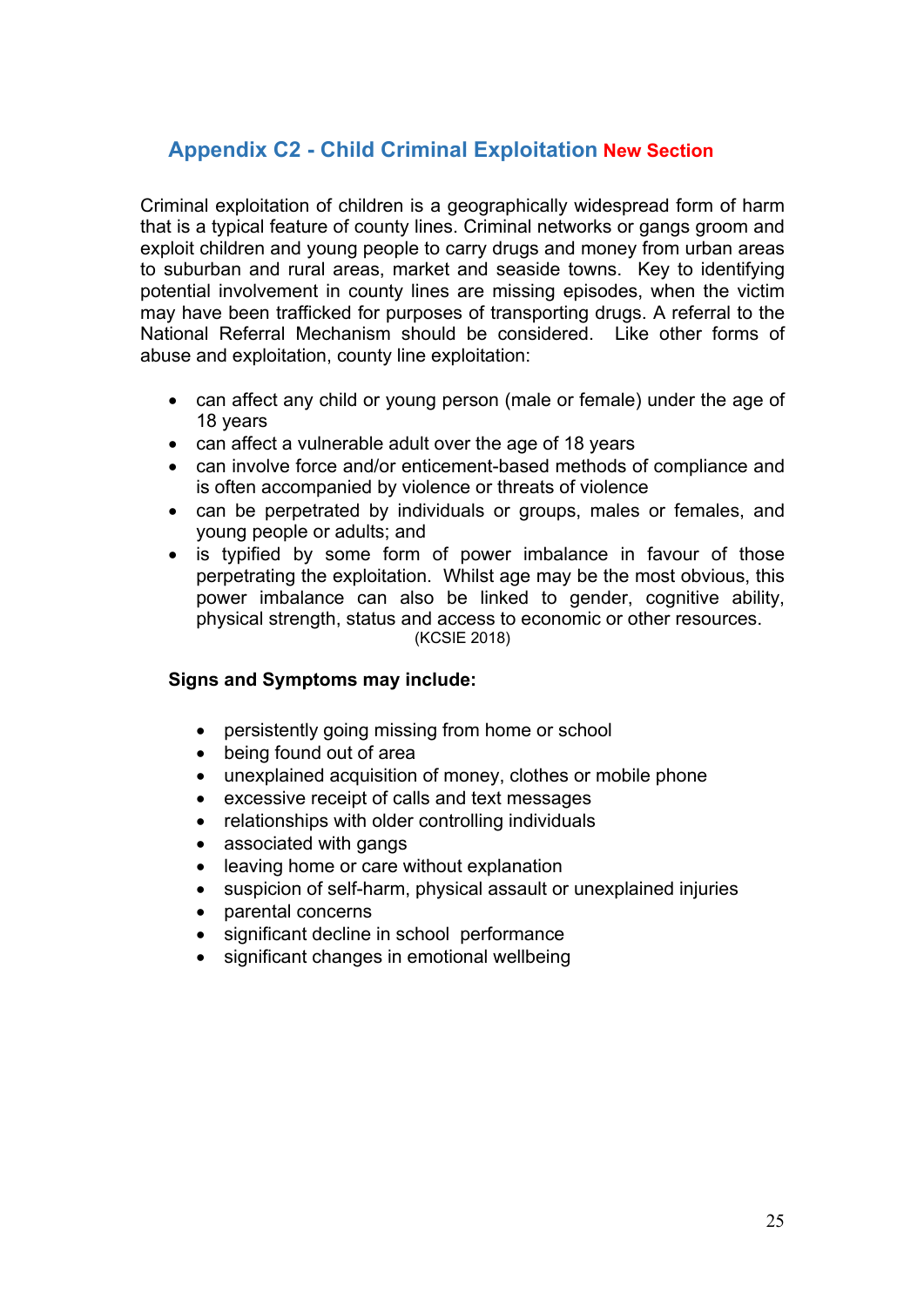# **Appendix D – Belief and Faith Related Abuse**

# **D1: Female Genital Mutilation (FGM)**

It is essential that staff are aware of FGM practices and the need to look for signs, symptoms and other indicators of FGM.

#### What is FGM?

It involves procedures that intentionally alter/injure the female genital organs for non-medical reasons.

#### **4 types of procedure:**

| Type 1                               | Type 2                                                   | Type 3                                                                | Type 4                                                                                                 |
|--------------------------------------|----------------------------------------------------------|-----------------------------------------------------------------------|--------------------------------------------------------------------------------------------------------|
| Clitoridectomy:                      | Excision:                                                | Infibulation entrance                                                 | All other procedures                                                                                   |
| partial/total removal<br>of clitoris | partial/total removal<br>of clitoris and labia<br>minora | to vagina is<br>narrowed by<br>repositioning the<br>inner/outer labia | that may include:<br>pricking, piercing,<br>incising, cauterising<br>and scraping the<br>genital area. |

#### **Why is it carried out?**

Belief that:

- FGM brings status/respect to the girl social acceptance for marriage
- Preserves a girl's virginity
- Part of being a woman / rite of passage
- Upholds family honour
- Cleanses and purifies the girl
- Gives a sense of belonging to the community
- Fulfils a religious requirement
- Perpetuates a custom/tradition
- Helps girls be clean / hygienic
- Is cosmetically desirable
- Mistakenly believed to make childbirth easier

#### **Is FGM legal?**

FGM is internationally recognised as a violation of human rights of girls and women. It is **illegal** in most countries including the UK.

Circumstances and occurrences that may point to FGM happening

- Child talking about getting ready for a special ceremony
- Family taking a long trip abroad
- Child's family being from one of the 'at risk' communities for FGM (Kenya, Somalia, Sudan, Sierra Leon, Egypt, Nigeria, Eritrea as well as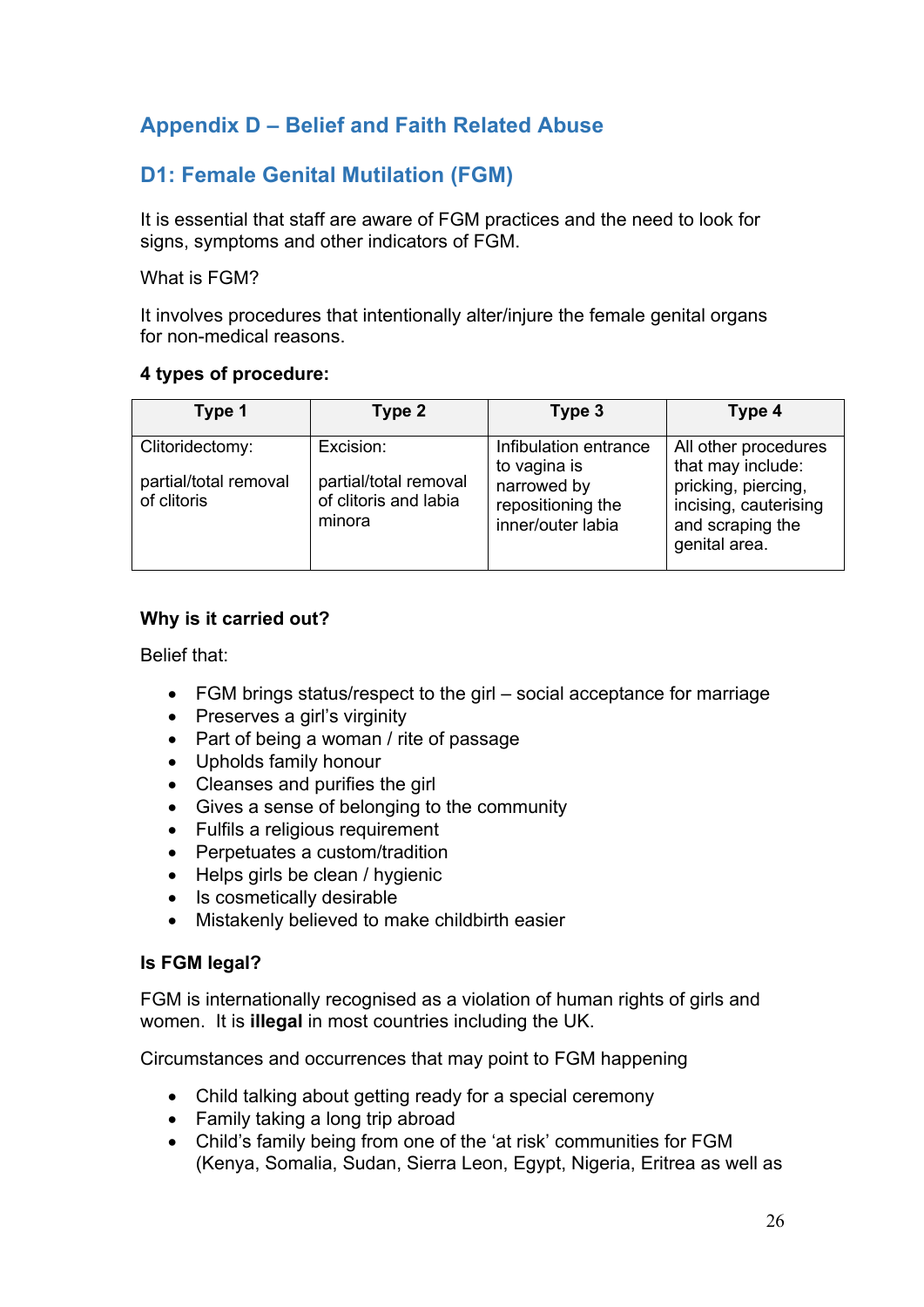non-African communities including Yemeni, Afghani, Kurdistan, Indonesia and Pakistan)

- Knowledge that the child's sibling has undergone FGM
- Child talks about going abroad to be 'cut' or to prepare for marriage

#### **Signs that may indicate a child has undergone FGM**:

- Prolonged absence from school and other activities
- Behaviour change on return from a holiday abroad, such as being withdrawn and appearing subdued
- Bladder or menstrual problems
- Finding it difficult to sit still and looking uncomfortable
- Complaining about pain between the legs
- Mentioning something somebody did to them that they are not allowed to talk about
- Secretive behaviour, including isolating themselves from the group
- Reluctance to take part in physical activity
- Repeated urinal tract infection
- Disclosure

#### **The 'One Chance' rule:**

As with Forced Marriage there is the 'One Chance' rule. It is essential that settings /schools/colleges take action **without delay** 

. As KCSIE now states:

*'Under section 5B of the Female Genital Mutilation Act 2003 (as inserted by sect 74 of the Serious Crime Act 2015) places a statutory duty upon teachers, along with social workers and healthcare professionals, to report to the police where they discover that FGM appears to have been carried out on a girl under 18. Those falling to report such cases will face disciplinary sanctions'*

#### **Further information:**

www.gov.uk/government/publications/multi-agency-statutory-guidance-onfemale-genital-mutilation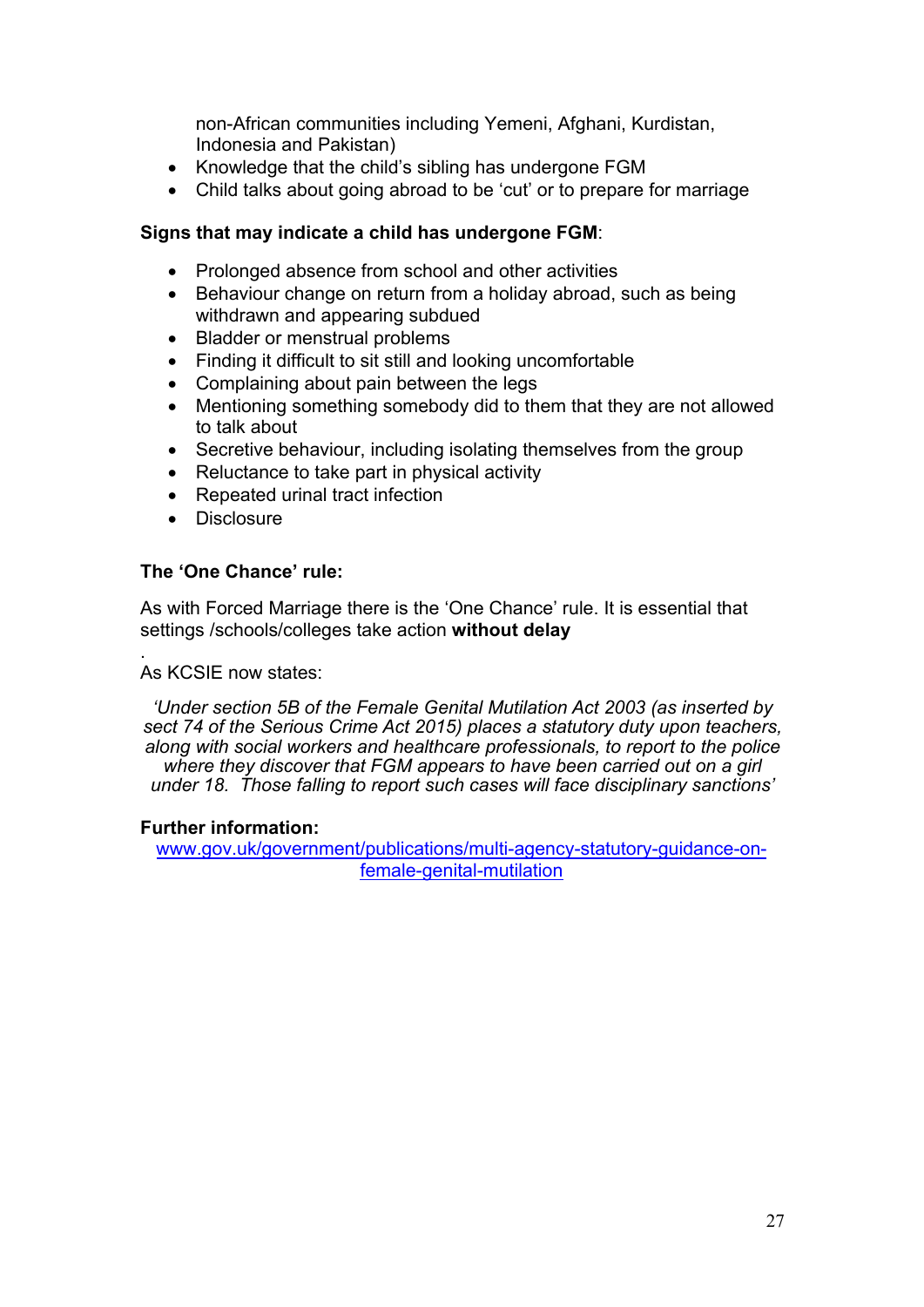## **Appendix D2: So-called 'honour-based' violence New Section**

So-called 'honour-based violence (HBV) encompasses incidents or crimes which have been committed to protect or defend the honour of the family and/or the community, including:

- Female Genital Mutilation
- Forced Marriage
- Breast ironing

Abuse committed in the context of preserving "honour" often involves a wider network of family or community pressure and can include multiple perpetrators. It is important to be aware of this dynamic and additional risk factors when deciding what form of safeguarding action to take. All forms of HBV are abuse (regardless of the motivation) and should be handled and escalated as such. If in any doubt, staff should speak to the Designated Safeguarding Lead (or deputy). Professionals in all agencies, and individuals and groups in relevant communities, need to be alert to the possibility of a child being at risk of HBV, or already having suffered HBV.

#### **D3: Forced Marriage New Section**

Forcing a person into marriage is a crime in England and Wales. A forced marriage is one entered into without the full and free consent of one or both parties and where violence, threats or any other form of coercion is used to cause a person to enter into the marriage. Threats can be physical or emotional and psychological. A lack of full and free consent can be where a person does not consent or where they cannot consent (if they have learning disabilities, for example). Nevertheless, some communities use religion and culture as a way to coerce a person into marriage. Schools and colleges can play an important role in safeguarding children from forced marriage.

(KCSIE 2018, pg. 68)

#### **Signs and symptoms may include:**

- Students may appear anxious, depressed and emotionally withdrawn with low self-esteem.
- They may have mental health disorders and display behaviours such as self-harming, self-cutting or anorexia
- Sometimes they may come to the attention of the police having been discovered shoplifting or taking drugs or alcohol
- Often students' symptoms can be exacerbated in the periods leading up to the holiday season.
- Students may present with a sudden decline in their performance, aspirations or motivation.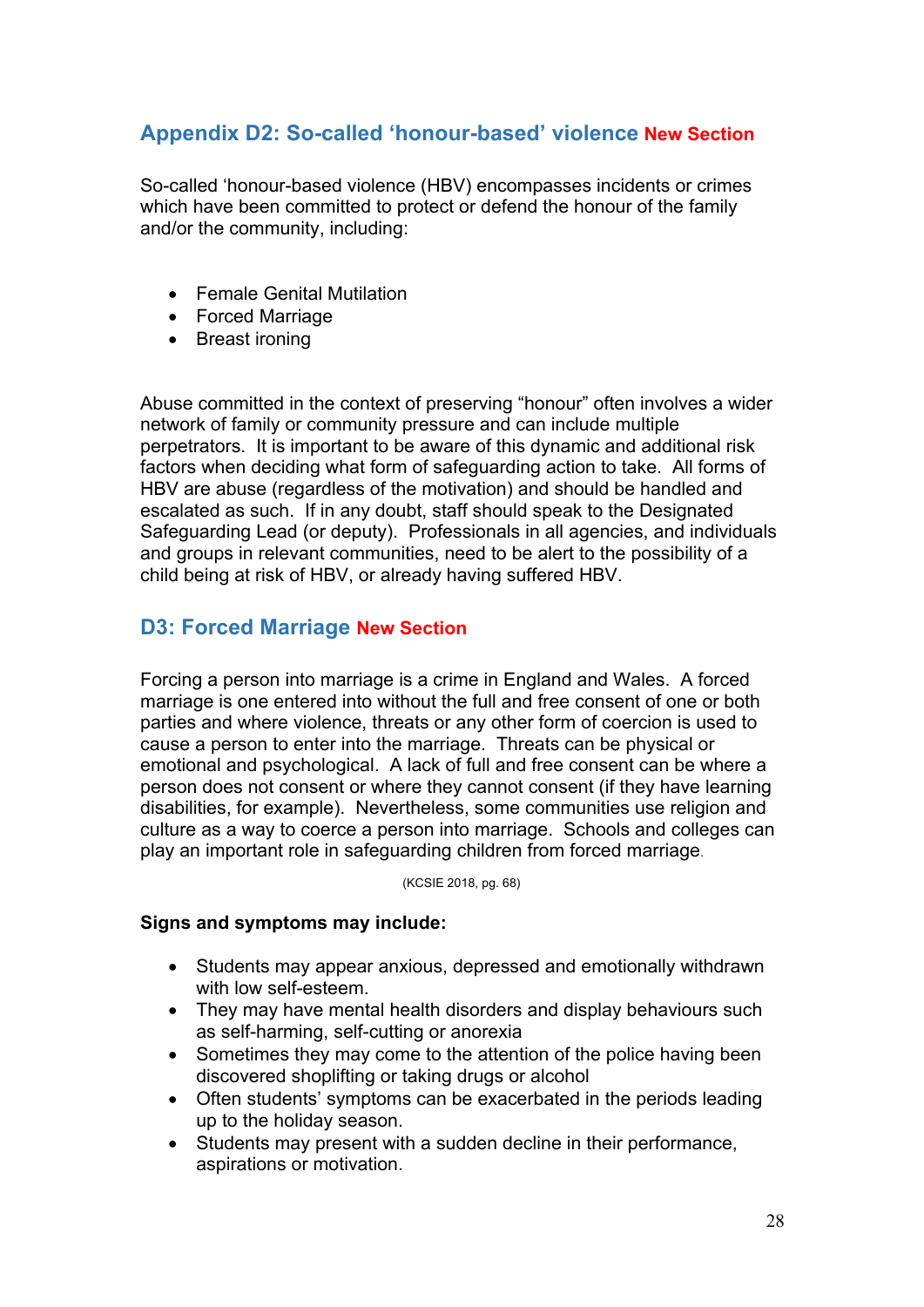- They may be subject to excessive restrictions and control at home.
- Some students may not be allowed to attend any extra-curricular or after-school activities
- Girls and young women may be accompanied to and from school/college, and even during lunch breaks.
- Some students may stop attending school or college
- Their homework is incomplete or appears rushed. This may be the result of being actively discouraged from doing it by family members.
- Students may do their homework late at night, which frequently shows in school because they are lethargic, unable to concentrate and have a general appearance of tiredness.
- Professionals being told that the student is out of the country.
- There are occasions when older siblings (usually brothers) and cousins keep a close eye on girls to make sure that they do not meet anyone or talk to friends.
- Conflict between the student and their parents about whether the student will be allowed to continue their education
- Family history of older siblings leaving education early and marrying early

#### **How education professionals can help:**

- Signposting, where appropriate, to forced marriage materials or where further support and advice can be accessed.
- Displaying relevant information e.g. details of the NSPCC Helpline, Child Line, and appropriate local and national support groups on forced marriage.
- Ensuring that a private telephone is made available should students need to seek advice discreetly.
- Educating teachers, lecturers and other staff about the issues surrounding forced marriage and the presenting symptoms – appropriate training should be included in continuing professional development (CPD).
- Referring students to an Education Welfare Officer, Pastoral Tutor, Learning Mentor or School Counsellor as appropriate.
- Encouraging young people to access appropriate advice, information and support.

(Multiagency practice guidelines: handling cases of forced marriage pg. 32-26)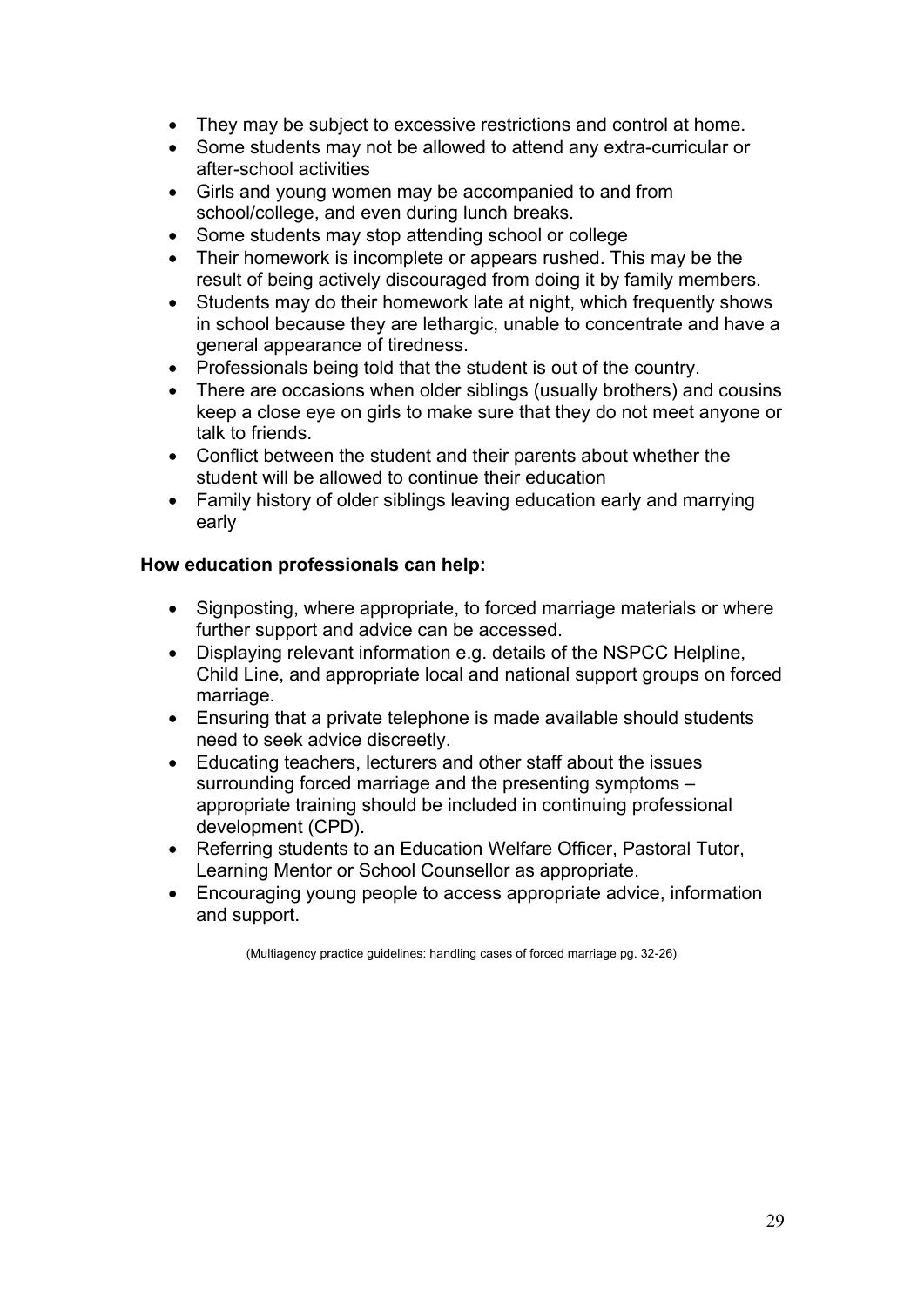# **Appendix E – Radicalisation**

The Counter Terrorism and Security Act 2015 was published on 12th March 2015. Section 26 of the Act places a duty on schools in England (and Wales) to prevent people being drawn into terrorism. This duty applies to all schools, whether publicly-funded or independent, and organisations covered by the Early Years Foundation Stage framework.

#### **Schools Leaders must:**

- Establish or use existing mechanisms for understanding the risk of extremism
- Ensure staff understand the risk and build capabilities to deal with it
- Communicate and promote the importance of the duty
- Ensure staff implement the duty effectively

#### **Other duties on schools include:**

- Effective partnership working with other local agencies, eg. LSCB, police, health, etc.
- Information sharing
- Maintaining appropriate records
- Assessing local risk of extremism (including Far Right extremism)
- Demonstrating they are protecting children
- Developing clear protocols for visiting speakers
- Safeguarding policies that take account of Local Safeguarding Partners' policies and procedures
- Training staff to give them knowledge and confidence
- Ensuring there is robust ICT protocols that filter out extremist materials
- School buildings much not be used to give a platform to extremists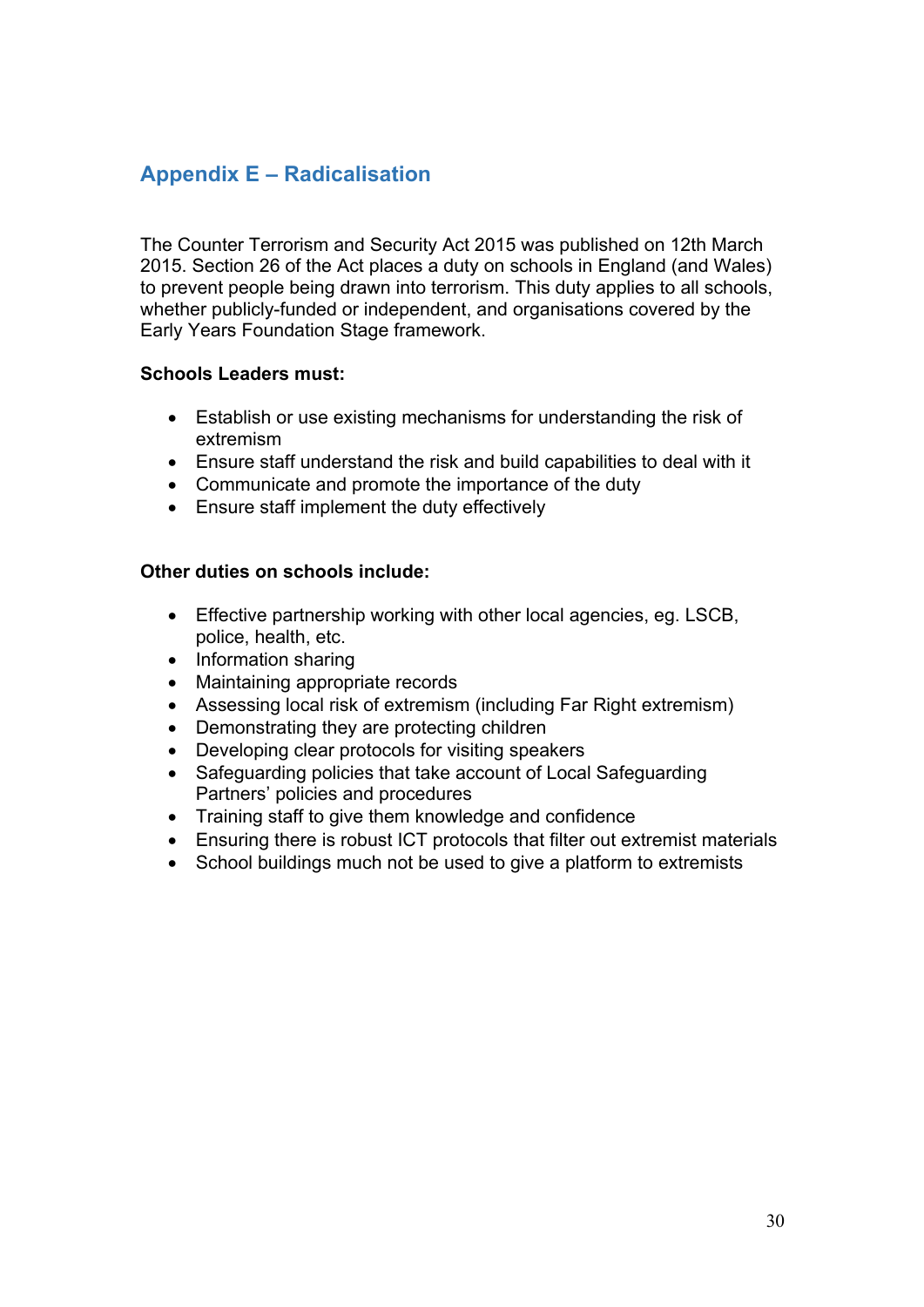#### **Understanding and recognising risks and vulnerabilities of radicalisation**

Children and young people can be drawn into violence or they can be exposed to the messages of extremist groups by many means. These may include through the influence of family members or friends and/or direct contact with extremist groups and organisations or, increasingly, through the internet. This can put a young person at risk of being drawn into criminal activity and has the potential to cause **Significant Harm**.

The risk of radicalisation is the product of a number of factors and identifying this risk requires that staff exercise their professional judgement, seeking further advice as necessary. It may be combined with other vulnerabilities or may be the only risk identified.

#### **Possible indicators include:**

- Use of inappropriate language
- Possession of violent extremist literature
- Behavioural changes
- Advocating violent actions and means;
- Association with known extremists
- Seeking to recruit others to an extremist ideology

#### **Further information:**

www.gov.uk/government/publications/prevent-duty-guidance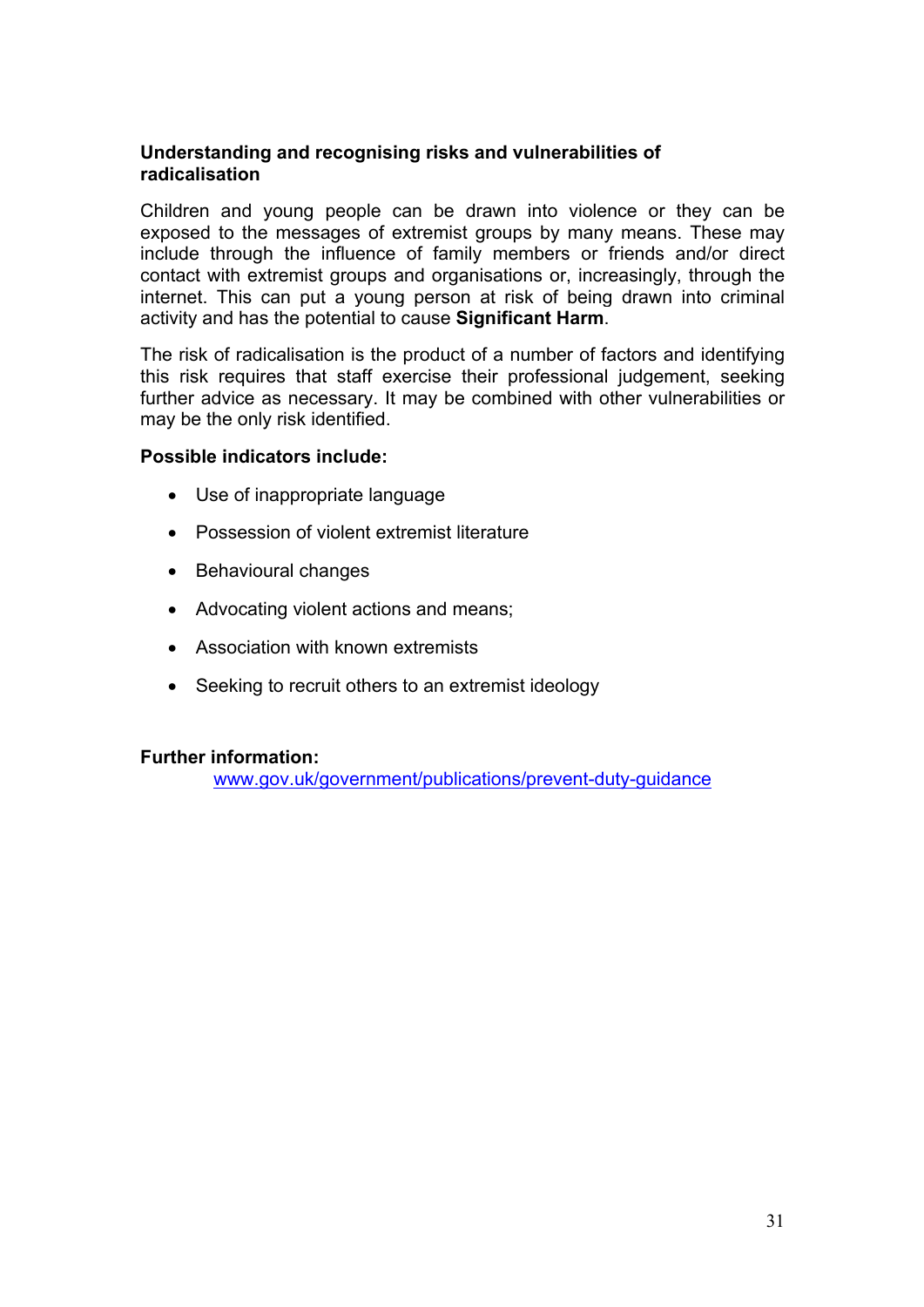# **Appendix F: Private Fostering**

Many people find themselves looking after someone else's child without realising that they may be involved in private fostering. A private fostering arrangement is one that is made privately (that is to say without the involvement of a local authority) for the care of a child under the age of 16 (under 18, if disabled) by someone other than a parent or immediate relative. If the arrangement is to last, or has lasted, for 28 days or more it is private fostering.

The Children Act 1989 defines a relative as a grandparent, brother, sister, uncle or aunt (whether of full blood or half blood or by marriage or civil partnership), or a step parent.

People become involved in private fostering for all kinds of reasons. Examples of private fostering include – Safeguarding Policy for Schools and Education Services - September 2016:

- Children who need alternative care because of parental illness
- Children whose parents cannot care for them because their work or study involves long or antisocial hours
- Children sent from abroad to stay with another family, usually to improve their educational opportunities
- Unaccompanied asylum seeking and refugee children
- Teenagers who stay with friends (or other non-relatives) because they have fallen out with their parents
- Children staying with families while attending a school away from their home area

There is a mandatory duty on the school to inform the Local Authority of a Private Fostering Arrangement. The Local Authority has a duty to check that the young person is being properly cared for and that the arrangement is satisfactory.

#### **Further information:**

www.gov.uk/government/publications/children-act-1989-private-fostering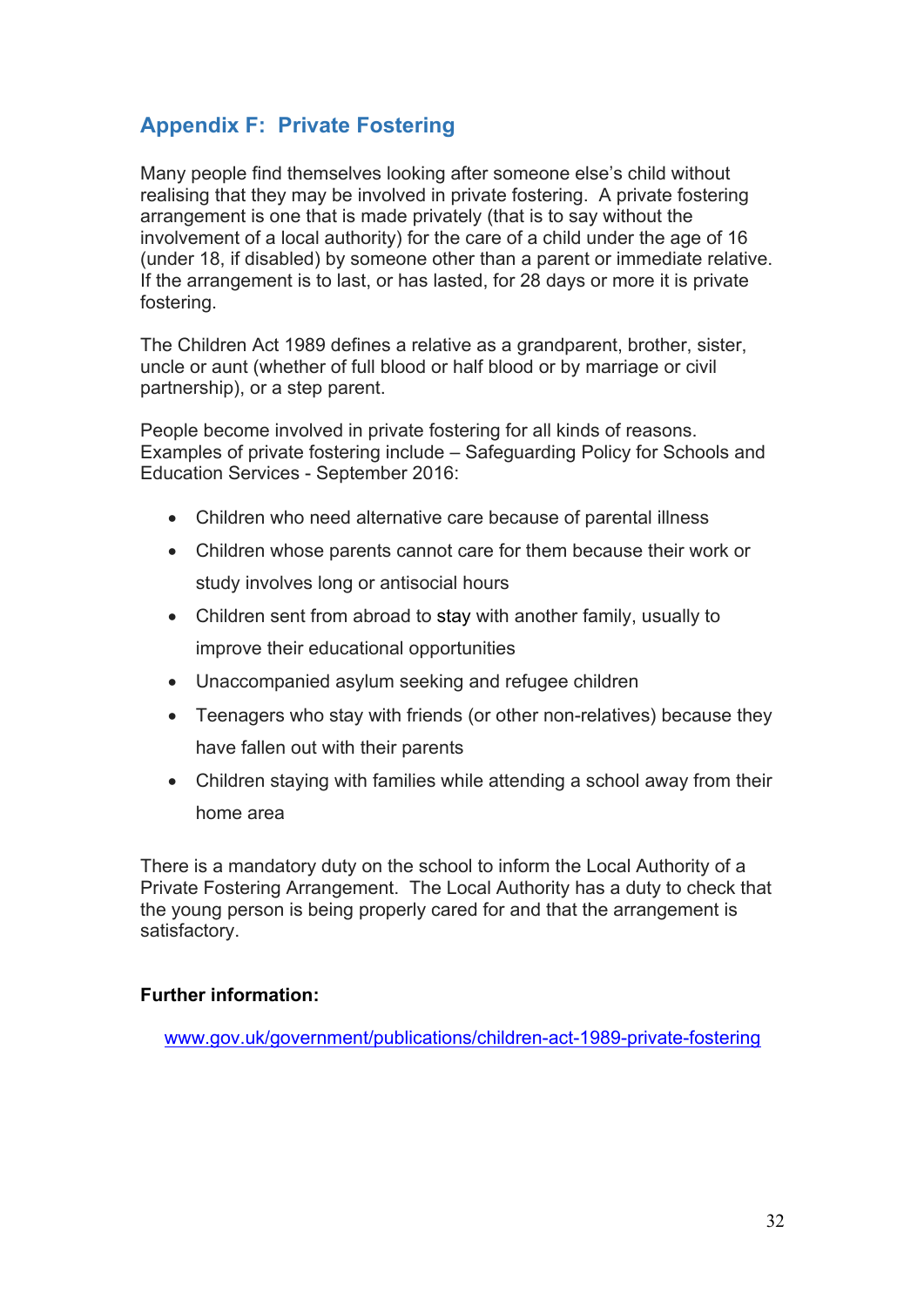# **Appendix G: Children Missing Education:**

A child going missing from education is a potential indicator of abuse or neglect, including sexual exploitation, FGM, forced marriage or travelling to conflict zones. School staff will be alert to these safeguarding concerns when a pupil goes missing for an extended period, or on repeat occasions.

The school must notify the Local Authority of any pupil/student who fails to attend school regularly after making reasonable enquiries, or has been absent without the school's permission for a continuous period of 10 days or more. The school (regardless of designation) must also notify the Local Authority of any pupil who is to be deleted from the admission register because s/he –

- Has been taken out of school by their parents and is being educated outside the school system (e.g. home education)
- Has ceased to attend school and no longer lives within a reasonable distance of the school at which s/he is registered (moved within the city, within the country or moved abroad but failed to notify the school of the change)
- Displaced as a result of a crisis e.g. domestic violence or homelessness
- Has been certified by the School Medical Officer as unlikely to be in a fit state of health to attend school before ceasing to be of compulsory school age, and neither s/he nor his/her parent has indicated the intention to continue to attend the school after ceasing to be of compulsory school age
- Is in custody for a period of more than four months due to a final court order and the proprietor does not reasonably believe s/he will return to the school at the end of that period; or
- Has been permanently excluded

Our school will demonstrate that we have taken reasonable enquiries to ascertain the whereabouts of children that would be considered 'missing'. School absences may be a sign of abuse so please ensure you follow your attendance policy and report any concerns you may have.

*Further information can be found in 'Children Missing Education: statutory guidance for local authorities – September 2016'* 

www.gov.uk/government/publications/children-missing-education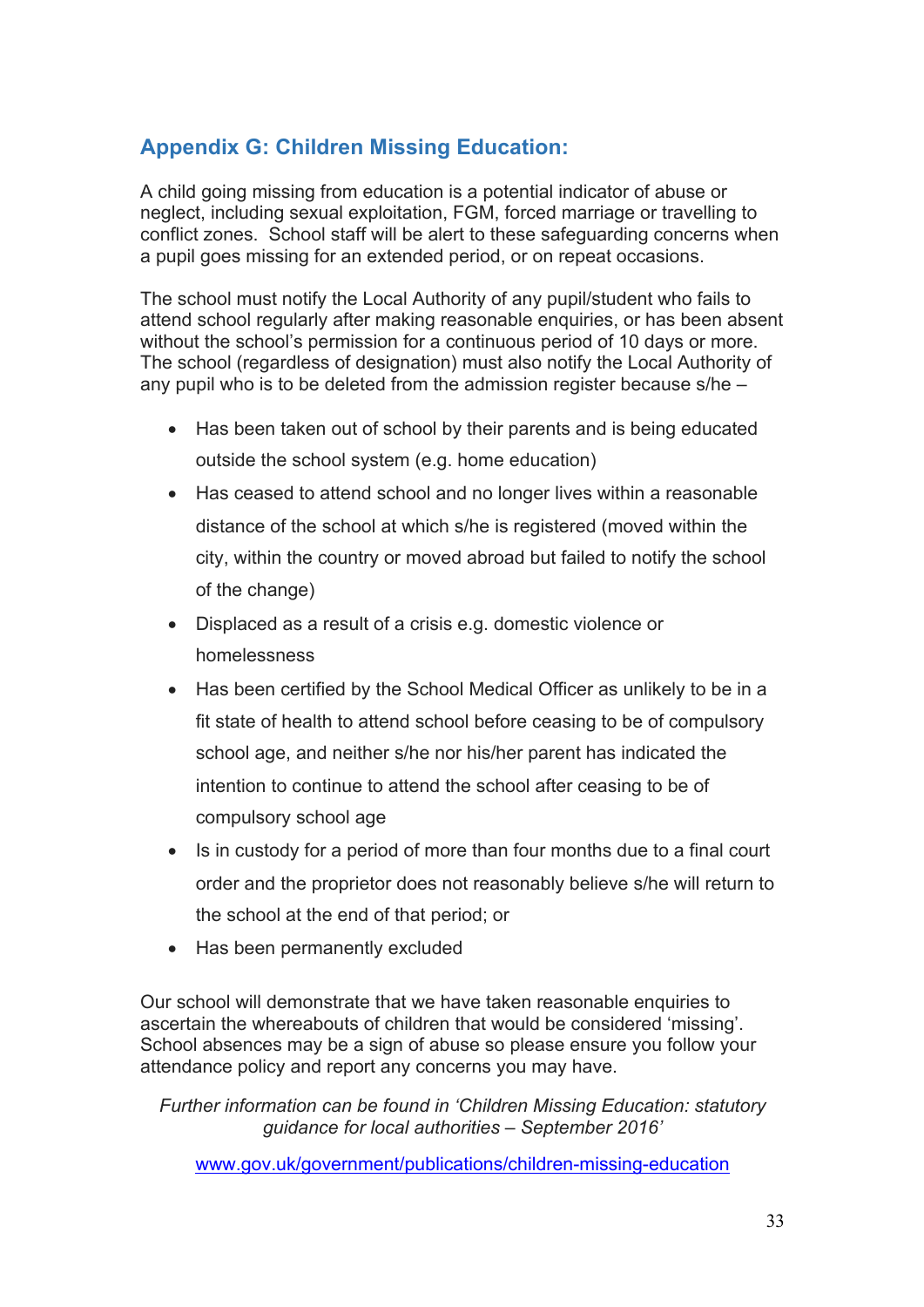## **Appendix H: Peer on Peer Abuse:**

At School we recognise that children are vulnerable to and capable of abusing their peers. We take such abuse as seriously as abuse perpetrated by an adult. Peer on peer abuse will not be tolerated or passed off as part of "banter" or "growing up".

In cases where peer on peer abuse is identified we will follow our child protection procedures, recognising that both the victim and perpetrator will require support.

We recognise that peer on peer abuse can manifest itself in many ways such as:

- Child Sexual Exploitation / Child Criminal Exploitation
- Bullying
- Radicalisation
- Abuse in intimate friendships / relationship abuse
- Children who display sexually harmful behaviour
- Gang associated and serious violence
- Technology can be used for bullying and other abusive behaviour

There are a number of factors that make children more vulnerable to peer on peer abuse: experience of abuse within their family, living with domestic violence, young people in care, children who go missing, children with additional needs (SEN and/or disabilities).

Research tells us girls are more frequently identified as being abused by their peers, and girls are more likely to experience unwanted sexual touching in schools. Boys are less likely to report intimate relationship abuse. Boys report high levels of victimisation in areas where they are affected by gangs.

There is an increasing evidence base emerging about the sexual exploitation of boys (both by adults and peers). We recognise that both boys and girls experience peer on peer abuse but they do so in gendered ways.

A difficult feature of peer on peer abuse is that the perpetrators could be victims themselves and possibly are being abused by their parents or caregivers.

Relationship abuse is unacceptable behaviour between two people. You don't have to be an 'official couple' to experience abuse and it doesn't matter what your relationship looks like; gay, straight or bi, or whether you're a girl, boy or have another gender identity.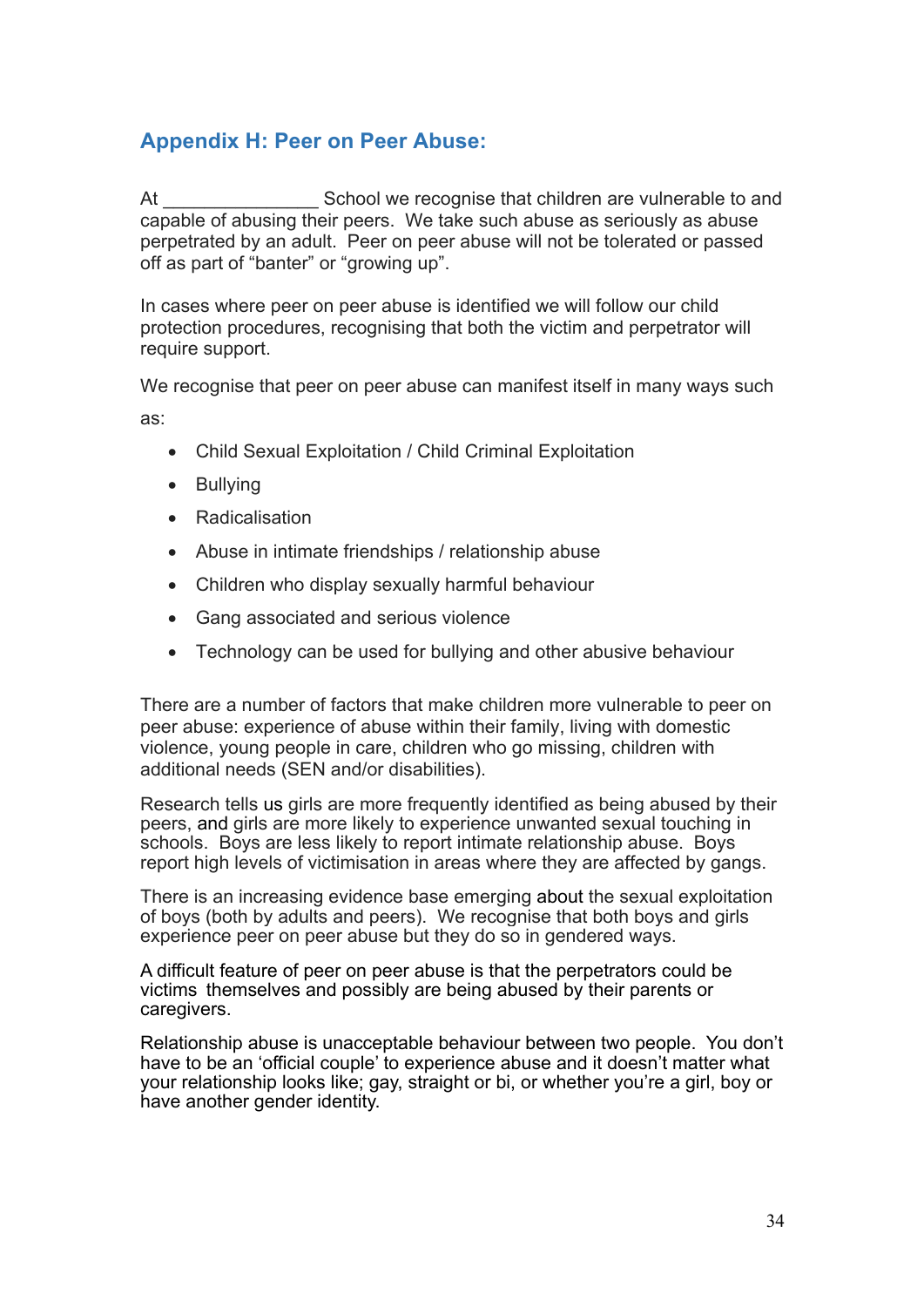#### **Further information:**

www.disrespectnobody.co.uk/relationship-abuse/what-is-relationship-abuse/

details some of the complicated reasons why children abuse other children:

- The child may have been emotionally, physically, or sexually abused themselves.
- The child may have witnessed physical or emotional violence.
- The child may have viewed sexually explicit movies, video games or other materials.
- The child may have just acted impulsively without meaning to harm anyone.
- Peer abuse must be taken extremely seriously for these reasons. It could be an indicator of even worse abuse going on in the child's home.

# **Preventing Peer on Peer Abuse:**

Peer abuse can be prevented. Adults who work with children must be aware of the potential for abuse between children.

- Have clear robust policies on dealing with key issues such as cyber bullying.
- Ensure staff and students are aware of the policies.
- Identify any blind spots within the school
- Supervise and be aware of potential risky areas, tents in play areas etc
- Pay attention and monitor children who are sneaking off in areas out of view.
- Take steps to prevent isolation.
- Separate children if needed.
- Increase supervision during key times.
- If you suspect a child is abusing another, ensure you pass this onto a Designated Person.
- Where risk is identified have a student risk assessment in place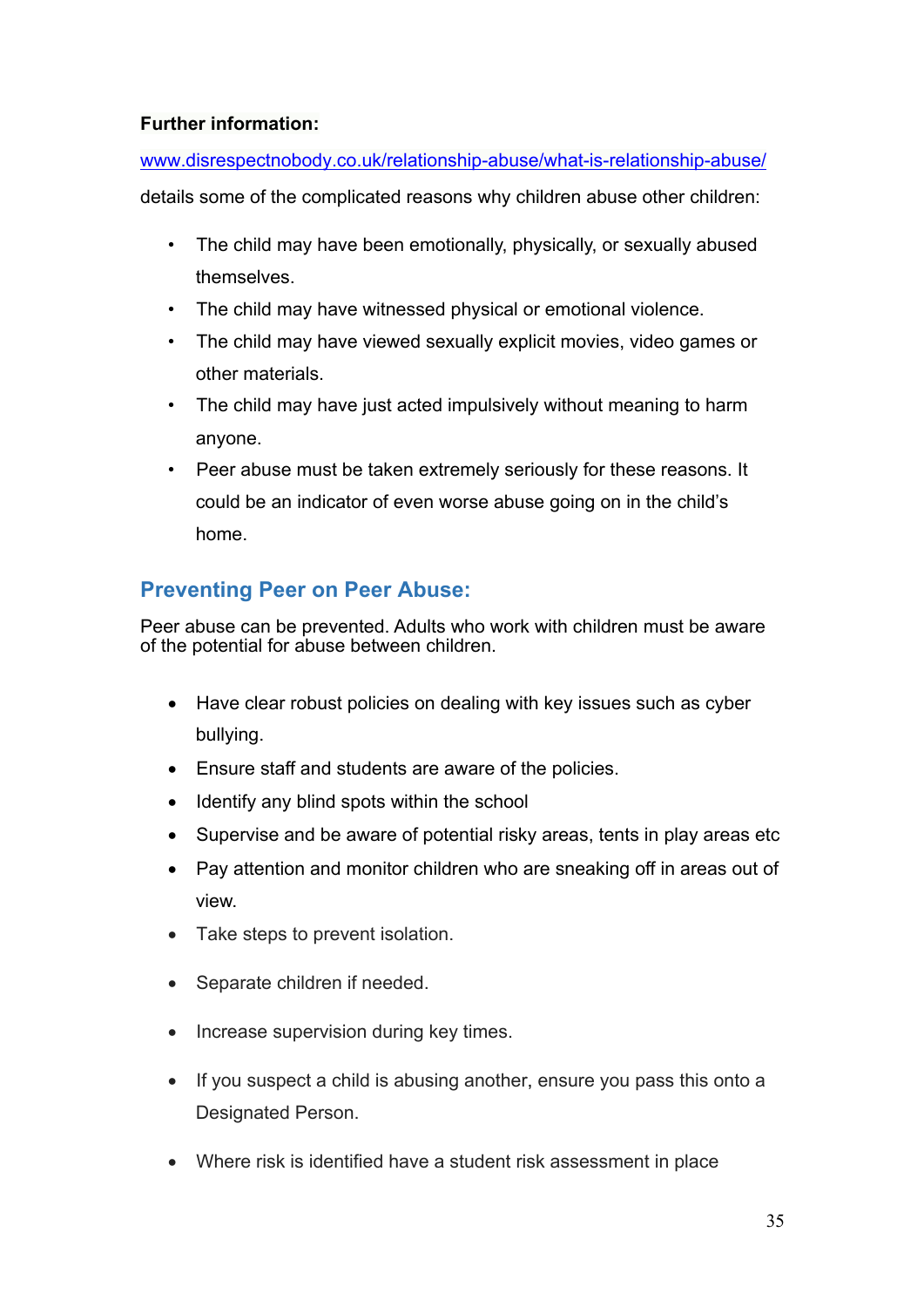# **Appendix I: Sexually Harmful Behaviour New Section**

### **Sexualised Behaviour**

| <b>Green Behaviours</b>                                                                                                                                                                                                                                                                                                                  | <b>Amber Behaviours</b>                                                                                                                                                                       | <b>Red Behaviours</b>                                                                                                                                                                                                       |
|------------------------------------------------------------------------------------------------------------------------------------------------------------------------------------------------------------------------------------------------------------------------------------------------------------------------------------------|-----------------------------------------------------------------------------------------------------------------------------------------------------------------------------------------------|-----------------------------------------------------------------------------------------------------------------------------------------------------------------------------------------------------------------------------|
| are part of safe and<br>healthy sexual<br>development which are:<br>displayed between<br>children or young<br>people of similar age<br>or developmental<br>ability<br>reflect curiosity,<br>experimentation,<br>consensual activities<br>and positive choices<br>'normal' but<br>inappropriate within<br>the school/classroom<br>setting | are potentially outside<br>safe and healthy<br>development due to:<br>age or<br>$\bullet$<br>developmental<br>differences<br>activity type,<br>$\bullet$<br>frequency, duration<br>or context | are clearly outside safe<br>and healthy<br>development and:<br>involve much more<br>$\bullet$<br>coerciveness,<br>secrecy,<br>compulsiveness &<br>threats<br>require action from<br>$\bullet$<br>school & other<br>agencies |
|                                                                                                                                                                                                                                                                                                                                          |                                                                                                                                                                                               |                                                                                                                                                                                                                             |

For further information of sexualised behaviour thresholds visit www.brook.org.uk

## **Sexual Violence & Harassment in Schools**

Sexual violence and sexual harassment can occur between two children of any sex. They can also occur through a group of children sexually assaulting or sexually harassing a single child or group of children.

- sexual harassment is 'unwanted conduct of a sexual nature' that can occur online and offline.
- Sexual harassment can include sexual comments, such as: telling sexual stories, making lewd comments, making sexual remarks about appearance, sexual "jokes" or taunting; physical behaviour, such as: deliberating brushing against someone, interfering with someone's clothes
- online sexual harassment, which might include: non-consensual sharing of sexual images / videos and sharing sexual images and videos (both often referred to as sexting); inappropriate sexual comments on social media; exploitation; coercion and threats.
- it is more likely that girls will be the victims of sexual violence and more likely that sexual harassment will be perpetrated by boys.
- children with Special Educational Needs and Disabilities (SEND) can be especially vulnerable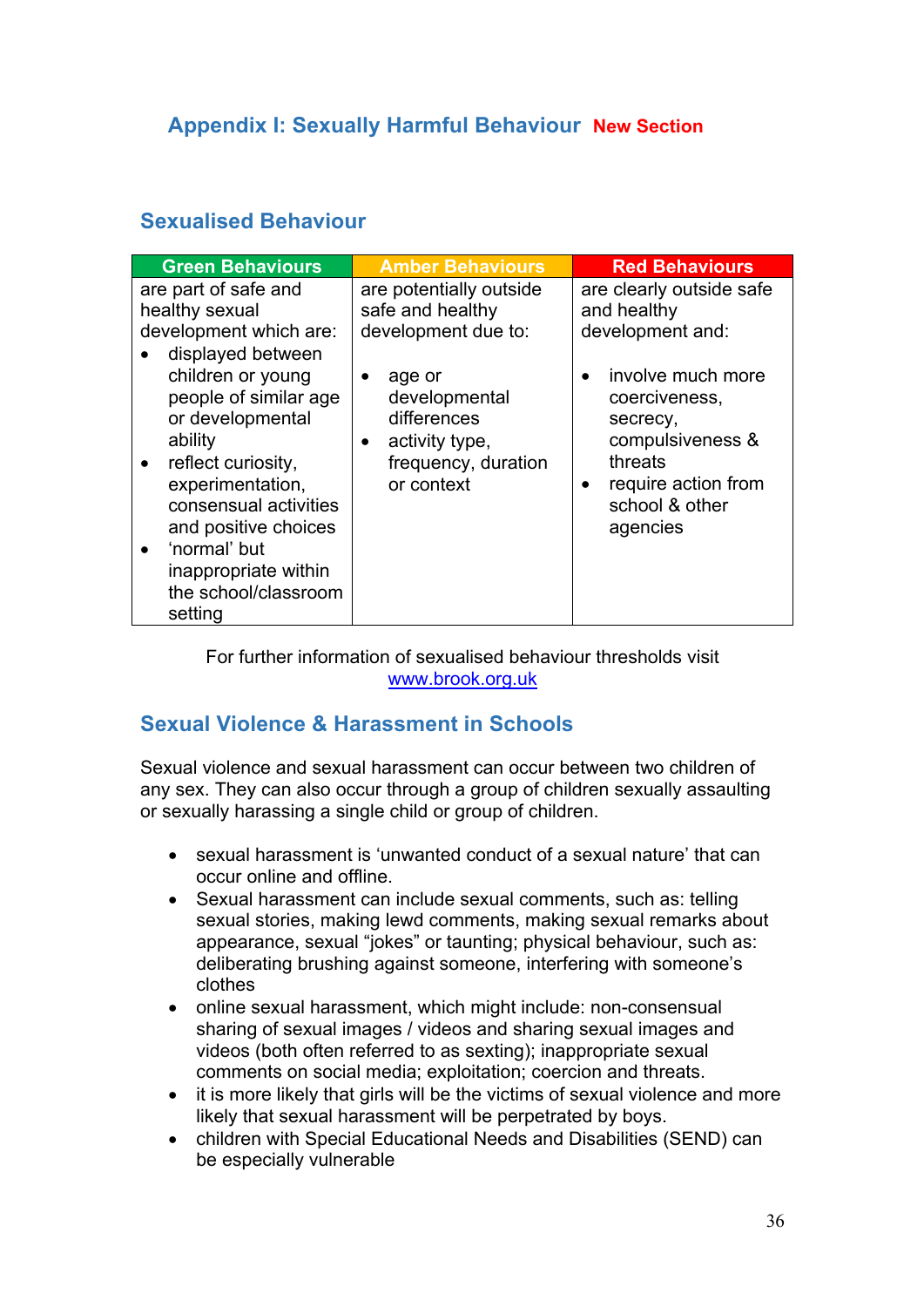At our school we are aware of the importance of:

- making clear that sexual violence and sexual harassment is not acceptable, will never be tolerated and is not an inevitable part of growing up;
- not tolerating or dismissing sexual violence or sexual harassment as "banter", "part of growing up", "just having a laugh" or "boys being boys"; and
- challenging behaviours (which are potentially criminal in nature), such as grabbing bottoms, breasts and genitalia . Dismissing or tolerating such behaviours risks normalising them.

#### **Further information:**

www.gov.uk/government/publications/sexual-violence-and-sexualharassment-between-children-in-schools-and-colleges

# **Sexting**

Sexting can be defined as 'sending or posting sexually suggestive images, including nude or semi-nude photographs, via mobiles or over the internet.'

If staff become concerned about a 'sexting' issue they should not look at, share or print any indecent image and should:

Step 1: If a device is involved, confiscate it and set it to flight mode or, if not possible, switch it off/

Step 2: Seek advice - give the electronic devise immediately to the DSL. Report your concerns following your normal child protection procedures.

Concerning factors that DSLs should look out for:

- $\checkmark$  Is there a significant age difference between the sender/receiver?
- $\checkmark$  Is there any external coercion involved or encouragement beyond the sender/receiver?
- $\checkmark$  Do you recognise the child as more vulnerable than usual i.e. at risk? Is the image of a severe or extreme nature?
- $\checkmark$  is the situation isolated or has the image been more widely distributed?
- $\checkmark$  Have these children been involved in a sexting incident before?
- $\checkmark$  Are there other circumstances relating to either sender or recipient that may add cause for concern i.e. difficult home circumstances?

Remember: The production and distribution of sexting images involving anyone under the age of 18 is illegal and needs very careful management for all those involved.

#### **Further information:**

www.gov.uk/government/groups/uk-council-for-child-internet-safety-ukccis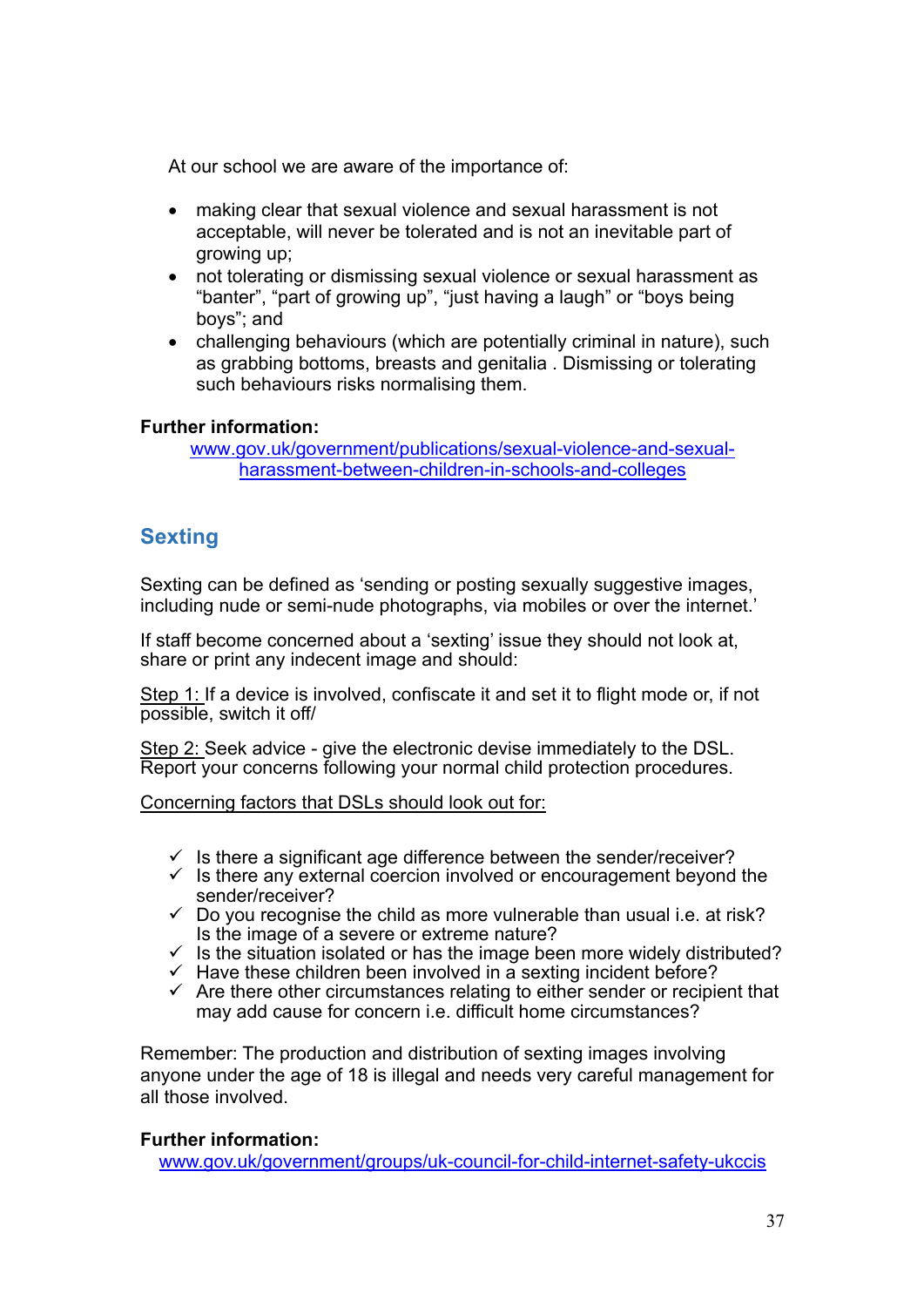### **Appendix J: Trafficking & Modern Slavery New Section**

"Trafficking of persons" shall mean the recruitment, transportation, transfer, harbouring or receipt of persons, by means of the threat or use of force or other forms of coercion, of abduction, of fraud, of deception, of the abuse of power or of a position of vulnerability or of the giving or receiving of payments or benefits to achieve the consent of a person having control over another person, for the purpose of exploitation. Exploitation shall include, at a minimum, the exploitation of the prostitution of others or other forms of sexual exploitation, forced labour or services, slavery or practices similar to slavery, servitude or the removal of organs;

"Child" shall mean any person under eighteen years of age.

The Palermo Protocol establishes children as a special case. Any child transported for exploitative reasons is considered to be a trafficking victim, whether or not they have been forced or deceived. This is partly because it is **not considered possible for children to give informed consent**. Even when a child understands what has happened, they may still appear to submit willingly to what they believe to be the will of their parents or accompanying adults. It is important that these children are protected too.

### **Why are children trafficked?**

Children are trafficked for many reasons, including sexual exploitation, domestic servitude, labour, benefit fraud and involvement in criminal activity such as pick-pocketing, theft and working in cannabis farms. There are a number of cases of minors being exploited in the sex industry. Although there is no evidence of other forms of exploitation such as 'organ donation or 'harvesting', all agencies should remain vigilant

Children may be trafficked from other countries for a variety of reasons. There are a number of factors in the country of origin which might make children vulnerable to being trafficked.

The factors listed below are by no means a comprehensive list:

- poverty
- lack of education
- discrimination
- cultural attitudes
- grooming
- dysfunctional families
- political conflict and economic transition and
- inadequate local laws and regulations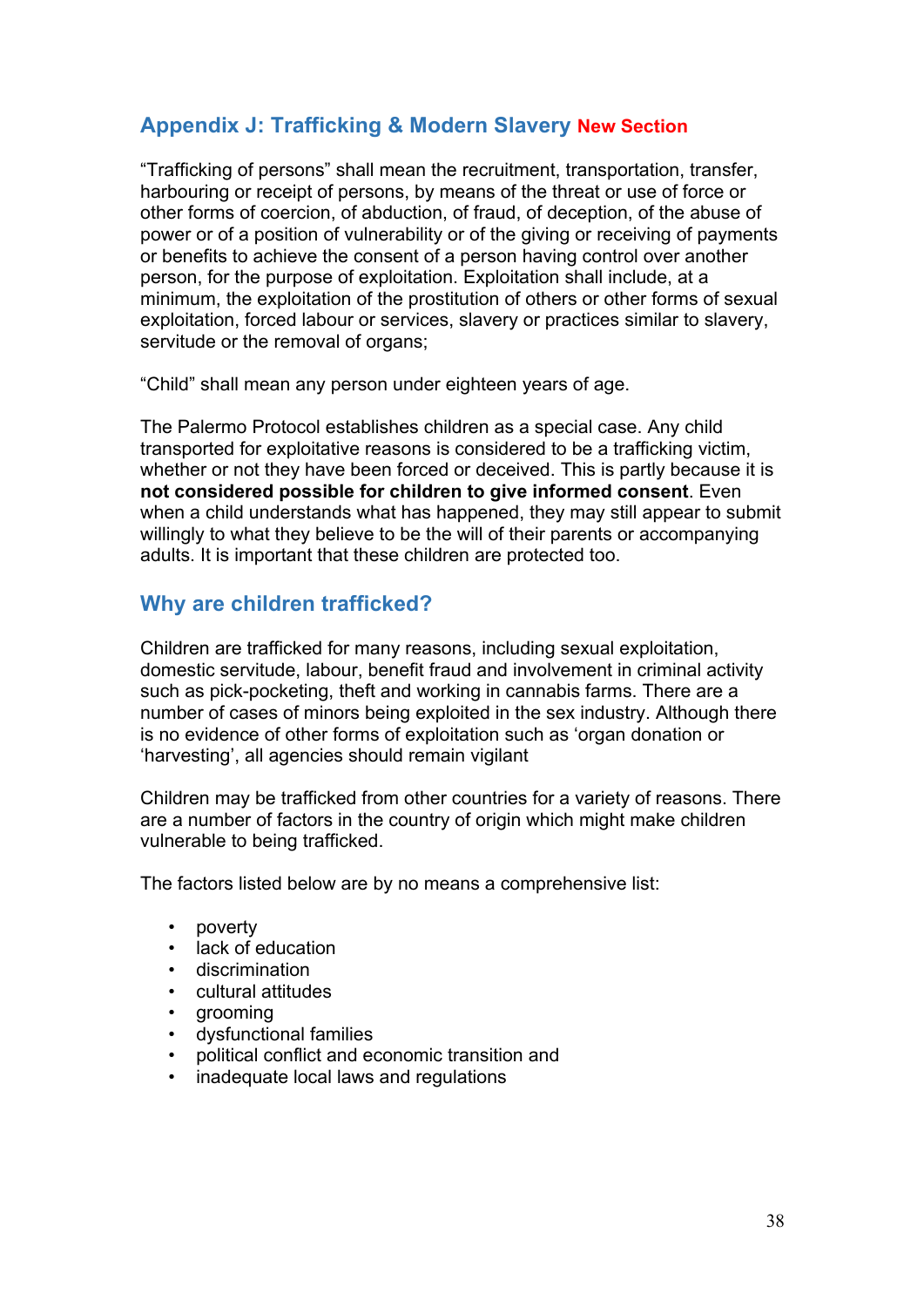# **Potential indicators**

Once in the UK the child:

- receives unexplained/unidentified phone calls whilst in placement/temporary accommodation;
- shows signs of physical or sexual abuse, and/or has contracted a sexually transmitted infection or has an unwanted pregnancy
- has a history with missing links and unexplained moves
- has gone missing from Local Authority care
- is required to earn a minimum amount of money every day
- works in various locations
- has limited freedom of movement
- appears to be missing for periods
- is known to beg for money
- performs excessive housework chores and rarely leaves the residence;
- is being cared for by adult/s who are not their parents and the quality of the relationship between the child and their adult carers is not good; is one among a number of unrelated children found at one address
- has not been registered with or attended a GP practice
- has not been enrolled in school
- has to pay off an exorbitant debt, e.g. for travel costs, before having control over own earnings, is permanently deprived of a large part of their earnings by another person; and/or
- is excessively afraid of being deported

**Further information:** 

www.gov.uk/government/publications/safeguarding-children-who-may-havebeen-trafficked-practice-guidance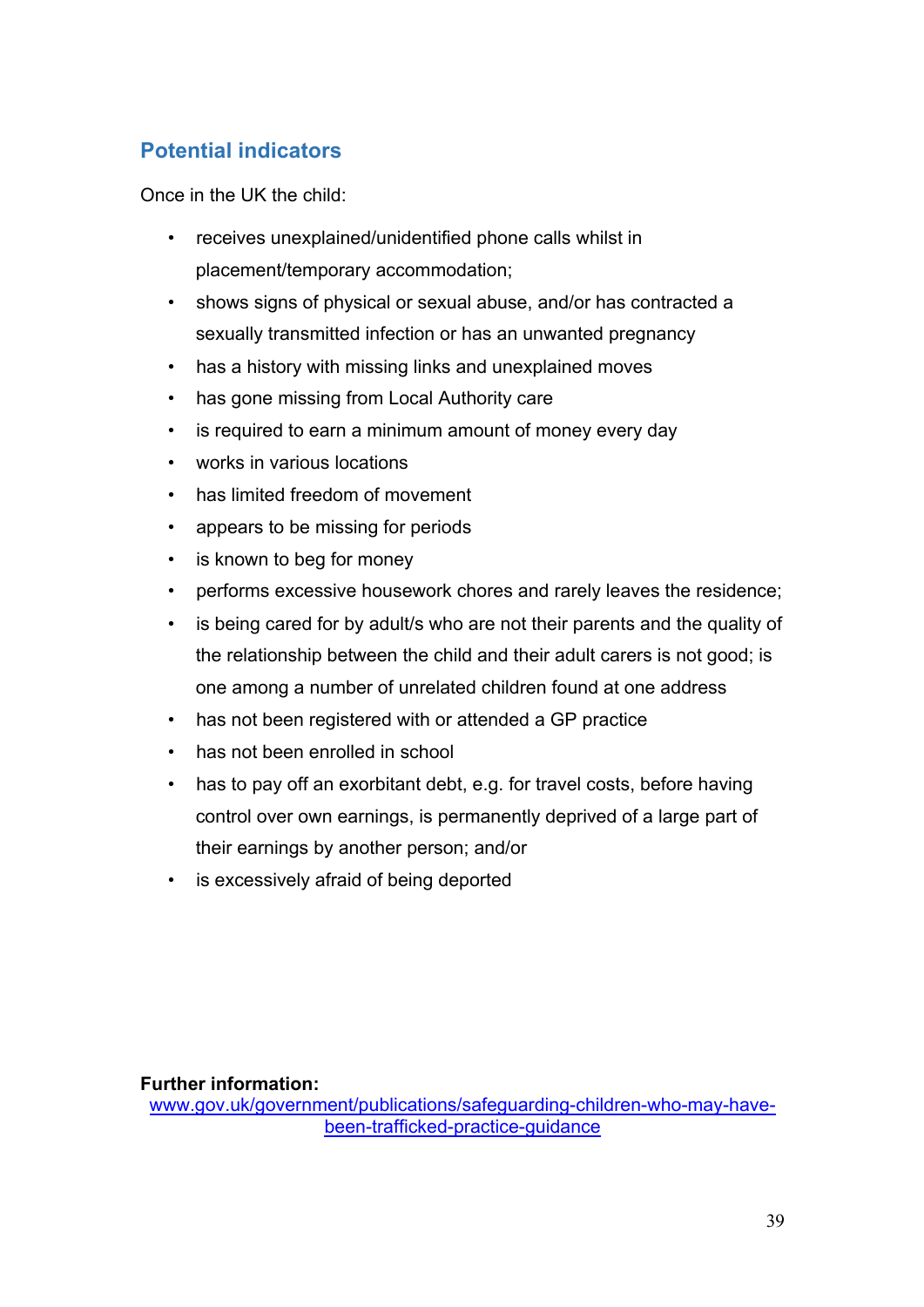# **Appendix K: Domestic Abuse New Section**

The cross-government definition of domestic violence and abuse is:

Any incident or pattern of incidents of controlling, coercive, threatening behaviour, violence or abuse between those aged 16 or over who are, or have been, intimate partners or family members regardless of gender or sexuality. The abuse can encompass, but is not limited to:

- psychological
- physical
- sexual
- financial
- emotional

Exposure to domestic abuse and/or violence can have a serious, long lasting emotional and psychological impact on children. In some cases, a child may blame themselves for the abuse or may have had to leave the family home as a result. (KCSIE pg. 66)

#### **Signs, Indications and Effects:**

It is often difficult to tell if domestic abuse is happening because it usually takes place in the family home and abusers can act very differently when other people are around. Children who witness domestic abuse may:

- become aggressive
- display anti-social behaviour
- suffer depression or anxiety
- not do as well in school due to difficulties at home or disruption of moving to as well as from refuges

#### **Other signs and symptoms may include:**

Withdrawn, suddenly behaves differently, clingy, problems sleeping, eating disorders, wets the bed, soils clothes, takes risk, misses school, changes in eating habits, obsessive behaviour, nightmares, drugs, alcohol, self-harm, thoughts of suicide

Source: www.nspcc.org.uk

#### **We are an 'Operation Encompass' school**

Operation Encompass is a unique Police and Education early intervention safeguarding partnership which supports children and young people exposed to domestic abuse. Operation Encompass is the reporting to schools before the start of the next school day when a child or young person has been involved or exposed to a domestic abuse incident the previous evening.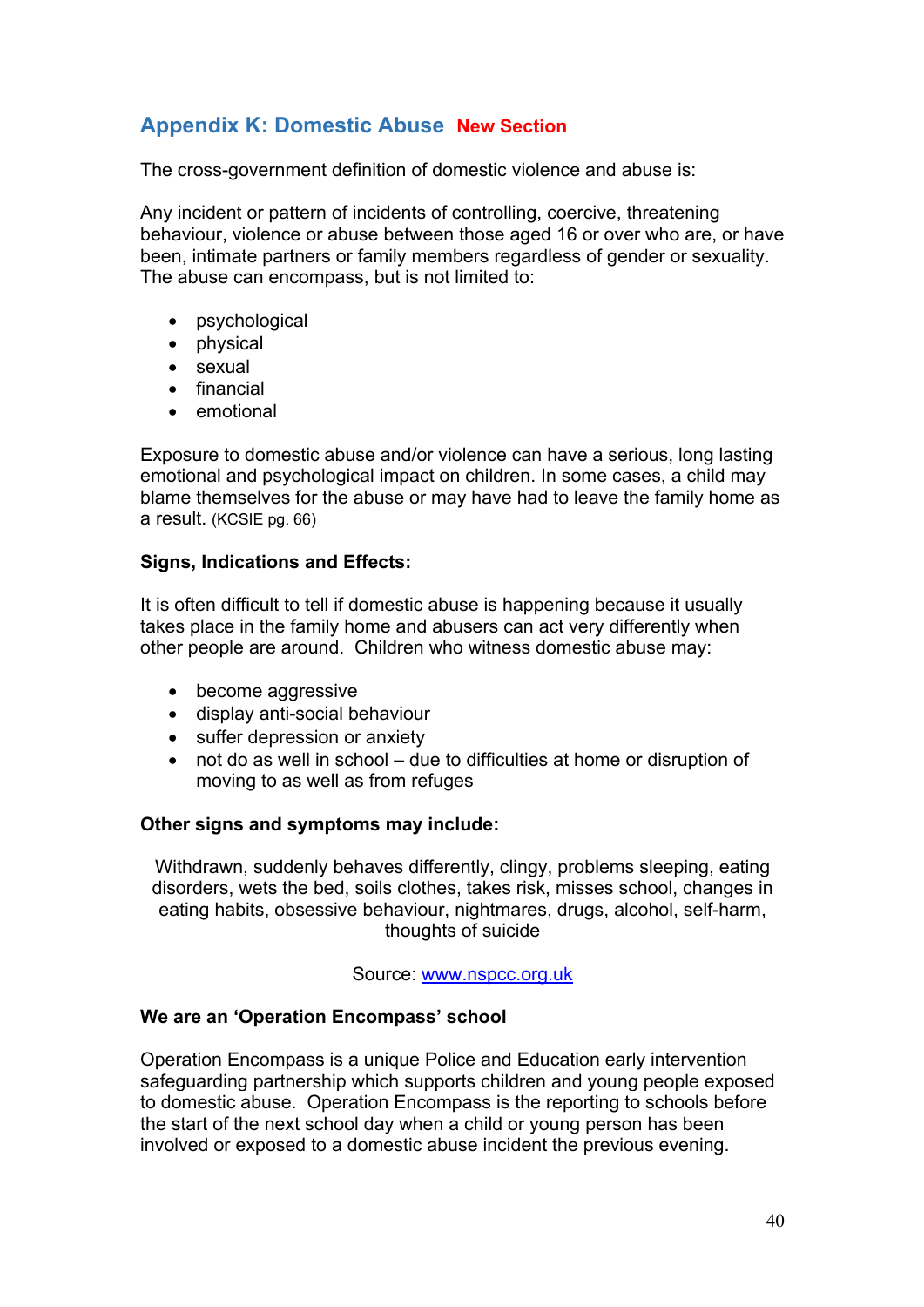# **Homelessness New Section**

#### **Types of homelessness and bad housing**

- living in temporary or emergency accommodation (such as B & Bs and hostels)
- hidden homelessness (staying with friends or family on a temporary basis or living in overcrowded conditions)
- Couch / Sofa surfing, moving from one place to another
- Being at risk of abuse or violence leading to homelessness or overcrowding

#### **Impact of homelessness**

- Practical issues include loss of possessions required for school e.g. books, uniform etc.
- Maybe unkempt due to lack of laundry services
- Physically exhausted due to sleeping arrangements
- Emotionally exhausted due to increased stress
- Signs of severe emotional trauma leading to emotional stress, anxiety
- Changes in behaviour or/and problematic behaviour
- Student may become withdrawn or aggressive
- If placed out of area they may arrive late or miss school due to transport / financial difficulties
- The student's ability to maintain relationships may be affected
- May 'stand out' more to peers, leading to feelings of alienation and selfconsciousness
- Impact on attainment levels and ability to learn

(Source: Shelter 2017)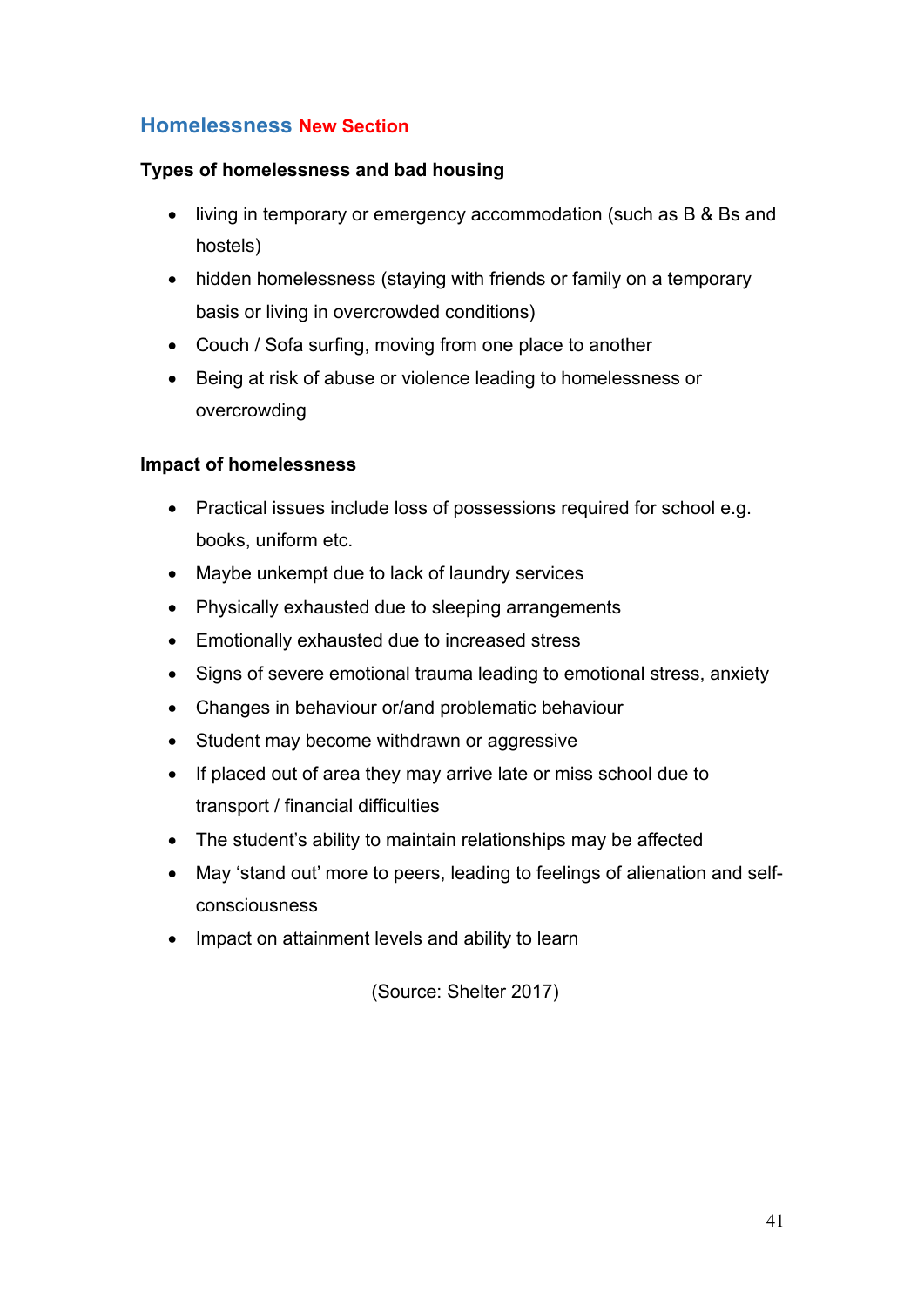# **Appendix L – Key Safeguarding Contacts**

| <b>Social Care</b> |  |  |
|--------------------|--|--|
|                    |  |  |
|                    |  |  |
|                    |  |  |
|                    |  |  |
|                    |  |  |
|                    |  |  |
|                    |  |  |
|                    |  |  |
|                    |  |  |
|                    |  |  |
|                    |  |  |
|                    |  |  |

| <b>Local Authority Designated Officer (LADO)</b> |                         |  |
|--------------------------------------------------|-------------------------|--|
| <b>LADO</b>                                      | <b>Telephone Number</b> |  |
|                                                  |                         |  |
|                                                  |                         |  |
|                                                  |                         |  |
|                                                  |                         |  |
|                                                  |                         |  |

#### **Police / Law & Order**

| <b>Department/Station</b>                     | <b>Telephone Number</b> |
|-----------------------------------------------|-------------------------|
|                                               |                         |
|                                               |                         |
|                                               |                         |
|                                               |                         |
|                                               |                         |
|                                               |                         |
| Prevent team                                  | Tel: 101                |
| Email:specialbranch@northumbria.pnn.police.uk |                         |
| Anti Terrorist hotline                        | 0800789321              |

### **Education**

| <b>Department</b> | <b>Telephone Number</b> |
|-------------------|-------------------------|
|                   |                         |
|                   |                         |
|                   |                         |
|                   |                         |

#### **Other Contacts**

| <b>Title</b>                  | <b>Telephone Number</b> |
|-------------------------------|-------------------------|
| NSPCC Whistleblowing Helpline | Helpline: 0800 028 0285 |
|                               | Tel:                    |
|                               |                         |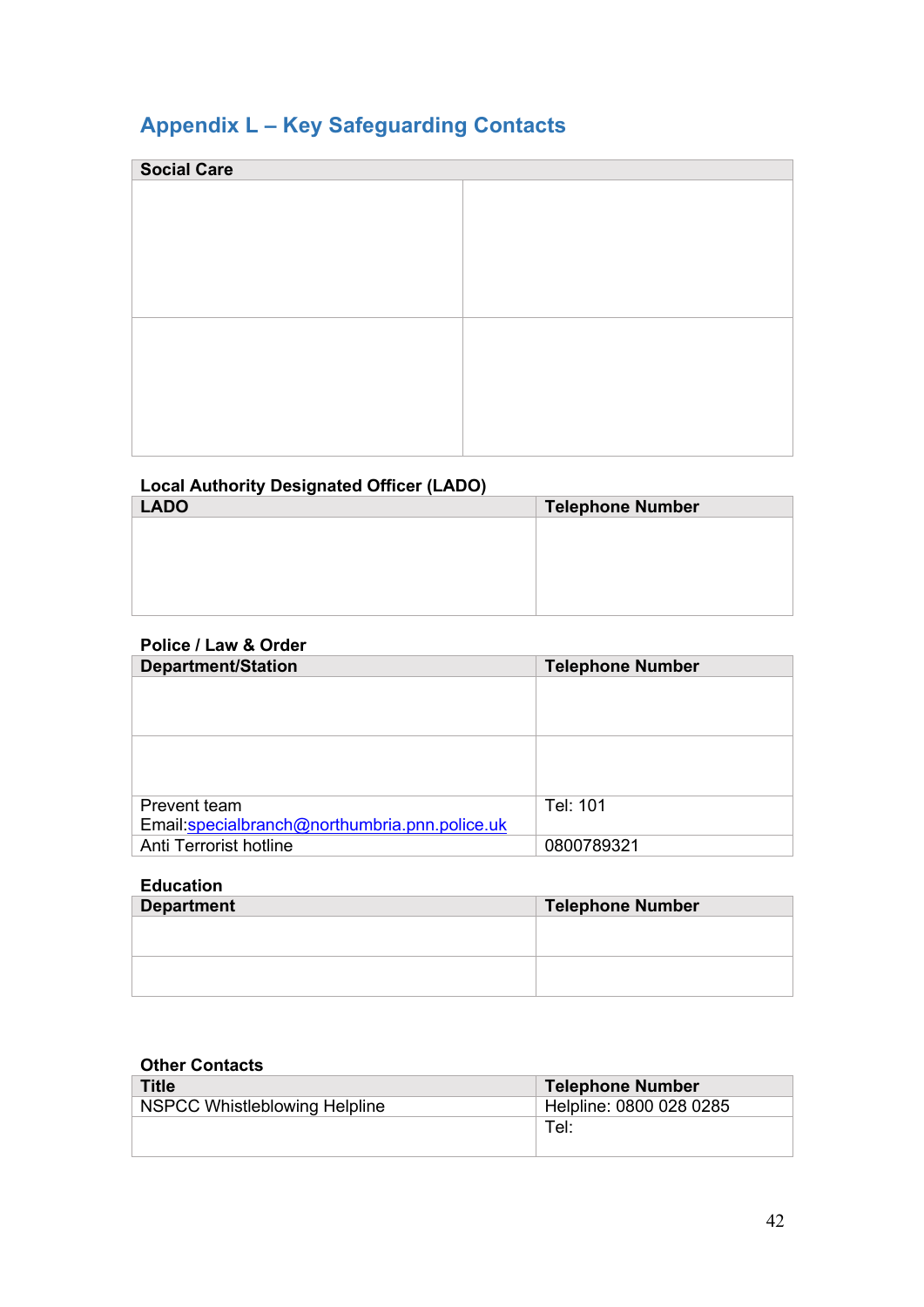# **Appendix M – Example Cause for Concern Sheet**

| <b>Full Name of Child:</b>                                                                                                                                               |                  |              | DOB:              |  |
|--------------------------------------------------------------------------------------------------------------------------------------------------------------------------|------------------|--------------|-------------------|--|
| Time of concern:                                                                                                                                                         | Date of concern: |              | Place of concern: |  |
| Concern:                                                                                                                                                                 |                  |              |                   |  |
| <b>Detailed Account:</b>                                                                                                                                                 |                  |              |                   |  |
| (Please do not interpret what is seen or heard; simply record the facts. After completing the form, pass<br>it immediately to the Designated Safeguarding Lead / Deputy) |                  |              |                   |  |
| <b>Member of Staff completing form</b>                                                                                                                                   |                  | Role / Title |                   |  |
|                                                                                                                                                                          |                  |              |                   |  |

### **Please provide a copy to the Designated Safeguarding Lead**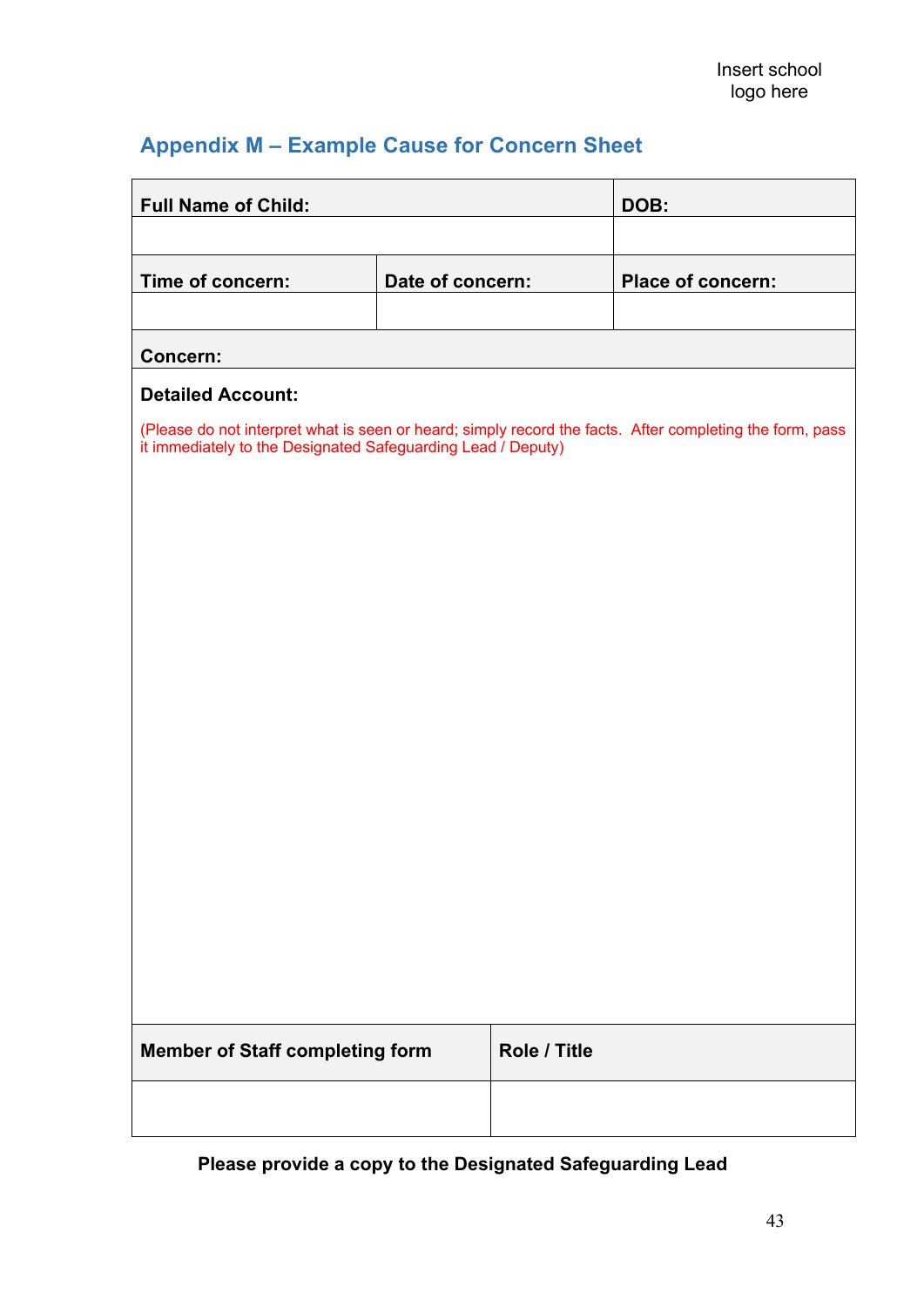# **Appendix M – Body Map**



| Description of injury / additional notes: |                                   |                       |  |  |  |
|-------------------------------------------|-----------------------------------|-----------------------|--|--|--|
| <b>Professional's Name</b>                | <b>Professional's Designation</b> | <b>Contact Number</b> |  |  |  |
|                                           |                                   |                       |  |  |  |
|                                           |                                   |                       |  |  |  |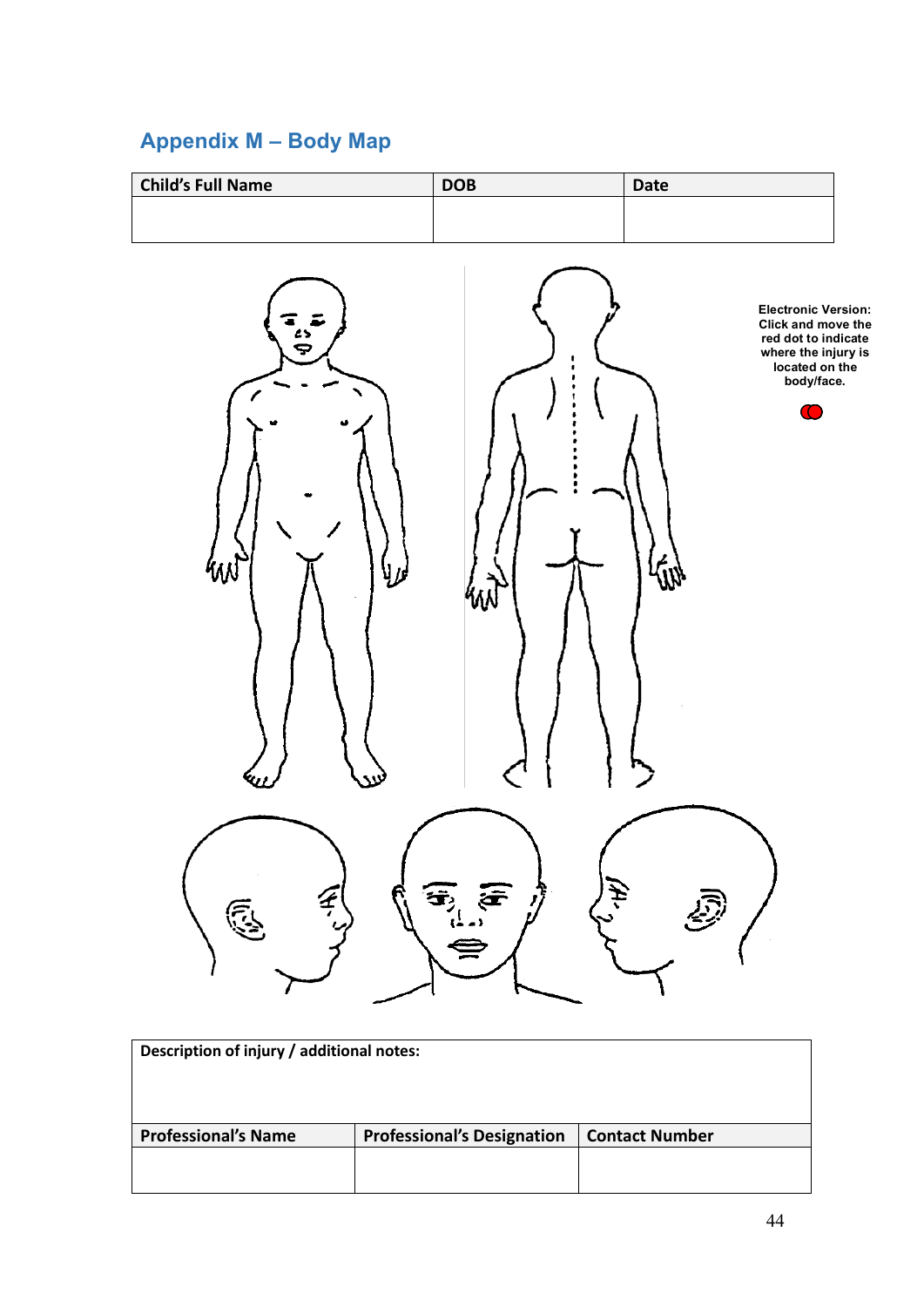# **Appendix M – Designated Person Check List**

| <b>Possible Action</b>                                 | <b>By Whom</b>      | <b>Outcome</b>   |  |  |
|--------------------------------------------------------|---------------------|------------------|--|--|
| Discuss with child                                     |                     |                  |  |  |
| Contact parents                                        |                     |                  |  |  |
| Check records in school                                |                     |                  |  |  |
| Discuss with relevant<br>professionals                 |                     |                  |  |  |
| Check with schools who<br>have siblings                |                     |                  |  |  |
| Seek advice from LA                                    |                     |                  |  |  |
| Monitor and review                                     |                     |                  |  |  |
| <b>Consider an Early Help</b><br>Plan (previously CAF) |                     |                  |  |  |
| <b>Consult with Social Care</b>                        |                     |                  |  |  |
| <b>Contact Police</b>                                  |                     |                  |  |  |
| 101: Non emergency                                     |                     |                  |  |  |
| 999: Immediate Danger                                  |                     |                  |  |  |
| Other (please specify)                                 |                     |                  |  |  |
| <b>Assessment of Risk</b>                              |                     |                  |  |  |
| Safeguarding                                           | <b>Risk of Harm</b> | Immediate Danger |  |  |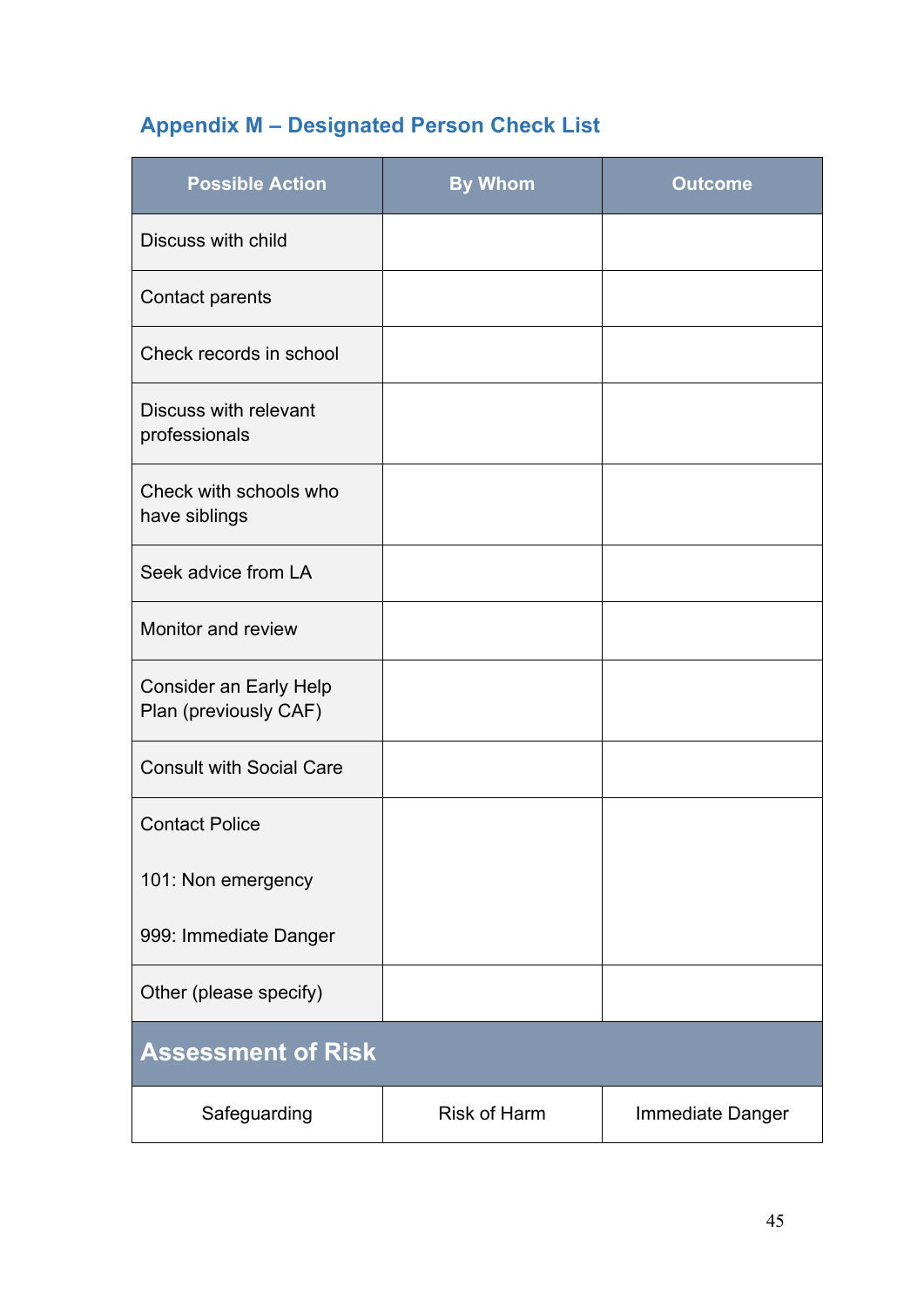

### **New Section**

# **Data Collection Sheet – Policy Checklist**

| <b>Safeguarding Issues / Area</b>                |                                                                     |                                                                                  |                                                                                               |                                                                                     |  |
|--------------------------------------------------|---------------------------------------------------------------------|----------------------------------------------------------------------------------|-----------------------------------------------------------------------------------------------|-------------------------------------------------------------------------------------|--|
| <b>Issue / Area</b>                              | <b>Section 1</b><br>We have<br>dealt with<br>this area<br>in school | <b>Section 2</b><br>We are<br>aware<br>this is a<br><b>local</b><br><b>issue</b> | <b>Section 3</b><br>Area is<br><b>included</b><br>within the<br><b>Safeguarding</b><br>policy | <b>Section 4</b><br><b>Included</b><br>in KCSIE<br><b>Part 1/</b><br><b>Annex A</b> |  |
| <b>Physical Abuse</b>                            |                                                                     |                                                                                  |                                                                                               | ✓                                                                                   |  |
| <b>Emotional Abuse</b>                           |                                                                     |                                                                                  | ✓                                                                                             | ✓                                                                                   |  |
| <b>Sexual Abuse</b>                              |                                                                     |                                                                                  | ✓                                                                                             | ✓                                                                                   |  |
| <b>Neglect</b>                                   |                                                                     |                                                                                  | ✓                                                                                             |                                                                                     |  |
| <b>Female Genital</b><br><b>Mutilation (FGM)</b> |                                                                     |                                                                                  |                                                                                               | ✓                                                                                   |  |
| <b>Child Sexual</b><br><b>Exploitation</b>       |                                                                     |                                                                                  |                                                                                               |                                                                                     |  |
| <b>Child Criminal</b><br><b>Exploitation</b>     |                                                                     |                                                                                  |                                                                                               |                                                                                     |  |
| <b>Preventing</b><br><b>Radicalisation</b>       |                                                                     |                                                                                  | $\checkmark$                                                                                  | ✓                                                                                   |  |
| <b>School Attendance</b>                         |                                                                     |                                                                                  |                                                                                               |                                                                                     |  |
| <b>Bullying</b>                                  |                                                                     |                                                                                  |                                                                                               |                                                                                     |  |
| <b>Cyber Bullying</b>                            |                                                                     |                                                                                  |                                                                                               |                                                                                     |  |
| <b>Sexting</b>                                   |                                                                     |                                                                                  | ✓                                                                                             | ✓                                                                                   |  |
| <b>Online Safety</b>                             |                                                                     |                                                                                  | Online safety policy                                                                          |                                                                                     |  |
| <b>Faith Based Abuse</b>                         |                                                                     |                                                                                  | ✓                                                                                             | ✓                                                                                   |  |
| <b>Forced Marriage</b>                           |                                                                     |                                                                                  | ✓                                                                                             |                                                                                     |  |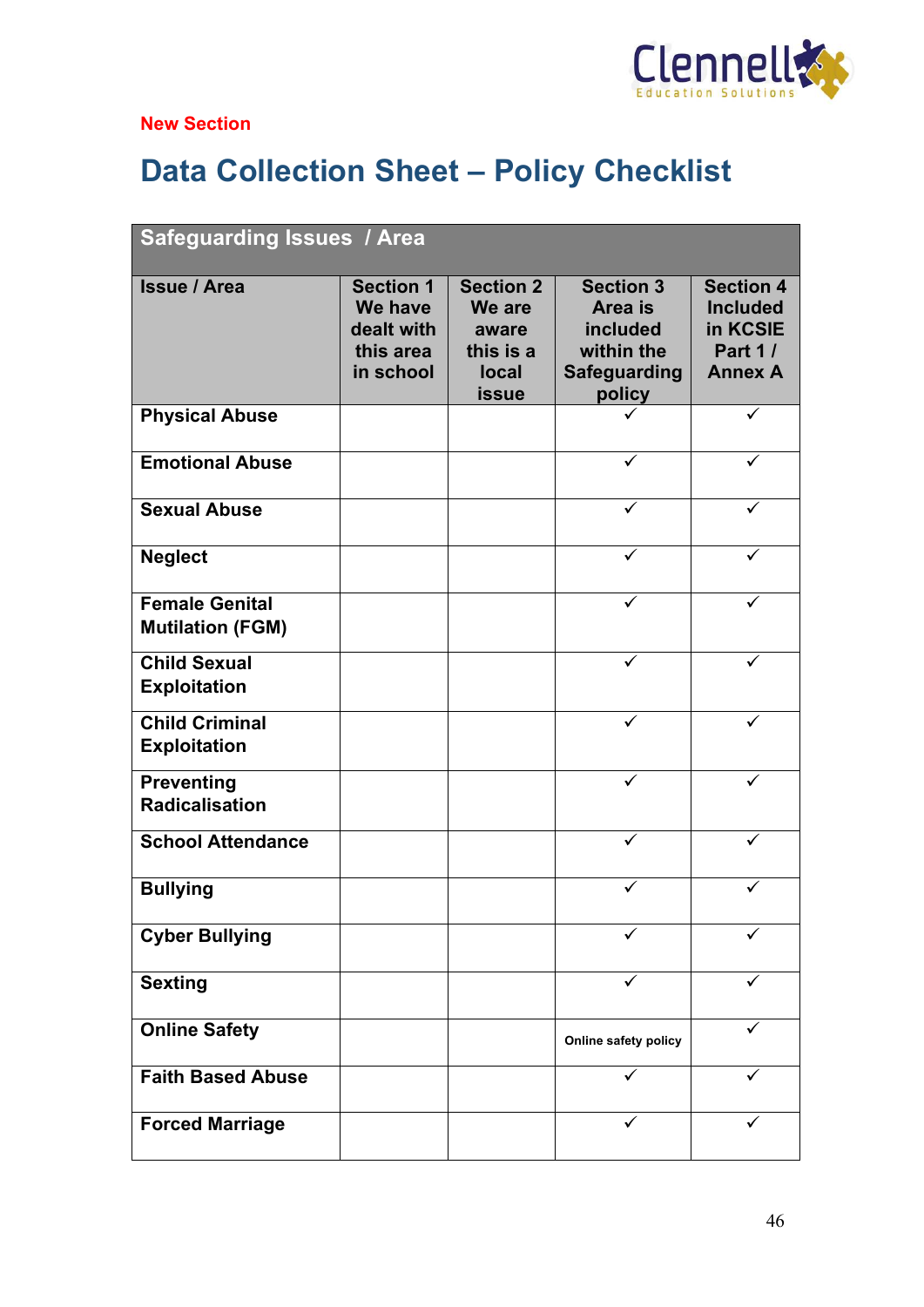| So called 'Honour-<br><b>Based Violence'</b>         |  |   |   |
|------------------------------------------------------|--|---|---|
| <b>Fabricated or</b><br><b>Induced illness (FII)</b> |  |   |   |
| <b>Breast Ironing</b>                                |  |   |   |
| <b>Trafficking and</b><br><b>Modern Slavery</b>      |  |   |   |
| <b>Sexualised</b><br><b>Behaviour</b>                |  | ✓ |   |
| <b>Sexual Violence &amp;</b><br><b>Harassment</b>    |  |   |   |
| <b>Domestic Abuse</b>                                |  | ✓ |   |
| <b>Relationship Abuse</b>                            |  |   |   |
| Peer on Peer Abuse                                   |  | ✓ | ✓ |
| Drug & Alcohol<br><b>Misuse</b>                      |  |   | ✓ |
| <b>Gangs &amp; Youth</b><br><b>Violence</b>          |  |   |   |
| <b>Hate</b>                                          |  |   |   |
| <b>Homelessness</b>                                  |  |   |   |
| Gender Issues /<br><b>Violence</b>                   |  |   |   |
| <b>Mental Health /</b><br><b>Emotional Wellbeing</b> |  |   |   |
| <b>Staff Conduct</b>                                 |  |   |   |
| <b>Vulnerable Children</b>                           |  |   |   |
| <b>Children Missing</b><br><b>Education (CME)</b>    |  |   |   |
| <b>Children missing</b><br>from home or care         |  |   | ✓ |
| <b>Children and the</b>                              |  |   | ✓ |